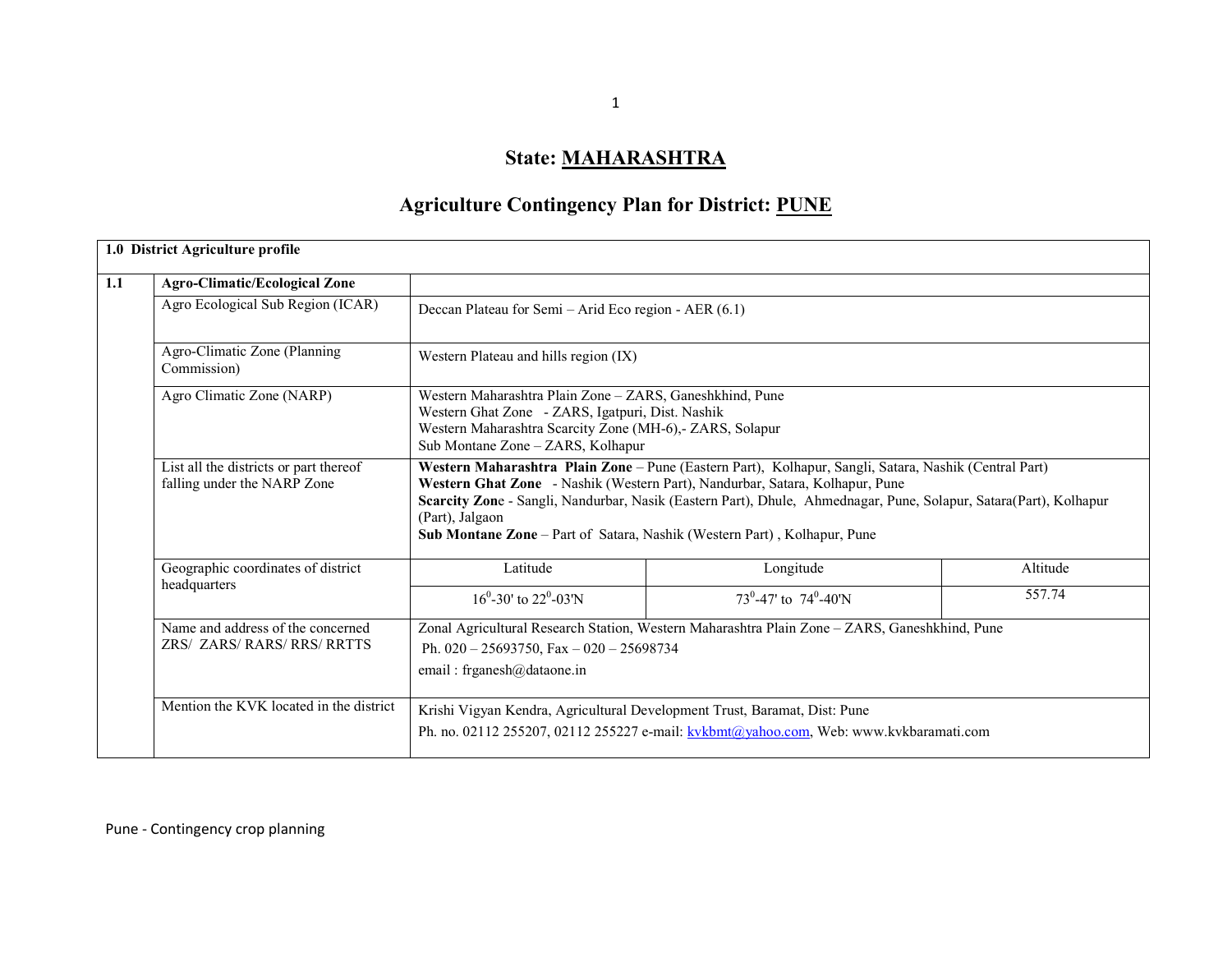| 1.2 | Rainfall              | Normal<br>RF(mm) | Normal Rainy days<br>(number) | Normal Onset             | Normal Cessation                     |
|-----|-----------------------|------------------|-------------------------------|--------------------------|--------------------------------------|
|     | SW monsoon (June-Sep) | 480.5            | 23                            | $1st$ fortnight of June  | 1 <sup>st</sup> fortnight of October |
|     | NE Monsoon(Oct-Dec)   | 202.3            | 12                            |                          |                                      |
|     | Winter (Jan-Feb)      | 4.7              |                               | $\overline{\phantom{0}}$ | $\overline{\phantom{0}}$             |
|     | Summer (Mar-May)      | 57.4             |                               | $\overline{\phantom{0}}$ | $\overline{\phantom{0}}$             |
|     | Annual                | 744.9            | 43                            | $\overline{\phantom{0}}$ | $\overline{\phantom{0}}$             |

| 1.3 | Land use          | Geographical | Cultivable | Forest | Land under   | Permanent | Cultivable | Land   | Barren and   | Current | Other   |
|-----|-------------------|--------------|------------|--------|--------------|-----------|------------|--------|--------------|---------|---------|
|     | pattern of        | area         | area       | area   | non-         | pastures  | wasteland  | under  | uncultivable | fallows | fallows |
|     | the               |              |            |        | agricultural |           |            | Misc.  | land         |         |         |
|     | district          |              |            |        | use          |           |            | tree   |              |         |         |
|     | (latest           |              |            |        |              |           |            | crops  |              |         |         |
|     | statistics)       |              |            |        |              |           |            | and    |              |         |         |
|     |                   |              |            |        |              |           |            | groves |              |         |         |
|     | <b>Area</b> ('000 | 1562.0       | 945.4      | 165.1  | 114.0        | 74.6      | 38.1       | 13.1   | 147.4        | 34.5    | 39.8    |
|     | ha)               |              |            |        |              |           |            |        |              |         |         |
|     |                   |              |            |        |              |           |            |        |              |         |         |

Source : Agricultural Statistical Information, Maharashtra State (2006), I & II Volume

| 1.4 | <b>Major Soils</b>                        | Area ('000 ha) |
|-----|-------------------------------------------|----------------|
|     | Shallow red /<br>$\frac{1}{2}$ grey soils | --<br>3/1.     |
|     | Deep black soils                          | 200.5          |
|     | Medium deep black soils                   | 1.73<br>11J    |

| 1.5 | <b>Agricultural land use</b>                                                           | Area $('000 ha)$ | Cropping intensity $(\% )$ |
|-----|----------------------------------------------------------------------------------------|------------------|----------------------------|
|     | Net sown area                                                                          | 945              |                            |
|     | 203<br>Area sown more than once                                                        |                  |                            |
|     | Gross cropped area                                                                     | l 148            |                            |
|     | Source : Agricultural Statistical Information, Maharashtra State (2006), I & II Volume |                  |                            |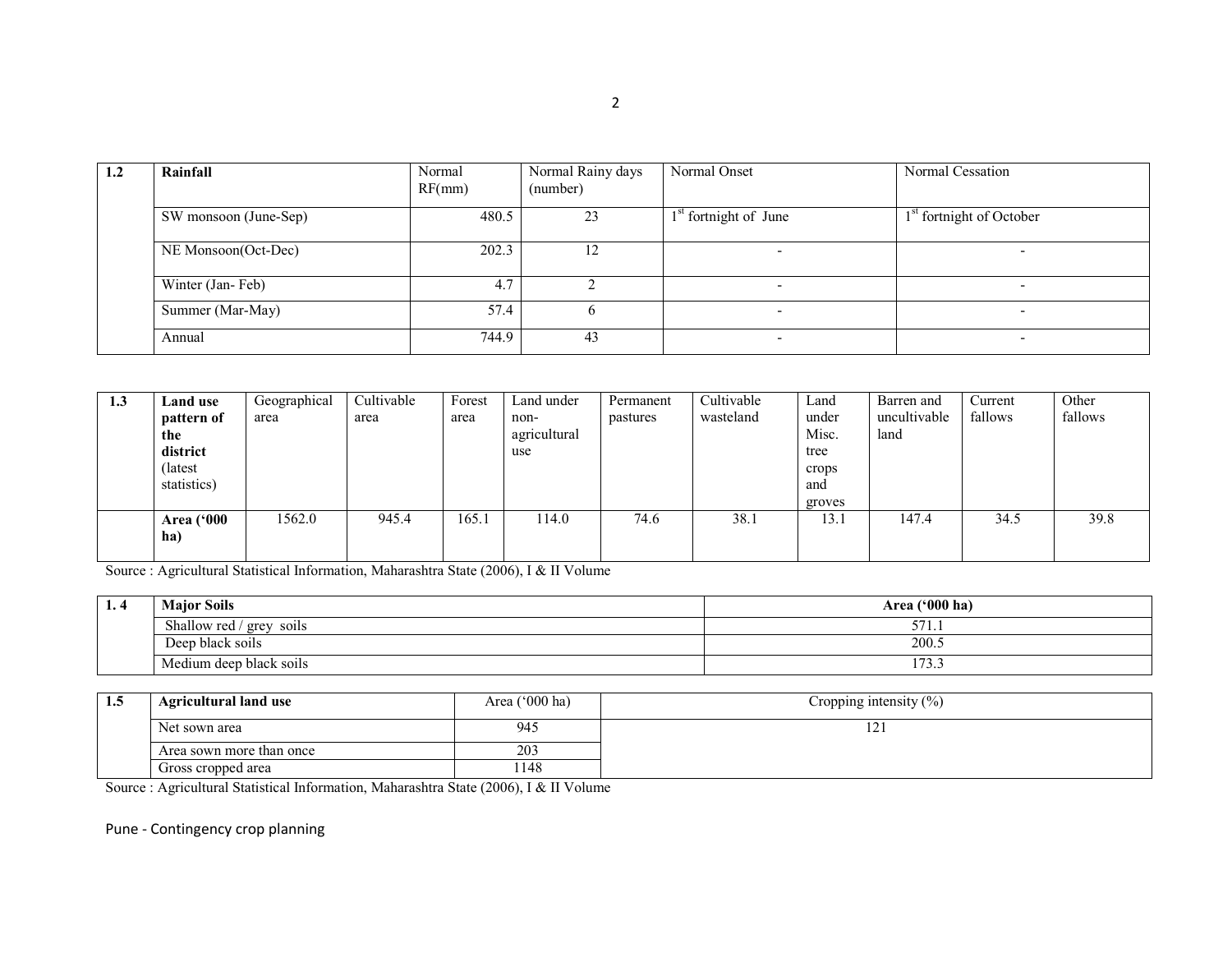| 1.6 | Irrigation                                                                                          | Area ('000 ha)                                      |                                                     |                                                                                                   |  |  |  |  |  |
|-----|-----------------------------------------------------------------------------------------------------|-----------------------------------------------------|-----------------------------------------------------|---------------------------------------------------------------------------------------------------|--|--|--|--|--|
|     | Net irrigated area                                                                                  | 287                                                 |                                                     |                                                                                                   |  |  |  |  |  |
|     | Gross irrigated area                                                                                | 313                                                 |                                                     |                                                                                                   |  |  |  |  |  |
|     | Rainfed area                                                                                        | 835                                                 |                                                     |                                                                                                   |  |  |  |  |  |
|     | <b>Sources of Irrigation</b>                                                                        | Number                                              | Area ('000 ha)                                      | Percentage of total irrigated area                                                                |  |  |  |  |  |
|     | Canals                                                                                              | 19                                                  | 121.5                                               | 42.3                                                                                              |  |  |  |  |  |
|     | Tanks                                                                                               | 74                                                  | 12.7                                                | 4.4                                                                                               |  |  |  |  |  |
|     | Open wells                                                                                          | 90427                                               | 92.3                                                | 32.1                                                                                              |  |  |  |  |  |
|     | Bore wells                                                                                          | $\overline{\phantom{a}}$<br>$\overline{a}$          |                                                     | $\overline{\phantom{a}}$                                                                          |  |  |  |  |  |
|     | Lift irrigation schemes                                                                             | 41                                                  | 10.9                                                | 3.8                                                                                               |  |  |  |  |  |
|     | Micro-irrigation                                                                                    | $\hspace{0.05cm} -\hspace{0.05cm} -\hspace{0.05cm}$ | $\hspace{0.05cm} -\hspace{0.05cm} -\hspace{0.05cm}$ | $\overline{\phantom{a}}$                                                                          |  |  |  |  |  |
|     | Other sources (please specify)                                                                      | 229                                                 | 49.3                                                | 17.1                                                                                              |  |  |  |  |  |
|     | <b>Total Irrigated Area</b>                                                                         |                                                     | 287.0                                               | 100                                                                                               |  |  |  |  |  |
|     | Pump sets (Diesel + Electrical)                                                                     | 66065                                               | --                                                  |                                                                                                   |  |  |  |  |  |
|     | No. of Tractors                                                                                     | $\sim$ $\sim$                                       | LL.                                                 | 44                                                                                                |  |  |  |  |  |
|     | Groundwater availability and use* (Data<br>source: State/Central Ground water<br>Department /Board) | No. of blocks/<br>Tehsils                           | $(\%)$ area                                         | Quality of water (specify the problem such<br>as high levels of arsenic, fluoride, saline<br>etc) |  |  |  |  |  |
|     | Over exploited                                                                                      | --                                                  |                                                     | $\overline{\phantom{a}}$                                                                          |  |  |  |  |  |
|     | Critical                                                                                            | --                                                  |                                                     | $\overline{\phantom{a}}$                                                                          |  |  |  |  |  |
|     | Semi-critical                                                                                       | --                                                  |                                                     | $\overline{\phantom{m}}$                                                                          |  |  |  |  |  |
|     | Safe                                                                                                | --                                                  |                                                     | $\overline{\phantom{a}}$                                                                          |  |  |  |  |  |
|     | Wastewater availability and use                                                                     | $-$                                                 |                                                     | $\overline{\phantom{a}}$                                                                          |  |  |  |  |  |
|     | Ground water quality                                                                                |                                                     |                                                     |                                                                                                   |  |  |  |  |  |

(Source – Agricultural Statistical information Maharashtra State 2006 Part -I)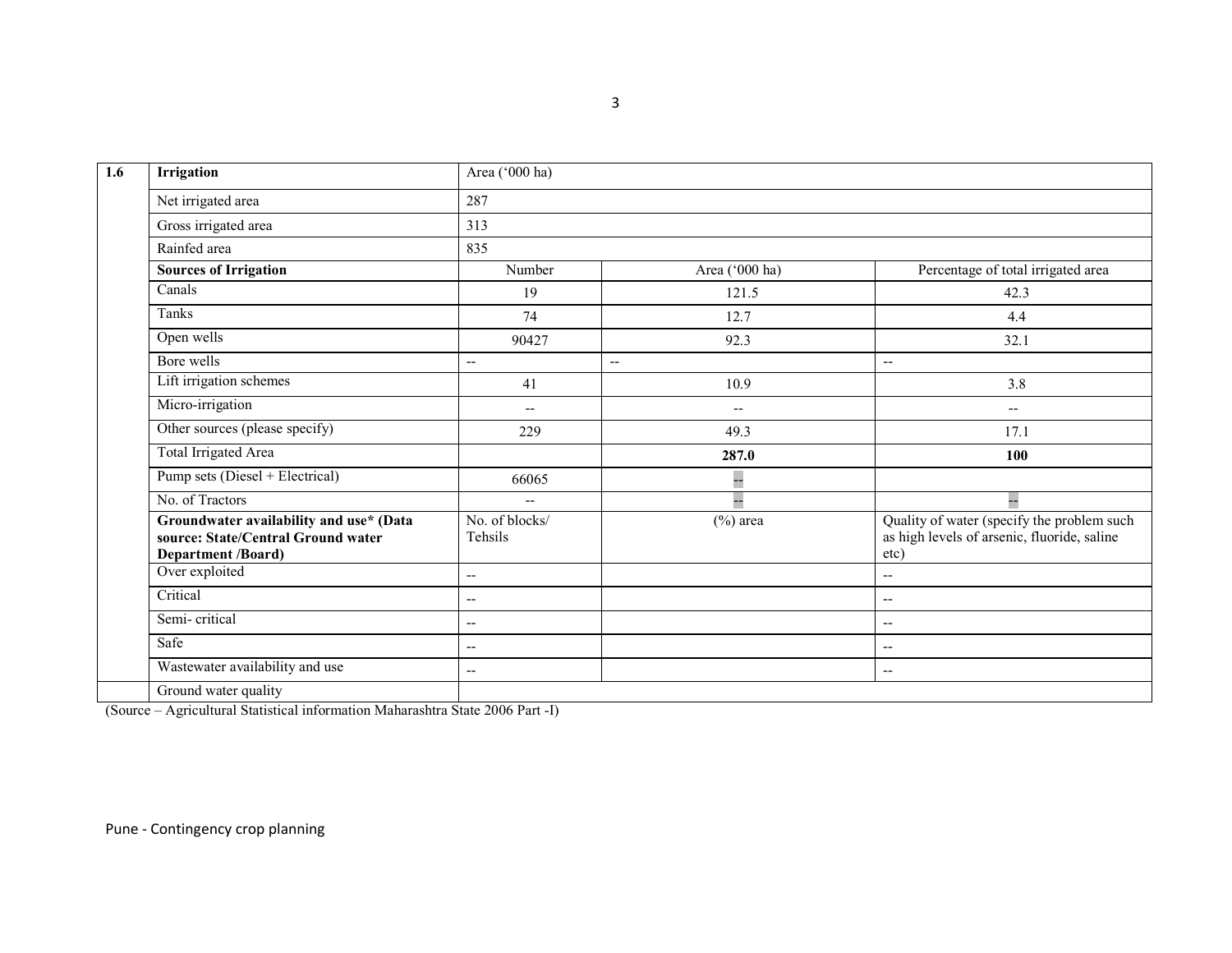|                                       |                          |                      |                  |                          | Area ('000 ha)           |                          |                          |                  |  |
|---------------------------------------|--------------------------|----------------------|------------------|--------------------------|--------------------------|--------------------------|--------------------------|------------------|--|
| <b>Major Field Crops cultivated</b>   |                          | <b>Kharif</b>        |                  |                          | Rabi                     |                          | <b>Summer</b>            | <b>Total</b>     |  |
|                                       | <b>Irrigated</b>         | Rainfed              | <b>Total</b>     | <b>Irrigated</b>         | <b>Rainfed</b>           | <b>Total</b>             |                          |                  |  |
| Sorghum                               | $\sim$                   | 2.8                  | 2.8              | ÷,                       | 427.9                    | 427.9                    | $\sim$                   | 430.7            |  |
| Sugarcane                             | 85.6                     |                      | 85.6             | $\blacksquare$           | $\overline{\phantom{a}}$ | $\blacksquare$           | $\blacksquare$           | 85.6             |  |
| Paddy                                 | $\blacksquare$           | 61.2                 | 61.2             | $\blacksquare$           | $\blacksquare$           | $\blacksquare$           | $\blacksquare$           | 61.2             |  |
| wheat                                 | $\overline{a}$           | $\blacksquare$       | $\sim$           | 60.9                     | $\overline{a}$           | 60.9                     | $\overline{a}$           | 60.9             |  |
| Chick pea                             | $\blacksquare$           | $\blacksquare$       | $\blacksquare$   | 47.4                     | $\overline{\phantom{a}}$ | 47.4                     | $\sim$                   | 47.4             |  |
| Pearl millet                          | $\blacksquare$           | 34.5                 | 34.5             | $\mathbf{L}$             | $\blacksquare$           | $\blacksquare$           | $\blacksquare$           | 34.5             |  |
| Groundnut                             | $\blacksquare$           | 31.0                 | 31.0             | $\blacksquare$           | $\blacksquare$           | $\blacksquare$           | $\overline{2.1}$         | 33.1             |  |
| Maize                                 | $\blacksquare$           | $\overline{5.7}$     | 5.7              | 10.4                     | $\blacksquare$           | 10.4                     | $\overline{1.5}$         | 17.6             |  |
| Soyabean                              | $\overline{\phantom{a}}$ | 2.4                  | 2.4              | $\overline{\phantom{a}}$ | $\overline{\phantom{a}}$ | $\blacksquare$           | $\overline{\phantom{a}}$ | 2.4              |  |
| Pigeon pea                            | $\blacksquare$           | $\overline{1.9}$     | $\overline{1.9}$ | $\blacksquare$           | $\blacksquare$           | $\blacksquare$           | $\overline{\phantom{a}}$ | $\overline{1.9}$ |  |
| <b>Horticulture crops</b><br>Fruits   |                          | Total area ('000 ha) |                  | <b>Irrigated</b>         |                          | Rainfed                  |                          |                  |  |
| Mango                                 |                          | 19.5                 |                  | 19.5                     |                          | $\overline{\phantom{a}}$ |                          |                  |  |
| Sapota                                |                          | 13.8                 |                  | 13.8                     |                          | $\overline{\phantom{a}}$ |                          |                  |  |
| Custard apple                         |                          | 13.2                 |                  | 13.2                     |                          | --                       |                          |                  |  |
| <b>Horticultural crops Vegetables</b> |                          | Total area ('000 ha) |                  | <b>Irrigated</b>         |                          | <b>Rainfed</b>           |                          |                  |  |
| Onion                                 |                          | 19.0                 |                  | 19.0                     |                          |                          | $\overline{\phantom{m}}$ |                  |  |
| Potato                                |                          | 9.5                  |                  | 9.5                      |                          | $\overline{\phantom{m}}$ |                          |                  |  |
| Tomato                                |                          | 6.2                  |                  | 6.2                      |                          |                          | $\overline{\phantom{m}}$ |                  |  |
| Brinjal                               |                          | 3.5                  |                  | 3.5                      |                          | $\overline{\phantom{a}}$ |                          |                  |  |
| Okra                                  |                          | 2.1                  |                  | 2.1                      |                          |                          | $\overline{\phantom{m}}$ |                  |  |
| Chilli                                |                          | 2.3                  |                  | 2.3                      |                          |                          | --                       |                  |  |
| Cole crops                            |                          | $\overline{5.0}$     |                  | $\overline{5.0}$         |                          |                          | $\mathbf{u}$             |                  |  |
| <b>Horticultural crops - Flowers</b>  |                          | Total area ('000 ha) |                  | Irrigated ('000 ha)      |                          |                          | Rainfed ('000 ha)        |                  |  |
| Rose                                  |                          | 5.0                  |                  | 5.0                      |                          |                          | $\overline{\phantom{a}}$ |                  |  |
| Marigold                              |                          | 2.2                  |                  | 2.2                      |                          |                          | $\overline{\phantom{m}}$ |                  |  |
| Tuberose                              |                          | 0.9                  |                  | 0.9                      |                          |                          | $\overline{\phantom{a}}$ |                  |  |
| Chrysanthemum                         |                          | 0.4                  |                  | 0.4                      |                          | --                       |                          |                  |  |

#### 1.7 Area under major field crops & horticulture etc. (2008-09)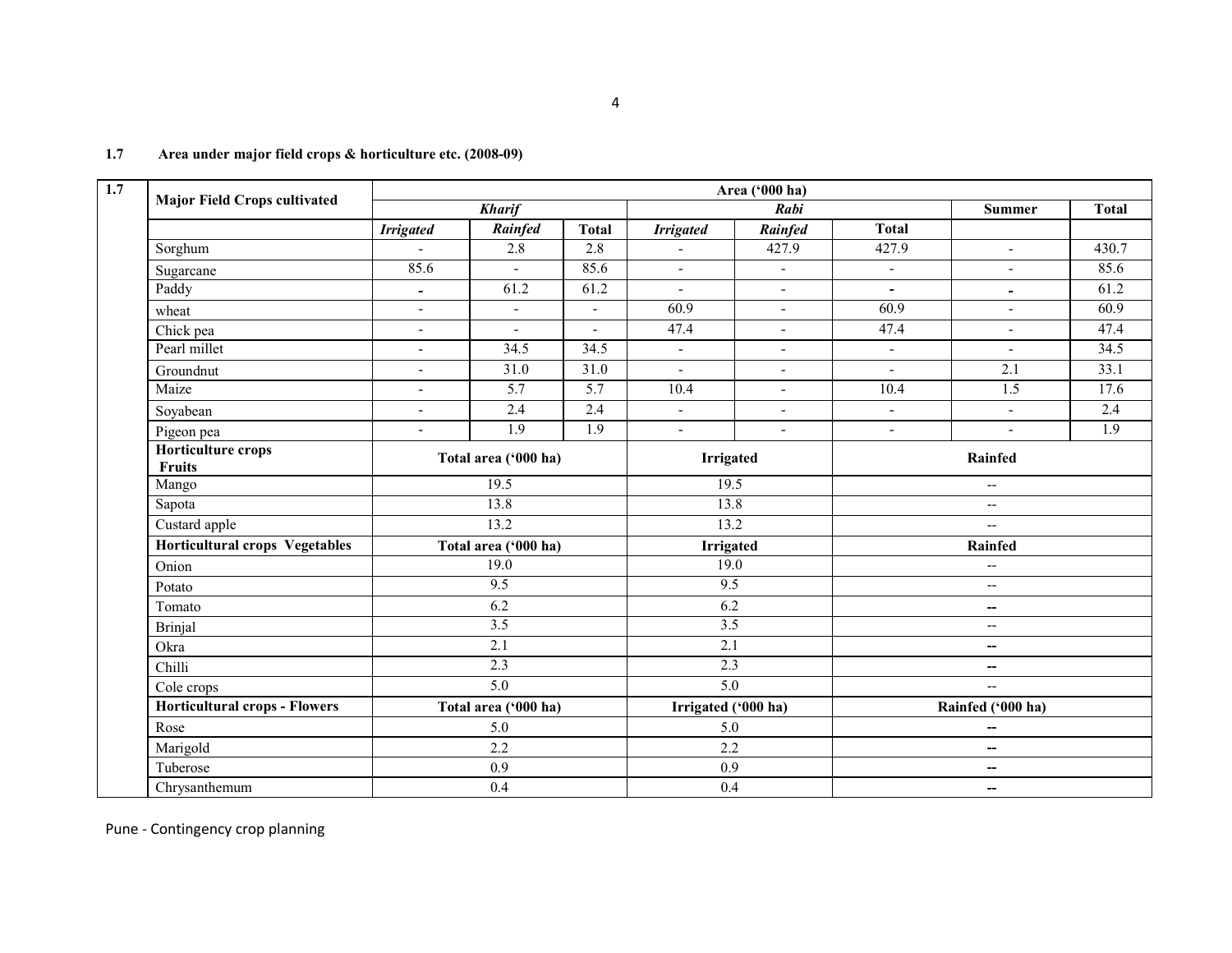| Aster                                                     | 0.4                      | 0.4                      | --                       |
|-----------------------------------------------------------|--------------------------|--------------------------|--------------------------|
| <b>Plantation crops</b>                                   | <b>Total area</b>        | Irrigated                | Rainfed                  |
|                                                           | NA                       | NA                       | <b>NA</b>                |
| Others such as industrial pulpwood<br>crops etc (specify) |                          |                          |                          |
| <b>Fodder crops</b>                                       | <b>Total area</b>        | Irrigated                | Rainfed                  |
|                                                           | NA                       | <b>NA</b>                | NA                       |
| Others (specify)                                          | $\overline{\phantom{m}}$ | $\overline{\phantom{a}}$ | $\overline{\phantom{a}}$ |
| Total fodder crop area                                    | $- -$                    | $\overline{\phantom{a}}$ | $\qquad \qquad -$        |
| <b>Grazing land</b>                                       | $\overline{\phantom{m}}$ | $\sim$ $-$               | $\sim$ $-$               |
| Sericulture etc                                           | $\overline{\phantom{m}}$ | $-$                      | $- -$                    |
| <b>Others (Specify)</b>                                   | $- -$                    | $\overline{\phantom{m}}$ | $- -$                    |

| 1.8 | Livestock                      | <b>Male ('000)</b> | Female ('000) | <b>Total ('000)</b>       |
|-----|--------------------------------|--------------------|---------------|---------------------------|
|     |                                |                    |               |                           |
|     | Cow                            |                    |               | 782.1                     |
|     | Buffaloes total                |                    |               | 303.8                     |
|     | Commercial dairy farms         | NA                 | NA            |                           |
|     | Goat                           |                    |               | 532.8                     |
|     | Sheep                          |                    |               | 367.0                     |
|     | Others (Camel, Pig, Yak, etc.) |                    |               |                           |
| 1.9 | <b>Poultry</b>                 | No. of farms       |               | Total No. of birds ('000) |
|     | Commercial                     | NA                 |               | 2542.1                    |

Source: Animal Husbandry Provisional 2007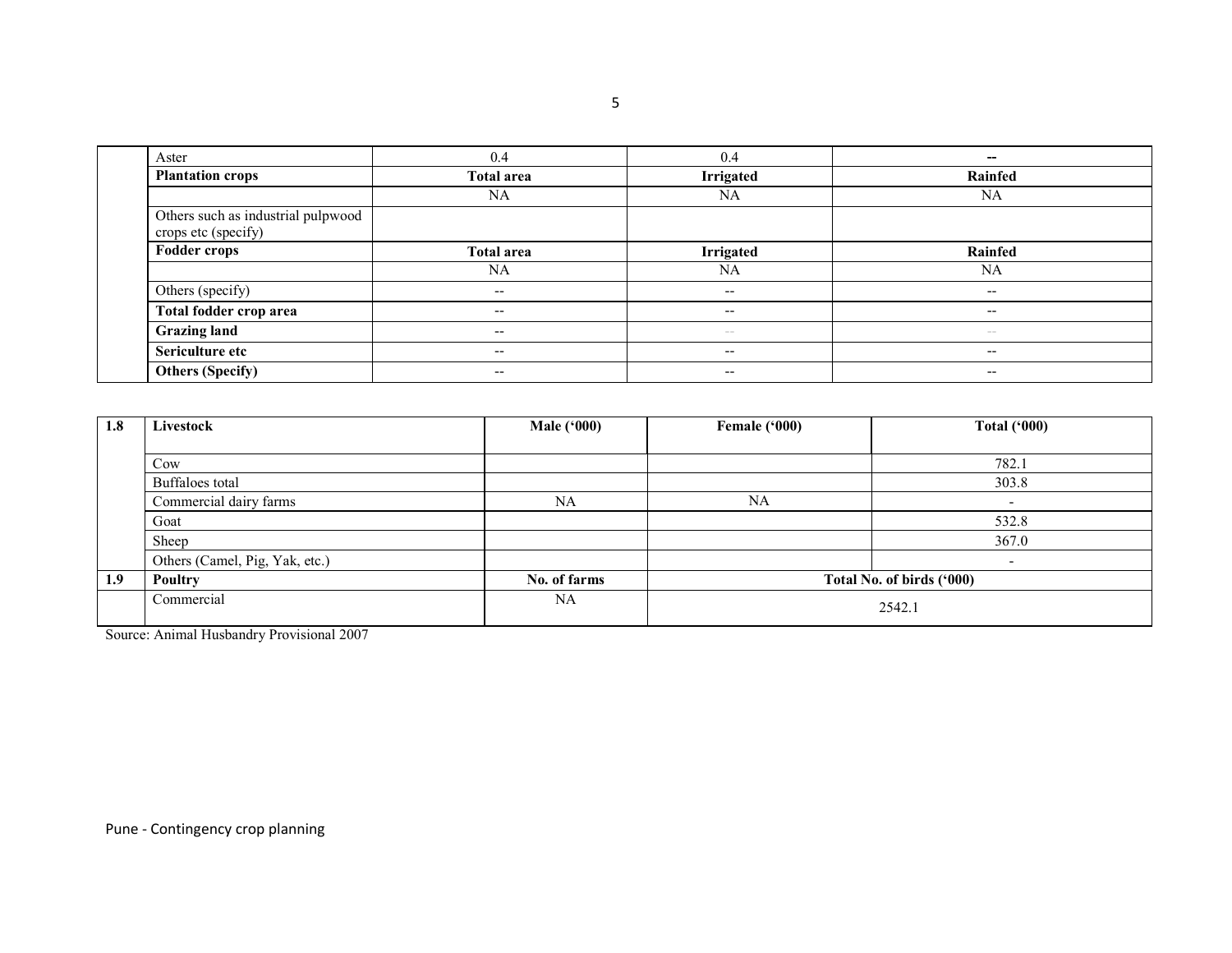| Fisheries (Data source: Chief Planning Officer) |                        |              |                          |                                          |                                                        |                                                |  |  |
|-------------------------------------------------|------------------------|--------------|--------------------------|------------------------------------------|--------------------------------------------------------|------------------------------------------------|--|--|
| A. Capture                                      |                        |              |                          |                                          |                                                        |                                                |  |  |
| i) Marine                                       | No. of fishermen       | <b>Boats</b> |                          |                                          | <b>Nets</b>                                            | <b>Storage facilities</b><br>(Ice plants etc.) |  |  |
|                                                 |                        | Mechanized   | Non-<br>mechanized       | Mechanized<br>(Trawl nets,<br>Gill nets) | Non-mechanized<br>(Shore Seines,<br>Stake & trap nets) |                                                |  |  |
|                                                 | <b>NA</b>              | <b>NA</b>    | NA                       | <b>NA</b>                                | <b>NA</b>                                              | NA                                             |  |  |
| ii) Inland                                      | No. Farmer owned ponds |              | <b>No. of Reservoirs</b> |                                          |                                                        | No. of village tanks                           |  |  |
|                                                 | <b>NA</b>              |              |                          | <b>NA</b>                                | NA                                                     |                                                |  |  |
| <b>B.</b> Culture                               |                        |              |                          |                                          |                                                        |                                                |  |  |
|                                                 | Water Spread Area (ha) |              |                          | Yield (t/ha)                             |                                                        | Production ('000 tons)                         |  |  |
| i) Brackish water                               | <b>NA</b>              |              |                          | <b>NA</b>                                | <b>NA</b>                                              |                                                |  |  |
| ii) Fresh water                                 | NA                     |              |                          | <b>NA</b>                                |                                                        | NA                                             |  |  |
| <b>Others</b>                                   | NA                     |              |                          | NA                                       |                                                        | NA.                                            |  |  |

1.11 Production and Productivity of major crops (Average of last 5 years: 2004, 05, 06, 07, 08, 09)

| 1.11 | Name of crop<br><b>Kharif</b>                                     |                          |                                                                                                   | Rabi                     |                         | Summer                |                                       | Productivit           | Crop residue as |                       |
|------|-------------------------------------------------------------------|--------------------------|---------------------------------------------------------------------------------------------------|--------------------------|-------------------------|-----------------------|---------------------------------------|-----------------------|-----------------|-----------------------|
|      |                                                                   | Production<br>(000 t)    | Productivity<br>(kg/ha)                                                                           | Production<br>(000 t)    | Productivity<br>(kg/ha) | Production<br>(000 t) | Productivity<br>(kg/ha)               | Production<br>(000 t) | y (kg/ha)       | fodder ('000<br>tons) |
|      | Major Field crops (Crops to be identified based on total acreage) |                          |                                                                                                   |                          |                         |                       |                                       |                       |                 |                       |
|      | Paddy                                                             | 76.3                     | 1192.2                                                                                            | --                       | --                      | $- -$                 | $\overline{\phantom{m}}$              | 76.3                  | 1192.2          |                       |
|      | Sorghum                                                           | 2.8                      | 930.6                                                                                             | 236.1                    | 543.4                   | $- -$                 | $\overline{\phantom{m}}$              | 238.9                 | 737.0           |                       |
|      | Pearl millet                                                      | 76.3                     | 746.6                                                                                             | $\overline{\phantom{m}}$ | $---$                   | $- -$                 | $\overline{\phantom{m}}$              | 76.3                  | 746.6           |                       |
|      | Maize                                                             | 16.9                     | 2320.8                                                                                            | 20.6                     | 2555.2                  | 2.36                  | 1671.8                                | 62.3                  | 2182.6          |                       |
|      | Pigeon pea                                                        | 2.0                      | 606.6                                                                                             | --                       | $- -$                   | $- -$                 | $\overline{\phantom{m}}$              | 2.0                   | 606.6           |                       |
|      | Chick pea                                                         | $\overline{\phantom{m}}$ | $- -$                                                                                             | 34.3                     | 692.2                   | ---                   | $\overline{\phantom{m}}$              | 34.3                  | 692.2           |                       |
|      | Groundnut                                                         | 39.1                     | 910.2                                                                                             | $- -$                    | --                      | 9.66                  | 1928.8                                | 48.8                  | 1419.5          |                       |
|      | Soyabean                                                          | 3.9                      | 2060.0                                                                                            | --                       | $- -$                   | $- -$                 | $\hspace{0.05cm}$ – $\hspace{0.05cm}$ | 3.9                   | 2060.0          |                       |
|      | Sugarcane                                                         | $- -$                    | $\hspace{0.05cm} \hspace{0.02cm} \hspace{0.02cm} \hspace{0.02cm} \hspace{0.02cm} \hspace{0.02cm}$ | --                       | --                      | $- -$                 | $- -$                                 | 6552.2                | 92000.0         |                       |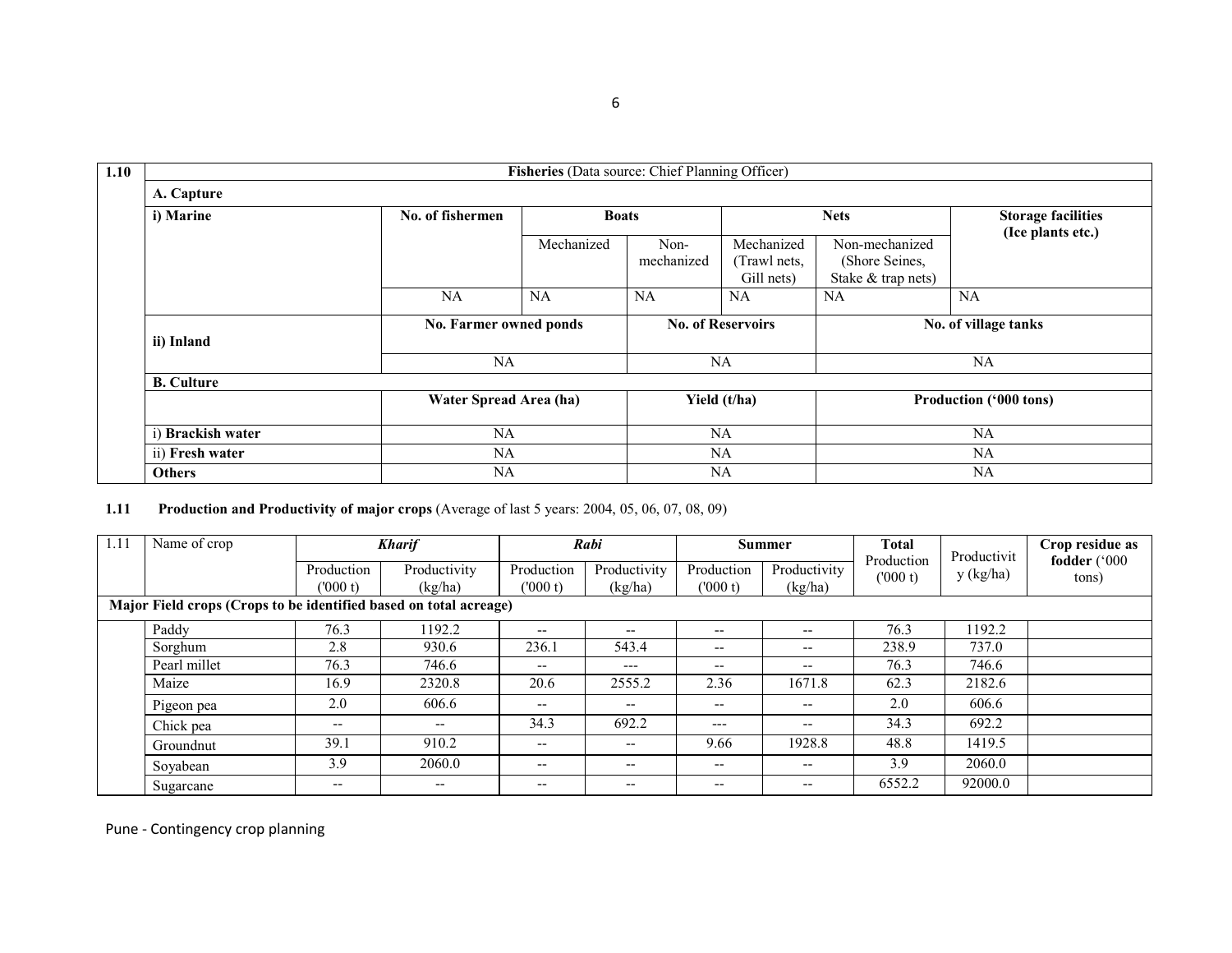| 10 | Wheat                                     | $\overline{\phantom{a}}$                            | $\overline{\phantom{a}}$              | 119.8                    | 1852.4                   | $\overline{\phantom{m}}$ | $\overline{\phantom{a}}$                            | 119.8 | 1852.4 |  |
|----|-------------------------------------------|-----------------------------------------------------|---------------------------------------|--------------------------|--------------------------|--------------------------|-----------------------------------------------------|-------|--------|--|
|    | <b>Major Horticultural crops - Fruits</b> |                                                     |                                       |                          |                          |                          |                                                     |       |        |  |
|    | Mango                                     | $\overline{\phantom{a}}$                            | $--$                                  | $\overline{\phantom{m}}$ | $\overline{\phantom{m}}$ | $- -$                    | $\hspace{0.05cm} -\hspace{0.05cm} -\hspace{0.05cm}$ | 78.0  | 4500   |  |
|    | Sapota                                    | $\overline{\phantom{a}}$                            | $\overline{\phantom{a}}$              | $\overline{\phantom{m}}$ | $\overline{\phantom{m}}$ | $\overline{\phantom{m}}$ | $\hspace{0.05cm} -\hspace{0.05cm} -\hspace{0.05cm}$ | 62.4  | 12000  |  |
|    | Custard apple                             | $\overline{\phantom{a}}$                            | $\overline{\phantom{a}}$              | $\overline{\phantom{m}}$ | $\overline{\phantom{m}}$ | $- -$                    | $\hspace{0.05cm} -\hspace{0.05cm} -\hspace{0.05cm}$ | 46.7  | 7900   |  |
|    | Horticulture - Vegetable                  |                                                     |                                       |                          |                          |                          |                                                     |       |        |  |
|    | Onion                                     | $\hspace{0.05cm} -\hspace{0.05cm} -\hspace{0.05cm}$ | $\overline{\phantom{a}}$              | $\overline{\phantom{a}}$ | $\overline{\phantom{m}}$ | $-$                      | $\hspace{0.05cm} -\hspace{0.05cm} -\hspace{0.05cm}$ | 245.1 | 12900  |  |
|    | Potato                                    | $\overline{\phantom{a}}$                            | $\overline{\phantom{a}}$              | $-$                      | $-$                      | $-$                      | $-$                                                 | 324.9 | 34200  |  |
|    | Tomato                                    | $\overline{\phantom{a}}$                            | $\overline{\phantom{a}}$              | $\overline{\phantom{a}}$ | $\overline{\phantom{m}}$ | $- -$                    | $\overline{\phantom{a}}$                            | 97.0  | 15560  |  |
|    | <b>Brinjal</b>                            | $\overline{\phantom{a}}$                            | $\hspace{0.05cm}$ – $\hspace{0.05cm}$ | $\overline{\phantom{a}}$ | $\overline{\phantom{a}}$ | $- -$                    | $\hspace{0.05cm} -\hspace{0.05cm} -\hspace{0.05cm}$ | 85.1  | 24320  |  |
|    | Okra                                      | $\overline{\phantom{a}}$                            | $\hspace{0.05cm}$ – $\hspace{0.05cm}$ | $\overline{\phantom{m}}$ | $\overline{\phantom{m}}$ | $\overline{\phantom{a}}$ | $\hspace{0.05cm} -\hspace{0.05cm} -\hspace{0.05cm}$ | 39.2  | 18700  |  |
|    | Chilli                                    | $\overline{\phantom{a}}$                            | $\overline{\phantom{a}}$              | $\overline{\phantom{m}}$ | $\overline{\phantom{m}}$ | $- -$                    | $\hspace{0.05cm} -\hspace{0.05cm} -\hspace{0.05cm}$ | 153.7 | 66900  |  |
|    | Cole crops                                | $\overline{\phantom{a}}$                            | $\overline{\phantom{m}}$              | $\overline{\phantom{a}}$ | $\overline{\phantom{m}}$ | $- -$                    | $\overline{\phantom{a}}$                            | 101.0 | 20200  |  |
|    | <b>Horticultural crops - Flowers</b>      |                                                     |                                       |                          |                          |                          |                                                     |       |        |  |
|    | Rose                                      | $\overline{\phantom{a}}$                            | $--$                                  | $\overline{\phantom{m}}$ | $\overline{\phantom{m}}$ | $\overline{\phantom{a}}$ | $\hspace{0.05cm} -\hspace{0.05cm} -\hspace{0.05cm}$ | 49.3  | 9870   |  |
|    | Marigold                                  | $\overline{\phantom{a}}$                            | $\hspace{0.05cm}$ – $\hspace{0.05cm}$ | $\overline{\phantom{a}}$ | $\overline{\phantom{m}}$ | $- -$                    | $\overline{\phantom{a}}$                            | 22.2  | 10000  |  |
|    | Tuberose                                  | $\overline{\phantom{a}}$                            | $\overline{\phantom{m}}$              | $\overline{\phantom{a}}$ | $\overline{\phantom{a}}$ | $- -$                    | $\overline{\phantom{a}}$                            | 7.8   | 8000   |  |
|    | Chrysanthemum                             | $\overline{\phantom{a}}$                            | $\overline{\phantom{a}}$              | $\overline{\phantom{a}}$ | $\overline{\phantom{a}}$ | $-$                      | $\hspace{0.05cm} -\hspace{0.05cm} -\hspace{0.05cm}$ | 4.6   | 10000  |  |
|    | Aster                                     | $\overline{\phantom{a}}$                            | $\overline{\phantom{m}}$              | $\overline{\phantom{a}}$ | $\overline{\phantom{m}}$ | $- -$                    | $\overline{\phantom{m}}$                            | 4.5   | 10000  |  |
|    |                                           |                                                     |                                       |                          |                          |                          |                                                     |       |        |  |

(Source: SAO area and productivity projection for Pune 2010-11 )

| 1.12 | <b>Sowing window</b> | Lowland Paddy | Pearl millet                | Groundnut                             | Sorghum                                         | Chick pea                | Wheat                                           |
|------|----------------------|---------------|-----------------------------|---------------------------------------|-------------------------------------------------|--------------------------|-------------------------------------------------|
|      | for 5 major field    |               |                             |                                       |                                                 |                          |                                                 |
|      | crops                |               |                             |                                       |                                                 |                          |                                                 |
|      | Kharif-Rainfed       | $2nd$ week of | 15 <sup>th</sup><br>June to | $15^{\text{th}}$<br>June to           | $15^{\text{th}}$<br>June to $15th$ July         | $\overline{\phantom{a}}$ | $- -$                                           |
|      |                      | June          | $15th$ July                 | $7th$ July                            |                                                 |                          |                                                 |
|      | Kharif-Irrigated     | $- -$         | $- -$                       | $\hspace{0.05cm}$ – $\hspace{0.05cm}$ | $- -$                                           | $\overline{\phantom{m}}$ | $- -$                                           |
|      | Rabi-Rainfed         | $- -$         | $- -$                       | $- -$                                 | September to $15th$ October<br>15 <sup>th</sup> | $20th$ October to        | October to $15th$ November<br>$15^{\mathrm{m}}$ |
|      |                      |               |                             |                                       |                                                 | $10th$ November          |                                                 |
|      | Rabi-Irrigated       | $- -$         | $- -$                       | $- -$                                 | October to $30th$ October                       |                          | October to $15th$ November<br>15 <sup>th</sup>  |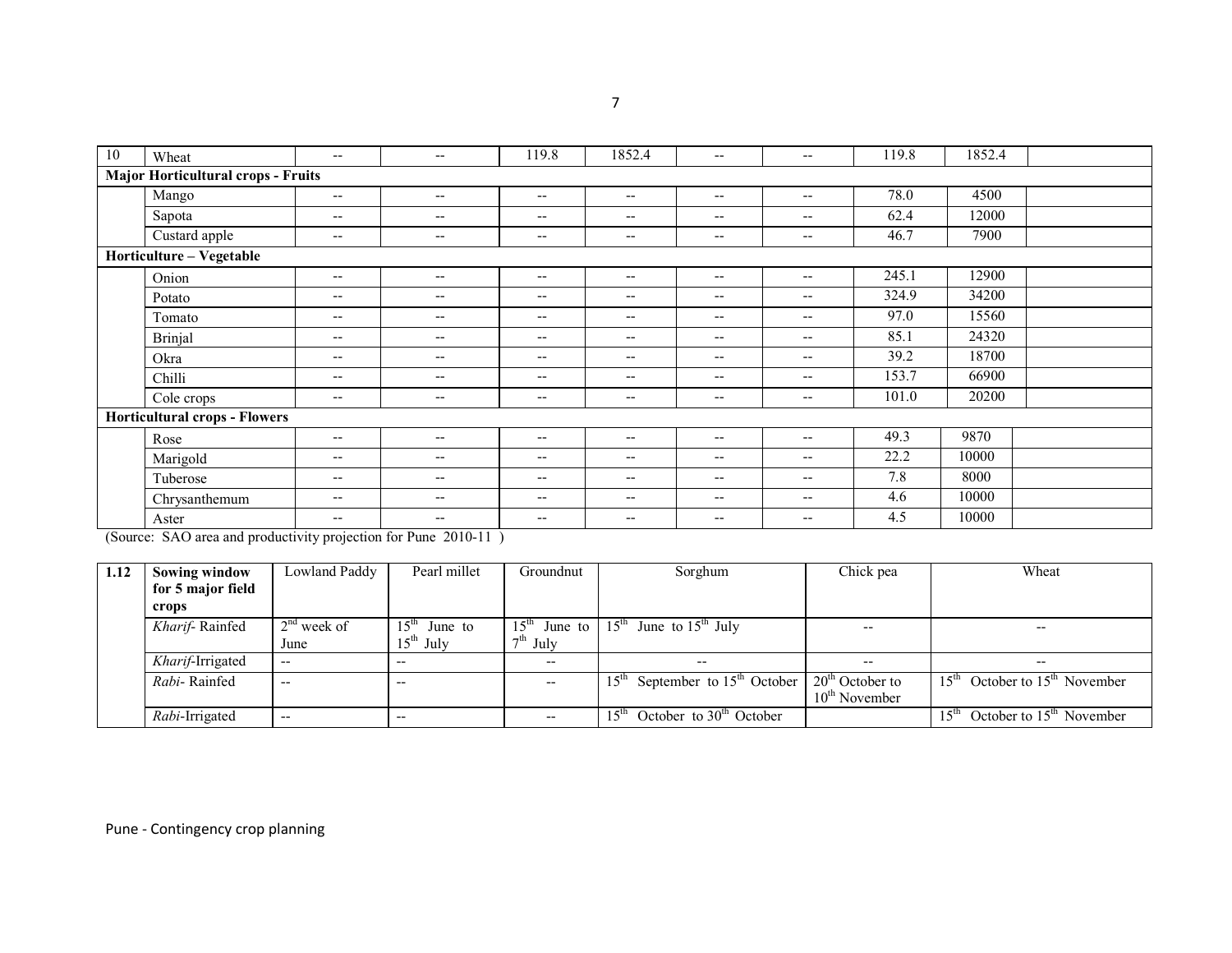| 1.13 | What is the major contingency the district is prone to? | Regular                               | Occasional | None |
|------|---------------------------------------------------------|---------------------------------------|------------|------|
|      | Drought                                                 | $- -$                                 |            | --   |
|      | Flood                                                   | $\hspace{0.05cm}$ – $\hspace{0.05cm}$ | $- -$      |      |
|      | Cyclone                                                 | $\hspace{0.05cm}$ – $\hspace{0.05cm}$ | $- -$      |      |
|      | Hail storm                                              | $- -$                                 | $- -$      |      |
|      | Heat wave                                               | $- -$                                 | $- -$      |      |
|      | Cold wave                                               | $- -$                                 | $- -$      |      |
|      | Frost                                                   | $- -$                                 | $- -$      |      |
|      | Sea water intrusion                                     | $- -$                                 | $- -$      |      |
|      | Pests and disease outbreak (specify)                    | $- -$                                 |            |      |

| 1.14 | Include Digital maps of the district for | Location map of district within State as Annexure I | Enclosed: Yes |
|------|------------------------------------------|-----------------------------------------------------|---------------|
|      |                                          | Mean annual rainfall as Annexure 2                  | Enclosed: Yes |
|      |                                          | Soil map as Annexure 3                              | Enclosed: Yes |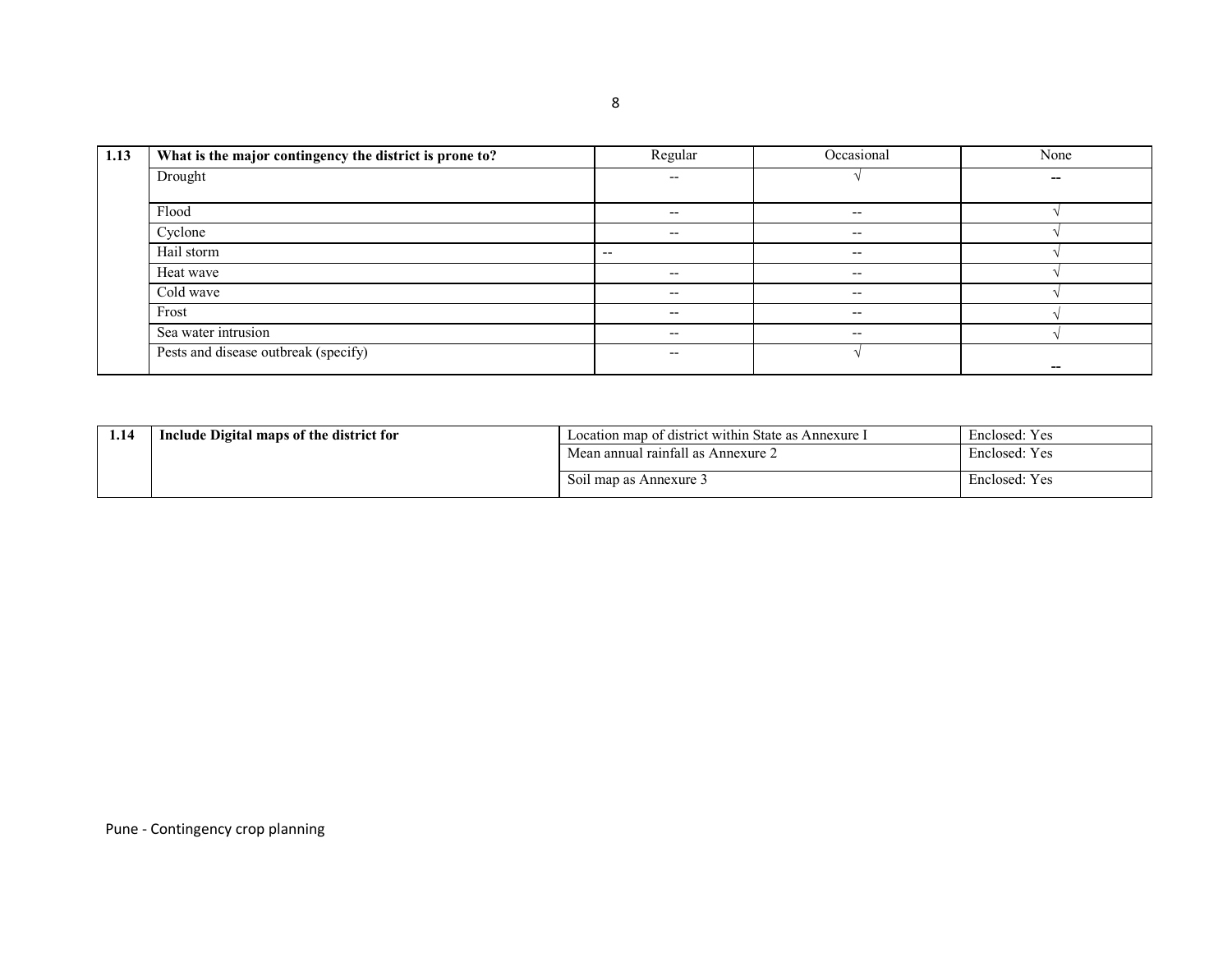1.14 Map of District

Annexure 1

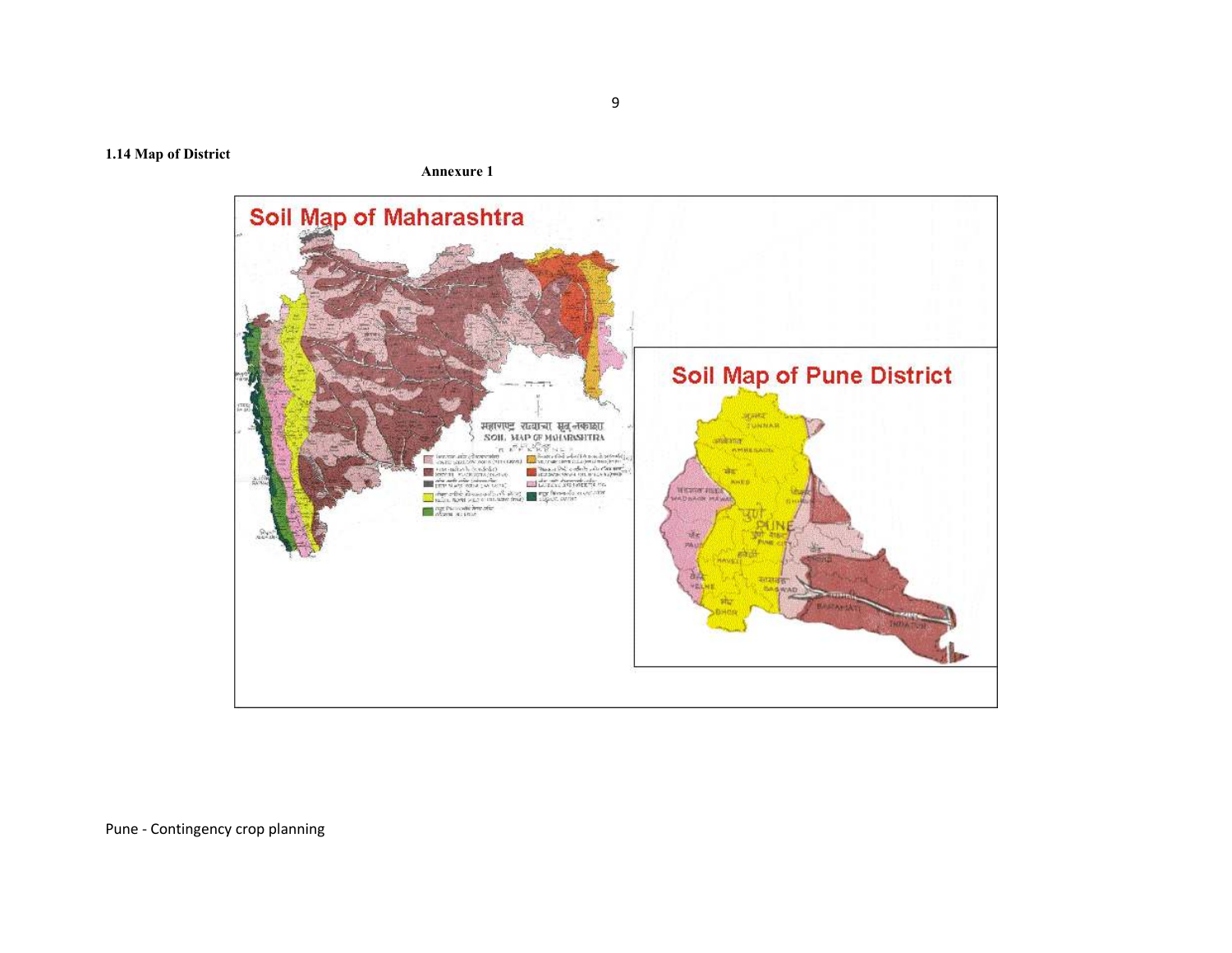

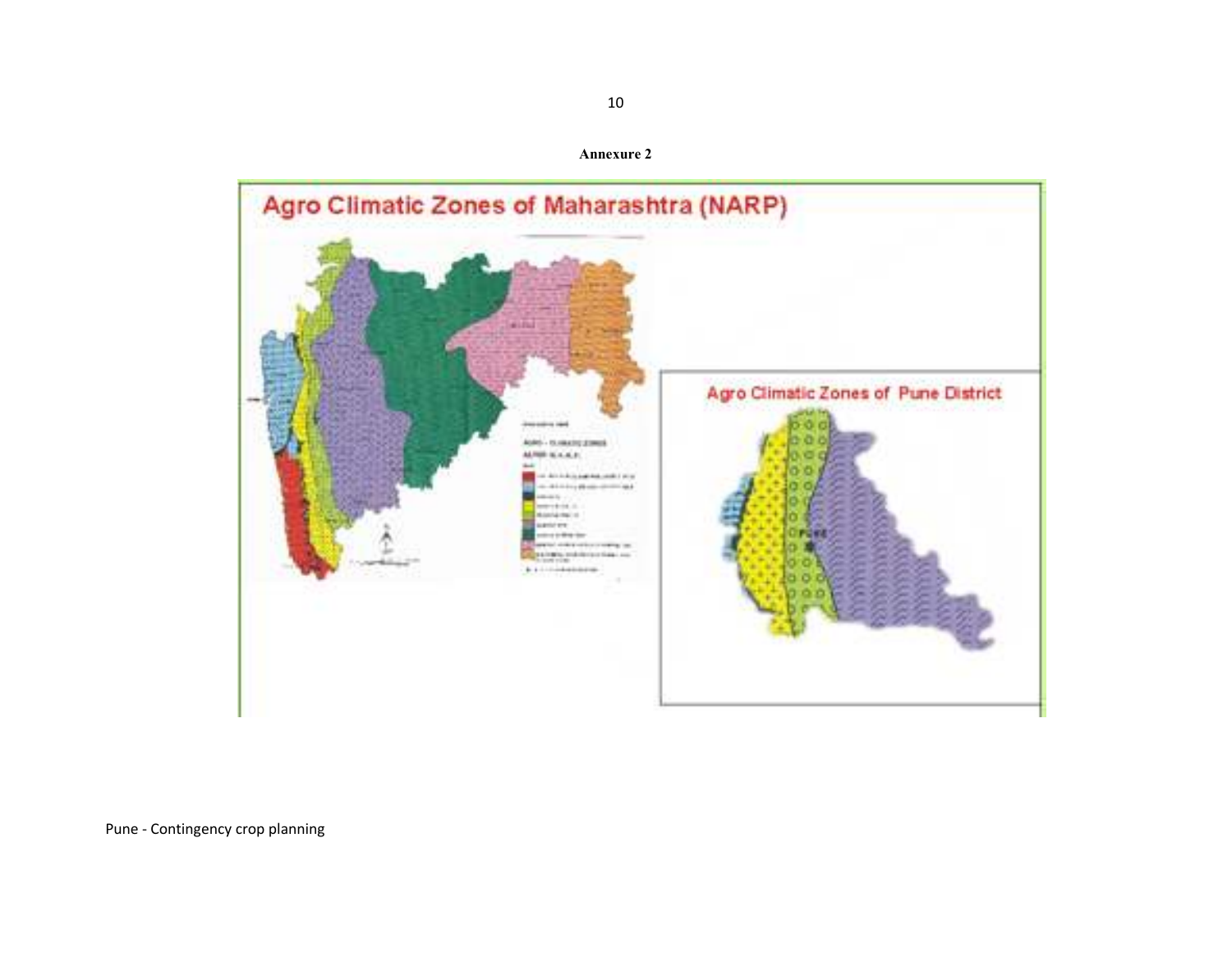

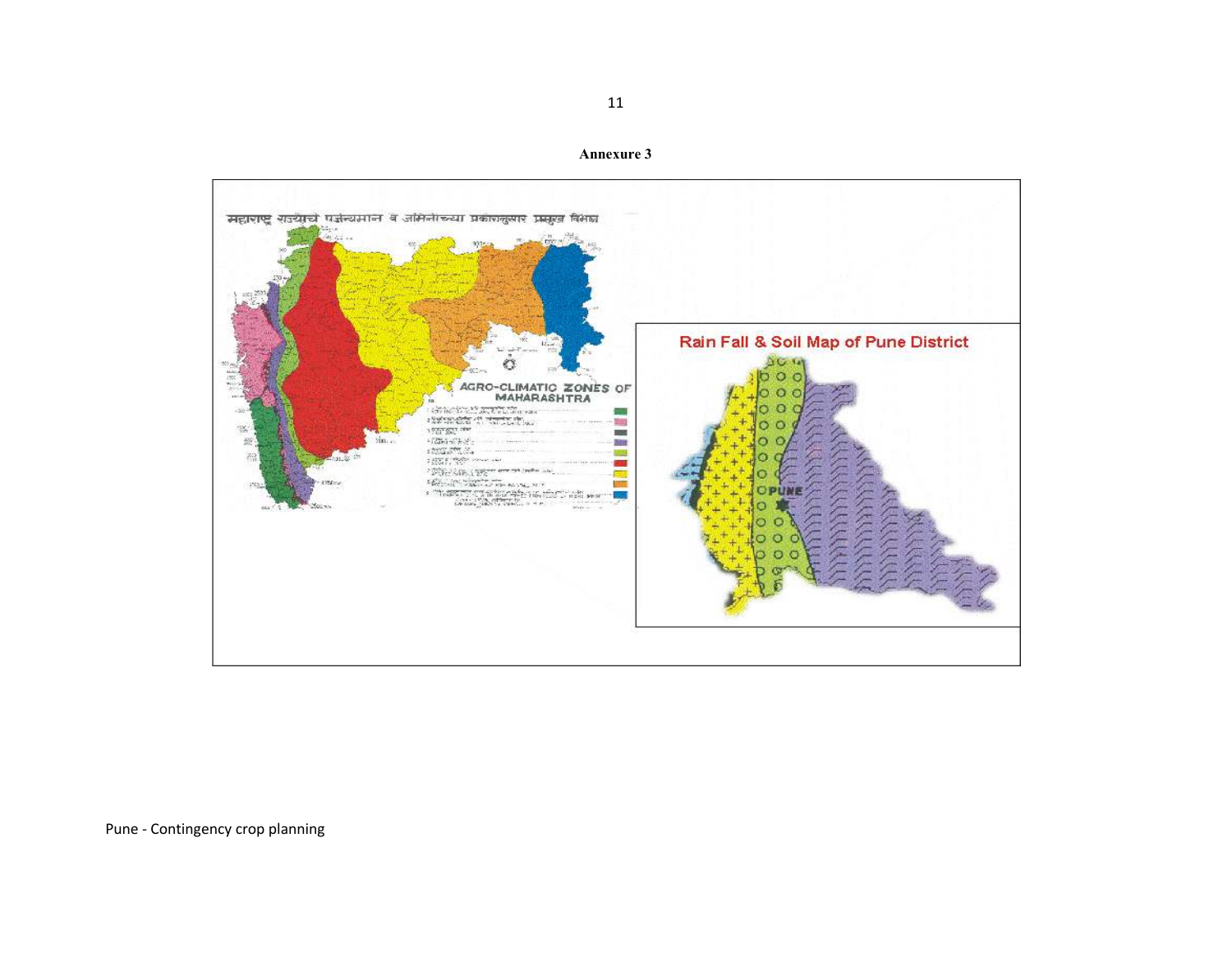# 2.0 Strategies for weather related contingencies 2.1 Drought 2.1.1 Rainfed situation

| <b>Condition</b>          |                      |                 |                          | <b>Suggested Contingency measures</b>                      |                       |
|---------------------------|----------------------|-----------------|--------------------------|------------------------------------------------------------|-----------------------|
| <b>Early season</b>       | <b>Major Farming</b> | Normal Crop/    | Change in crop /         | <b>Agronomic measures</b>                                  | <b>Remarks</b> on     |
| drought                   | situation            | Cropping system | cropping system          |                                                            | Implementation        |
| (delayed onset)           |                      |                 |                          |                                                            |                       |
| Delay by 2                | Shallow red /        | Low land Paddy  | Indrayani, Pavana, Phule | Staggered planting in nurseries for timely availability of | Seed<br>Source:       |
| weeks                     | grey soils           |                 | Samrudhi                 | seedlings                                                  | MPKV.<br>Rahuri,      |
| June 4 <sup>th</sup> week |                      | Groundnut       | JL-24, JL-501, JL-286    | Hoeing and weeding                                         | College<br>0f         |
|                           |                      | Pearl millet    | Shraddha, Saburi, Shanti | As above                                                   | Agriculture,<br>Pune, |
|                           | Medium deep          | Sorghum         | CSH-14, CSH-16, CSH-     | Frequent intercultivations                                 | Kolhapur,<br>Dhule,   |
|                           | black Soils          |                 |                          |                                                            | NSC, MSSC, Private    |
|                           |                      | Low land paddy  | Indrayani, Pavana, Phule | Staggered planting in nurseries for timely availability of | Co., Distributors.    |
|                           |                      |                 | Samrudhi                 | seedlings                                                  | The self help groups  |
|                           |                      | Groundnut       | JL-24, JL-501, JL-286    | Hoeing and weeding up to 30 DAS                            | should be involved    |
|                           |                      | Soybean         | JS-335, JS-9305          | Hoeing and weeding                                         |                       |
|                           |                      | Pearl millet    | Shraddha, Saburi, Shanti | Hoeing and weeding                                         |                       |
|                           | Deep black soils     | Sorghum         | CSH-14, CSH-16, CSH-     | Frequent intercultivations                                 |                       |
|                           |                      |                 |                          |                                                            |                       |
|                           |                      | Groundnut       | JL-24, JL-501, JL-286    | Hoeing and weeding up to 30 DAS                            |                       |
|                           |                      | Pigeon pea      | Vipula, BDN-708,         | Hoeing and weeding                                         |                       |
|                           |                      |                 | ICPL-87                  | Opening of conservation furrows after every two rows       |                       |

| Condition           |                      |                 |                          | <b>Suggested Contingency measures</b>                      |                    |
|---------------------|----------------------|-----------------|--------------------------|------------------------------------------------------------|--------------------|
| <b>Early season</b> | <b>Major Farming</b> | Normal Crop/    | Change in crop /         | <b>Agronomic measures</b>                                  | <b>Remarks</b> on  |
| drought             | situation            | Cropping system | cropping system          |                                                            | Implementation     |
| (delayed onset)     |                      |                 |                          |                                                            |                    |
| Delay by 4          | Shallow red /        | Low land Paddy  | Indrayani, Pavana, Phule | Staggered planting in nurseries for timely availability of | Seed Source:       |
| weeks               | grey soils           |                 | Samrudhi                 | seedlings                                                  | MPKV, Rahuri,      |
| July $2^{nd}$ week  |                      | Groundnut       | JL-24, JL-501, JL-286    | Hoeing and weeding                                         | College of         |
|                     |                      |                 | Groundnut + Pigeon pea   | Protective irrigation                                      | Agriculture, Pune, |
|                     |                      |                 | (Vipula, BDN 708) (6:2)  |                                                            | Kolhapur, Dhule,   |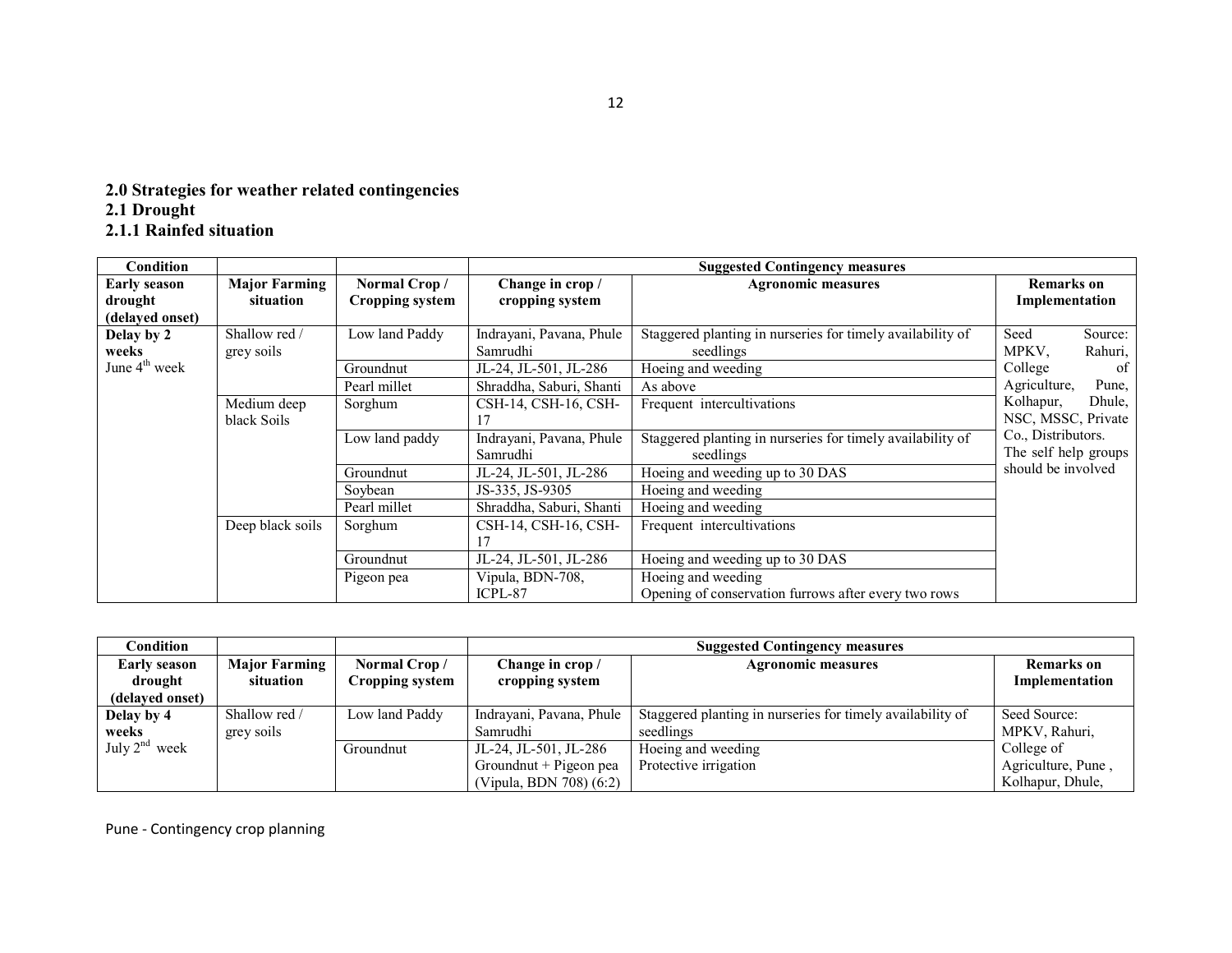|                  | Pearl millet   | Shraddha, Saburi, Shanti | As above                                                         | NSC, MSSC, Private   |
|------------------|----------------|--------------------------|------------------------------------------------------------------|----------------------|
| Medium deep      | Sorghum        | CSH-14, CSH-16, CSH-     | For shootfly control , seed treatment with Carbosulphan $\omega$ | Co., Distributors.   |
| black Soils      |                | 17                       | 2 g/kg                                                           | The self help groups |
|                  |                |                          | Intercultivation at 20 DAS and 40 DAS                            | should be involved   |
|                  | Low land paddy | Indrayani, Pavana, Phule | Staggered planting in nurseries for timely availability of       |                      |
|                  |                | Samrudhi                 | seedlings                                                        |                      |
|                  | Groundnut      | JL-24, JL-501, JL-286    | Hoeing and weeding up to 30 DAS                                  |                      |
|                  | Soybean        | JS-335, JS-9305          | Hoeing and weeding at 30 DAS                                     |                      |
|                  | Pearl millet   | Shraddha, Saburi, Shanti | Hoeing and weeding 20 DAS and 40 DAS                             |                      |
| Deep black soils | Sorghum        | CSH-14, CSH-16, CSH-     | Hoeing and weeding 20 DAS and 40 DAS                             |                      |
|                  |                |                          |                                                                  |                      |
|                  | Groundnut      | JL-24, JL-501, JL-286    | Hoeing and weeding up to 30 DAS                                  |                      |
|                  | Pigeon pea     | Vipula, BDN-708.         | Hoeing and weeding at 20 DAS                                     |                      |
|                  |                | ICPL-87                  | Opening of conservation furrows after every two rows             |                      |

| Condition                 |                      |                 |                          | <b>Suggested Contingency measures</b>                      |                      |
|---------------------------|----------------------|-----------------|--------------------------|------------------------------------------------------------|----------------------|
| <b>Early season</b>       | <b>Major Farming</b> | Normal Crop/    | Change in crop /         | <b>Agronomic measures</b>                                  | <b>Remarks</b> on    |
| drought                   | situation            | Cropping system | cropping system          |                                                            | Implementation       |
| (delayed onset)           |                      |                 |                          |                                                            |                      |
| Delay by 6                | Shallow red /        | Low land Paddy  | Indrayani, Pavana, Phule | Staggered planting in nurseries for timely availability of | Seed Source:         |
| weeks                     | grey soils           |                 | Samrudhi                 | seedlings                                                  | MPKV, Rahuri,        |
| July 4 <sup>th</sup> week |                      | Groundnut       | Pearlmillet              | Hoeing and weeding at 20 DAS                               | College of           |
|                           |                      |                 | (Shraddha, Saburi,       | Protective irrigation                                      | Agriculture, Pune,   |
|                           |                      |                 | Shanti)                  |                                                            | Kolhapur, Dhule,     |
|                           |                      | Pearl millet    | Shraddha, Saburi, Shanti | As above                                                   | NSC, MSSC, Private   |
|                           | Medium deep          | Sorghum         | CSH-14, CSH-16, CSH-     | For shootfly control, seed treatment with Carbosulphan $@$ | Co., Distributors.   |
|                           | black Soils          |                 | 17                       | $2 g/kg$ and                                               | The self help groups |
|                           |                      |                 | or Sunflower (Bhanu)     | Intercultivation at 20 DAS and 40 DAS in sorghum           | should be involved   |
|                           |                      |                 |                          | Hoeing and weeding in sunflower at 20 DAS                  |                      |
|                           |                      | Low land paddy  | Indrayani, Pavana, Phule | Staggered planting in nurseries for timely availability of |                      |
|                           |                      |                 | Samrudhi                 | seedlings                                                  |                      |
|                           |                      | Groundnut       | Sunflower (Bhanu)        | Hoeing and weeding in sunflower at 20 DAS                  |                      |
|                           |                      | Soybean         | Sunflower (Bhanu)        | Hoeing and weeding in sunflower at 20 DAS                  |                      |
|                           |                      | Pearl millet    | Sunflower (Bhanu)        | Hoeing and weeding in sunflower at 20 DAS                  |                      |
|                           |                      |                 | Or pigeonpea (Vipula/    | Hoeing and weeding at 20 DAS                               |                      |
|                           |                      |                 | <b>BDN-708</b> )         | Opening of conservation furrows after every two rows       |                      |
|                           |                      |                 |                          |                                                            |                      |
|                           |                      |                 |                          |                                                            |                      |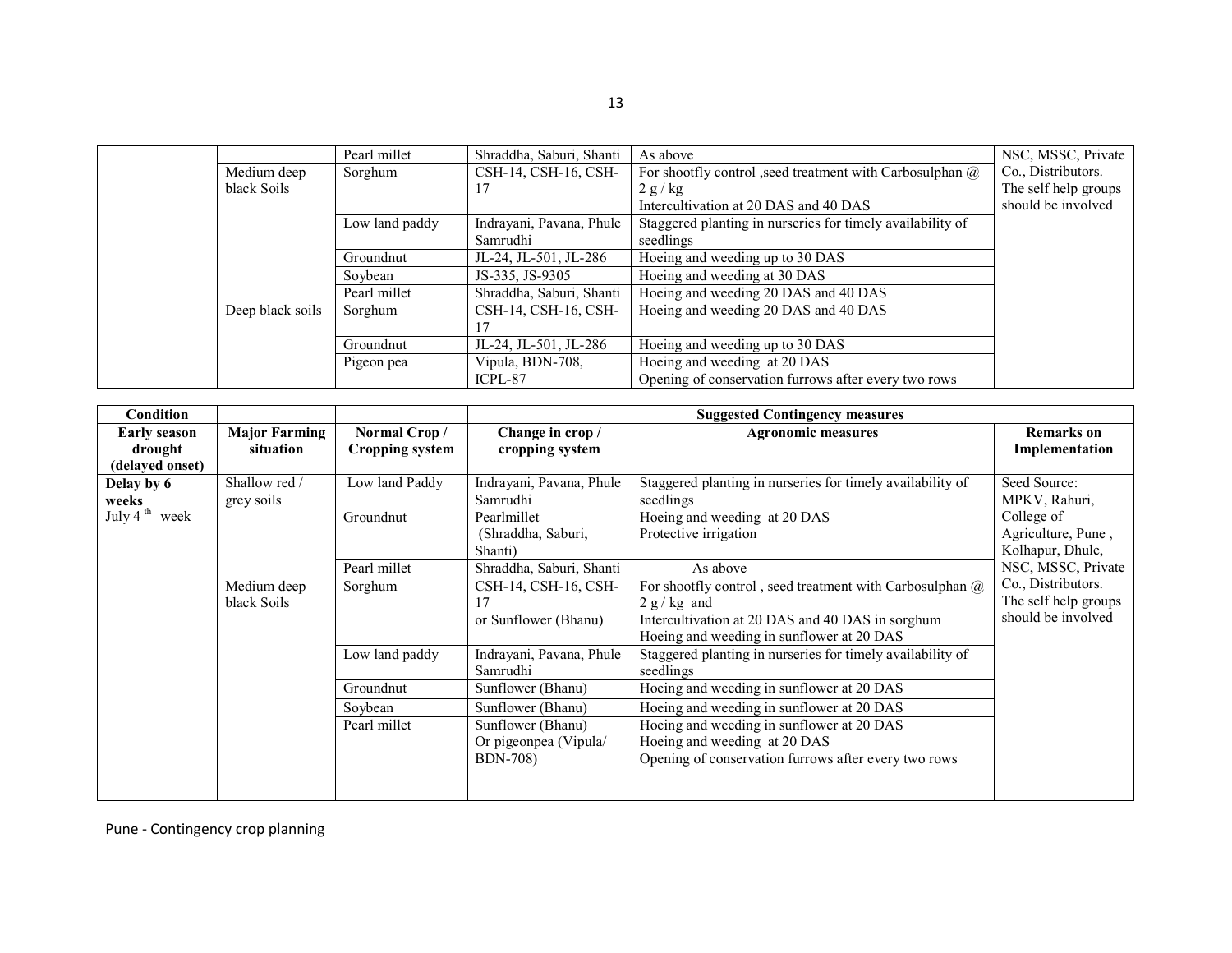| Deep black soils | Sorghum   | CSH-14, CSH-16, CSH-   | Protective irrigation                                |  |
|------------------|-----------|------------------------|------------------------------------------------------|--|
|                  |           |                        | Hoeing and weeding 20 DAS and 40 DAS                 |  |
|                  | Groundnut | Sunflower (Bhanu)      | Hoeing and weeding in sunflower at 20 DAS            |  |
|                  | Pigeonpea | Vipula, BDN-708, ICPL- | Hoeing and weeding at 20 DAS                         |  |
|                  |           | 87                     | Opening of conservation furrows after every two rows |  |

| Condition                                         |                                   |                                        |                                            | <b>Suggested Contingency measures</b>                                                                                                                                                        |                                                                                         |
|---------------------------------------------------|-----------------------------------|----------------------------------------|--------------------------------------------|----------------------------------------------------------------------------------------------------------------------------------------------------------------------------------------------|-----------------------------------------------------------------------------------------|
| <b>Early season</b><br>drought<br>(delayed onset) | <b>Major Farming</b><br>situation | Normal Crop/<br><b>Cropping system</b> | Change in crop /<br>cropping system        | <b>Agronomic measures</b>                                                                                                                                                                    | <b>Remarks</b> on<br>Implementation                                                     |
| Delay by 8                                        | Shallow red /                     | Low land Paddy                         | Dolichus sp                                |                                                                                                                                                                                              | Seed Source:                                                                            |
| weeks<br>$2nd$ week of                            | grey soils                        | Groundnut                              | Sunflower (Bhanu)                          | Hoeing, thinning and weeding before 30 DAS<br>Protective irrigation                                                                                                                          | MPKV, Rahuri,<br>College of                                                             |
| August                                            |                                   | Pearl millet                           | As above                                   | As above                                                                                                                                                                                     | Agriculture, Pune,                                                                      |
|                                                   | Medium deep<br>black Soils        | Sorghum                                | Sunflower (Bhanu)<br>Pigeonpea (Vipula)    | Hoeing, thinning and weeding before 30 DAS and<br>protective irrigation in sunflower<br>Hoeing and weeding at 20 DAS<br>Opening of conservation furrows after every two rows in<br>pigeonpea | Kolhapur, Dhule,<br>NSC, MSSC,<br>Private Co.,<br>Distributors.<br>The self help groups |
|                                                   |                                   | Low land paddy                         | Dolichus sp                                |                                                                                                                                                                                              | should be involved                                                                      |
|                                                   |                                   | Groundnut                              | Sunflower (Bhanu)                          | Hoeing and weeding in sunflower at 20 DAS                                                                                                                                                    |                                                                                         |
|                                                   |                                   | Soybean                                | Sunflower (Bhanu)                          | Hoeing and weeding in sunflower at 20 DAS                                                                                                                                                    |                                                                                         |
|                                                   |                                   | Pearl millet                           | Sunflower (Bhanu)<br>Or Pigeonpea (Vipula/ | Hoeing and weeding in sunflower at 20 DAS<br>Hoeing and weeding at 20 DAS                                                                                                                    |                                                                                         |
|                                                   |                                   |                                        | <b>BDN-708</b> )                           | Opening of conservation furrows after every two rows                                                                                                                                         |                                                                                         |
|                                                   | Deep black soils                  | Sorghum                                | CSH-14, CSH-16, CSH-<br>17                 | Protective irrigation<br>Hoeing and weeding 20 DAS and 40 DAS                                                                                                                                |                                                                                         |
|                                                   |                                   | Groundnut                              | Sunflower (Bhanu)                          | Hoeing and weeding in sunflower at 20 DAS                                                                                                                                                    |                                                                                         |
|                                                   |                                   | Pigeonpea                              | Vipula, BDN-708, ICPL-<br>87               | Hoeing and weeding at 20 DAS<br>Opening of conservation furrows after every two rows                                                                                                         |                                                                                         |

14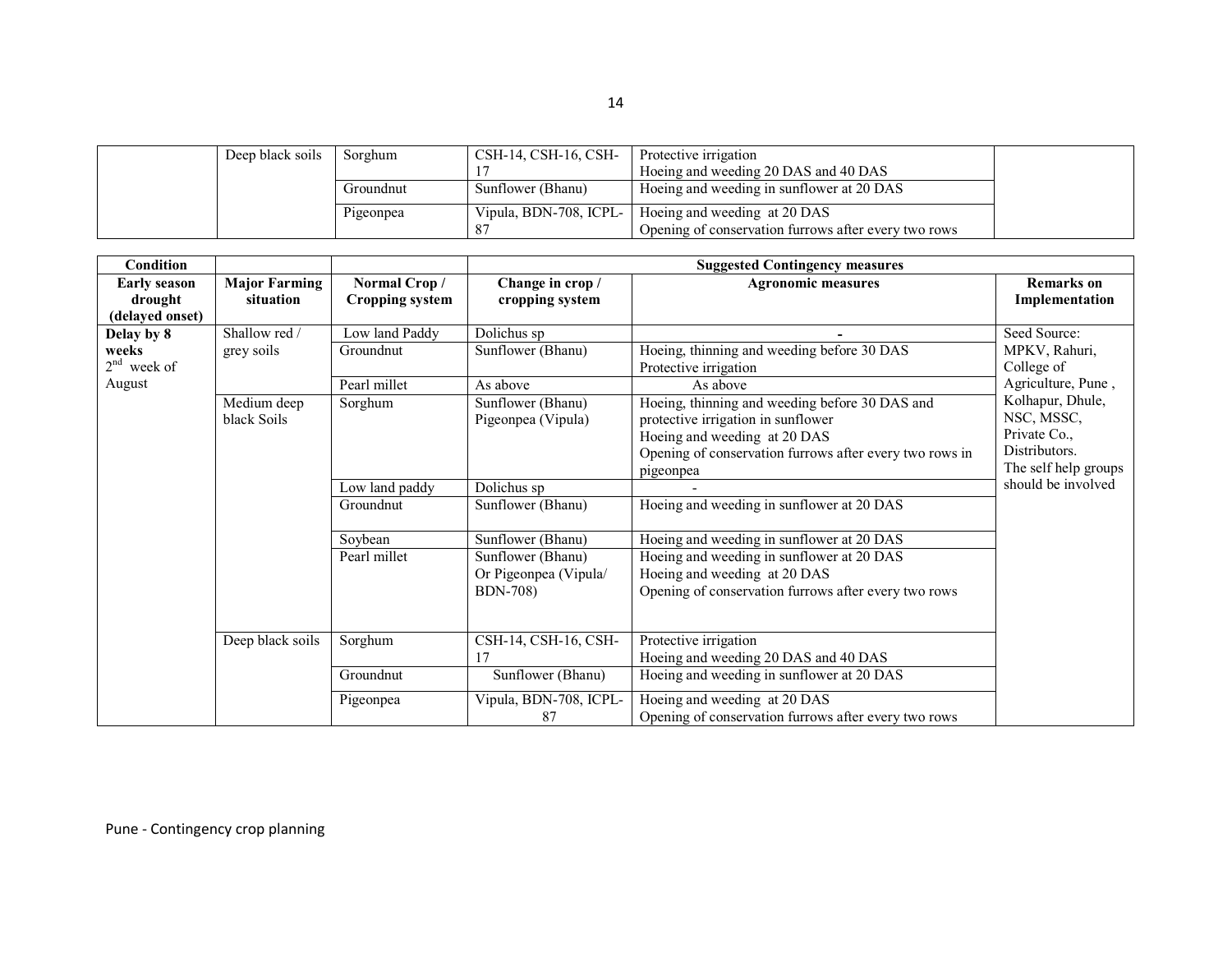| <b>Condition</b>                                 |                                   |                                        |                          | <b>Suggested Contingency measures</b>            |                                   |
|--------------------------------------------------|-----------------------------------|----------------------------------------|--------------------------|--------------------------------------------------|-----------------------------------|
| <b>Early season</b><br>drought<br>(Normal onset) | <b>Major Farming</b><br>situation | Normal Crop/<br><b>Cropping system</b> | Crop management          | Soil nutrient & moisture conservation masures    | <b>Major Farming</b><br>situation |
| followed by 15-                                  | Shallow red /                     | Low land Paddy                         |                          | Seedlings by Dapog method for resowing if needed | For hoeing, prefer                |
| 20 days dry spell                                | grey soils                        | Groundnut                              | Resowing if needed       | Intercultivation, weeding and hoeing             | slit and entire blade             |
| after sowing                                     |                                   | Pearl millet                           | As above                 | As above                                         | hoe. Can be                       |
| leading to poor                                  | Medium deep                       | Sorghum                                | Resowing if needed       | Intercultivation, weeding and hoeing             | popularized through               |
| germination /                                    | black soils                       | Low land paddy                         | $\overline{\phantom{0}}$ | Seedlings by Dapog method for resowing if needed | Govt. programmes                  |
| crop stand etc                                   |                                   | Groundnut                              | Resowing if needed       | Intercultivation, weeding and hoeing             |                                   |
|                                                  |                                   | Soybean                                | As above                 | As above                                         |                                   |
|                                                  |                                   | Pearl millet                           | As above                 | As above                                         |                                   |
|                                                  | Deep black soils                  | Sorghum                                |                          | Intercultivation, weeding and hoeing             |                                   |
|                                                  |                                   | Groundnut                              | $\overline{\phantom{a}}$ | Intercultivation, weeding and hoeing             |                                   |
|                                                  |                                   | Pigeonpea                              |                          | Intercultivation, weeding and hoeing             |                                   |

| Condition                                                                                              |                                   |                                        |                       | <b>Suggested Contingency measures</b>           |                                     |
|--------------------------------------------------------------------------------------------------------|-----------------------------------|----------------------------------------|-----------------------|-------------------------------------------------|-------------------------------------|
| Mid season<br>drought (long<br>dry spell,<br>consecutive 2<br>weeks rainless<br>$(>2.5$ mm)<br>period) | <b>Major Farming</b><br>situation | Normal Crop/<br><b>Cropping system</b> | Crop management       | Soil nutrient & moisture conservation measures  | <b>Remarks</b> on<br>Implementation |
| At vegetative                                                                                          | Shallow red /                     | Low land Paddy                         | Protective irrigation | Apply urea brickets                             | Rainwater                           |
| stage                                                                                                  | grey soils                        | Groundnut                              | As above              | Hoeing/Weeding                                  | harvesting through                  |
|                                                                                                        |                                   |                                        |                       | Use of 8% kaolin spray<br>2 % urea spray        | farm ponds                          |
|                                                                                                        |                                   | Pearl millet                           | As above              | As above                                        |                                     |
|                                                                                                        |                                   |                                        |                       | Removal of every third row for fodder           |                                     |
|                                                                                                        | Medium deep                       | Sorghum                                |                       | Hoeing/Weeding                                  |                                     |
|                                                                                                        | black Soils                       |                                        |                       | Use of 8% kaolin spray                          |                                     |
|                                                                                                        |                                   |                                        |                       | 2 % urea spray                                  |                                     |
|                                                                                                        |                                   |                                        |                       | Removal of every third row and use for mulching |                                     |
|                                                                                                        |                                   | Low land paddy                         | Protective irrigation | Apply urea brickets                             |                                     |
|                                                                                                        |                                   | Groundnut                              | Protective irrigation | Hoeing/Weeding                                  |                                     |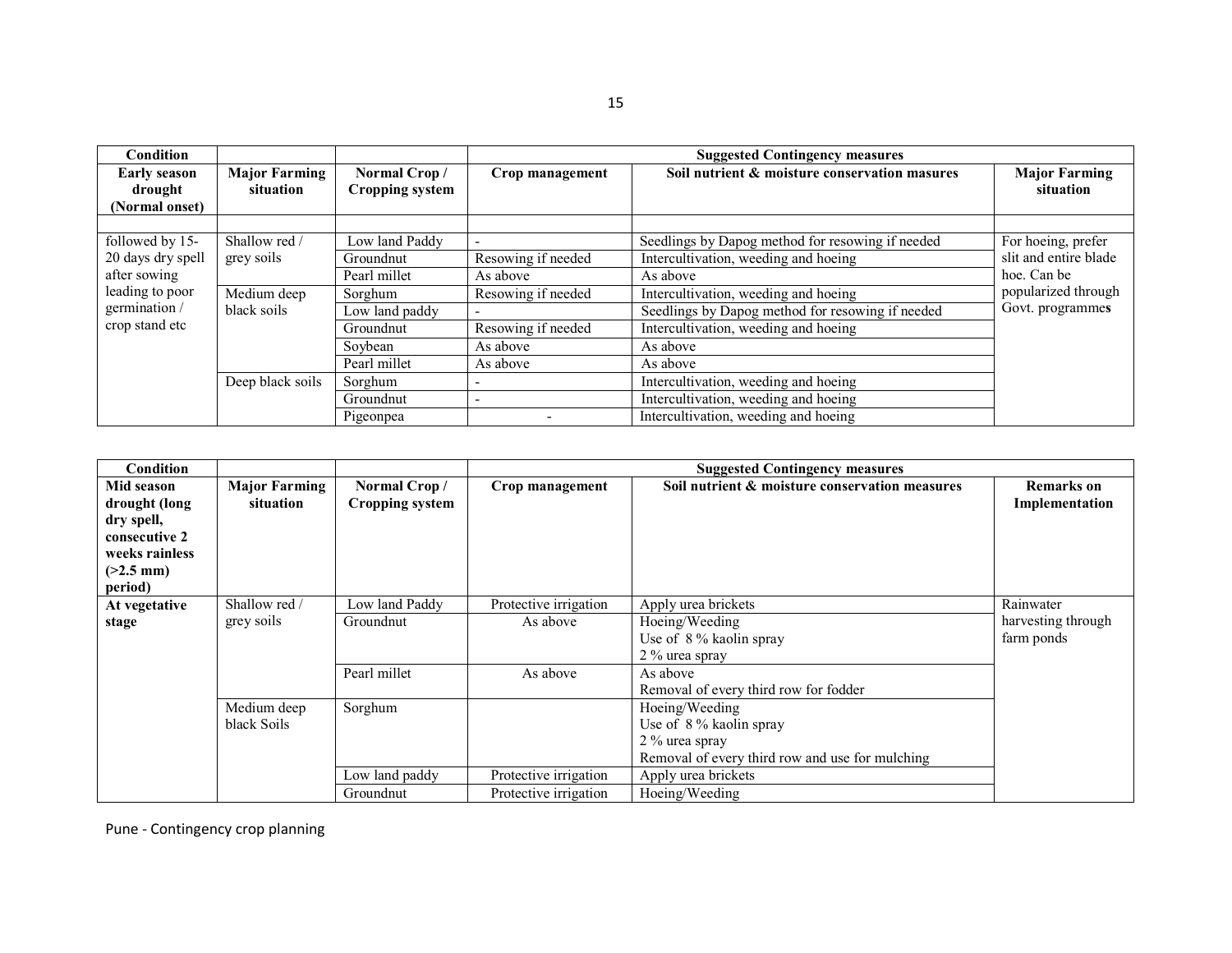|                  |              |                       | Use of 8 % kaolin spray                         |
|------------------|--------------|-----------------------|-------------------------------------------------|
|                  |              |                       | 2 % urea spray                                  |
|                  | Soybean      | As above              | As above                                        |
|                  | Pearl millet | As above              | As above                                        |
|                  |              |                       | Removal of every third row for fodder           |
| Deep black soils | Sorghum      | Protective irrigation | Hoeing/Weeding                                  |
|                  |              |                       | Use of 8% kaolin spray, 2% urea spray           |
|                  |              |                       | Removal of every third row and use for mulching |
|                  | Groundnut    | As above              | Hoeing/Weeding                                  |
|                  |              |                       | Use of $8\%$ kaolin spray                       |
|                  |              |                       | 2 % urea spray                                  |
|                  | Pigeonpea    | As above              | As above                                        |

| Condition                                 |                                   |                                        |                       | <b>Suggested Contingency measures</b>          |                                     |
|-------------------------------------------|-----------------------------------|----------------------------------------|-----------------------|------------------------------------------------|-------------------------------------|
| Mid season<br>drought (long<br>dry spell) | <b>Major Farming</b><br>situation | Normal Crop/<br><b>Cropping system</b> | Crop management       | Soil nutrient & moisture conservation measures | <b>Remarks</b> on<br>Implementation |
| At flowering/<br>fruiting stage           | Shallow red /<br>grey soils       | Low land Paddy                         | Protective irrigation | Foliar spray of 2% urea                        | Rainwater<br>harvesting through     |
|                                           |                                   | Groundnut                              | As above              | • Apply 8 % kaolin spray<br>2 % urea spray     | farm ponds                          |
|                                           |                                   | Pearl millet                           | As above              | As above                                       |                                     |
|                                           | Medium deep<br>black Soils        | Sorghum                                |                       |                                                |                                     |
|                                           |                                   | Low land paddy                         | Protective irrigation | Foliar spray of 2% urea                        |                                     |
|                                           |                                   | Groundnut                              | Protective irrigation | • Apply $8\%$ kaolin spray<br>2 % urea spray   |                                     |
|                                           |                                   | Soybean                                | As above              | As above                                       |                                     |
|                                           |                                   | Pearl millet                           | As above              | As above                                       |                                     |
|                                           | Deep black soils                  | Sorghum                                | Protective irrigation | • Use of 8% kaolin spray<br>2 % urea spray     |                                     |
|                                           |                                   | Groundnut                              | As above              | $\bullet$ Use of 8% kaolin spray               |                                     |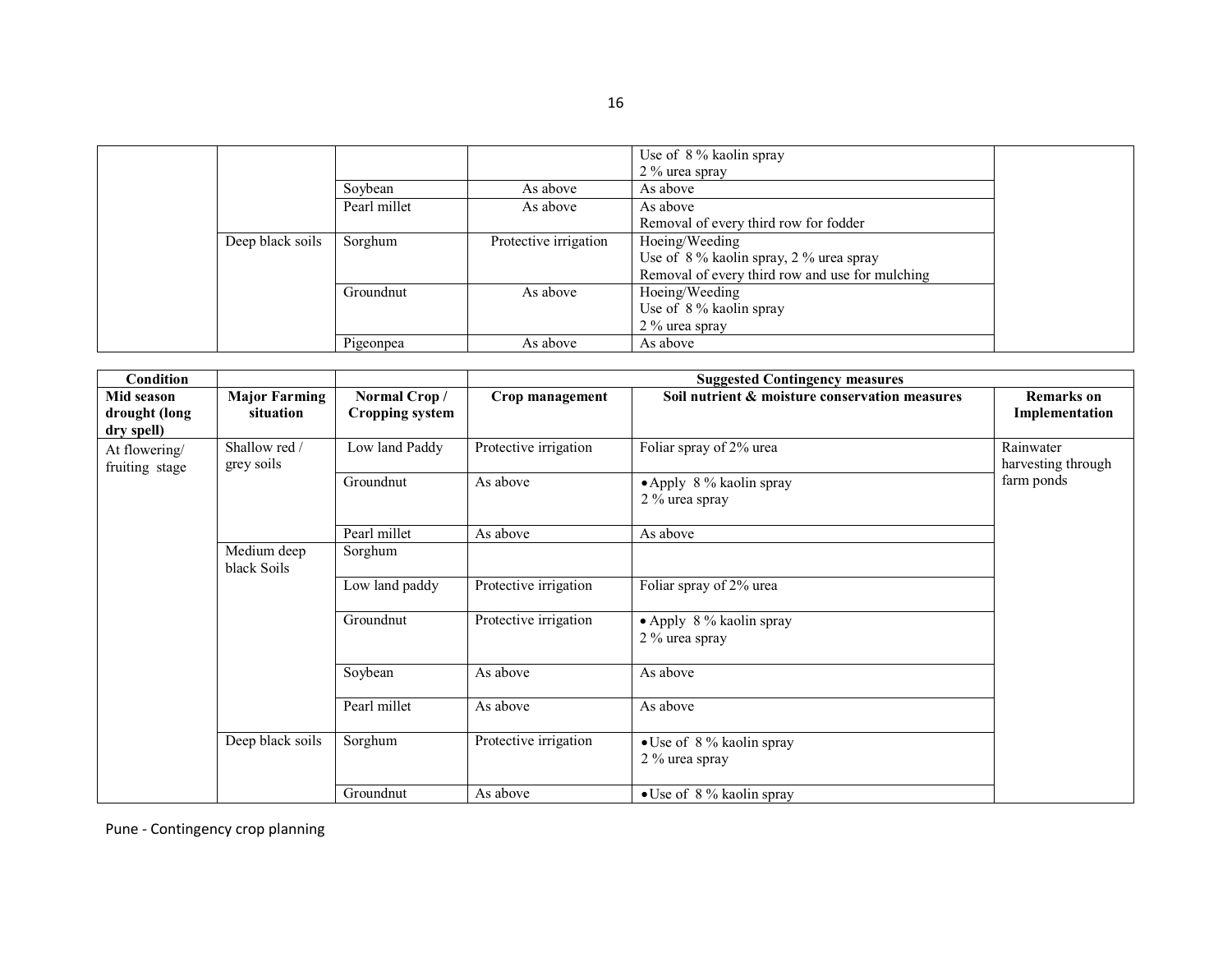|  |              |       | 20 <sup>o</sup><br>$\alpha$ lifes<br>sprav ا |  |
|--|--------------|-------|----------------------------------------------|--|
|  | D.<br>eonpea | above | As above                                     |  |

| Condition                                                         | <b>Suggested</b><br>Contingency<br>measures | Condition                                                         | <b>Suggested Contingency measures</b> |                                                          |                                               |
|-------------------------------------------------------------------|---------------------------------------------|-------------------------------------------------------------------|---------------------------------------|----------------------------------------------------------|-----------------------------------------------|
| <b>Terminal</b><br>drought<br>(Early<br>withdrawal of<br>monsoon) | <b>Major Farming</b><br>situation           | <b>Terminal drought</b><br>(Early withdrawal<br>of monsoon)       | <b>Major Farming</b><br>situation     | <b>Terminal drought</b><br>(Early withdrawal of monsoon) | <b>Major Farming</b><br>situation             |
|                                                                   | Shallow red /<br>grey soils                 | Low land Paddy<br>Groundnut<br>Pearl millet                       |                                       |                                                          | Rainwater<br>harvesting through<br>farm ponds |
|                                                                   | Medium deep<br>black Soils                  | Sorghum<br>Low land paddy<br>Groundnut<br>Soybean<br>Pearl millet |                                       |                                                          |                                               |
|                                                                   | Deep black soils                            | Sorghum<br>Groundnut<br>Pigeonpea                                 |                                       |                                                          |                                               |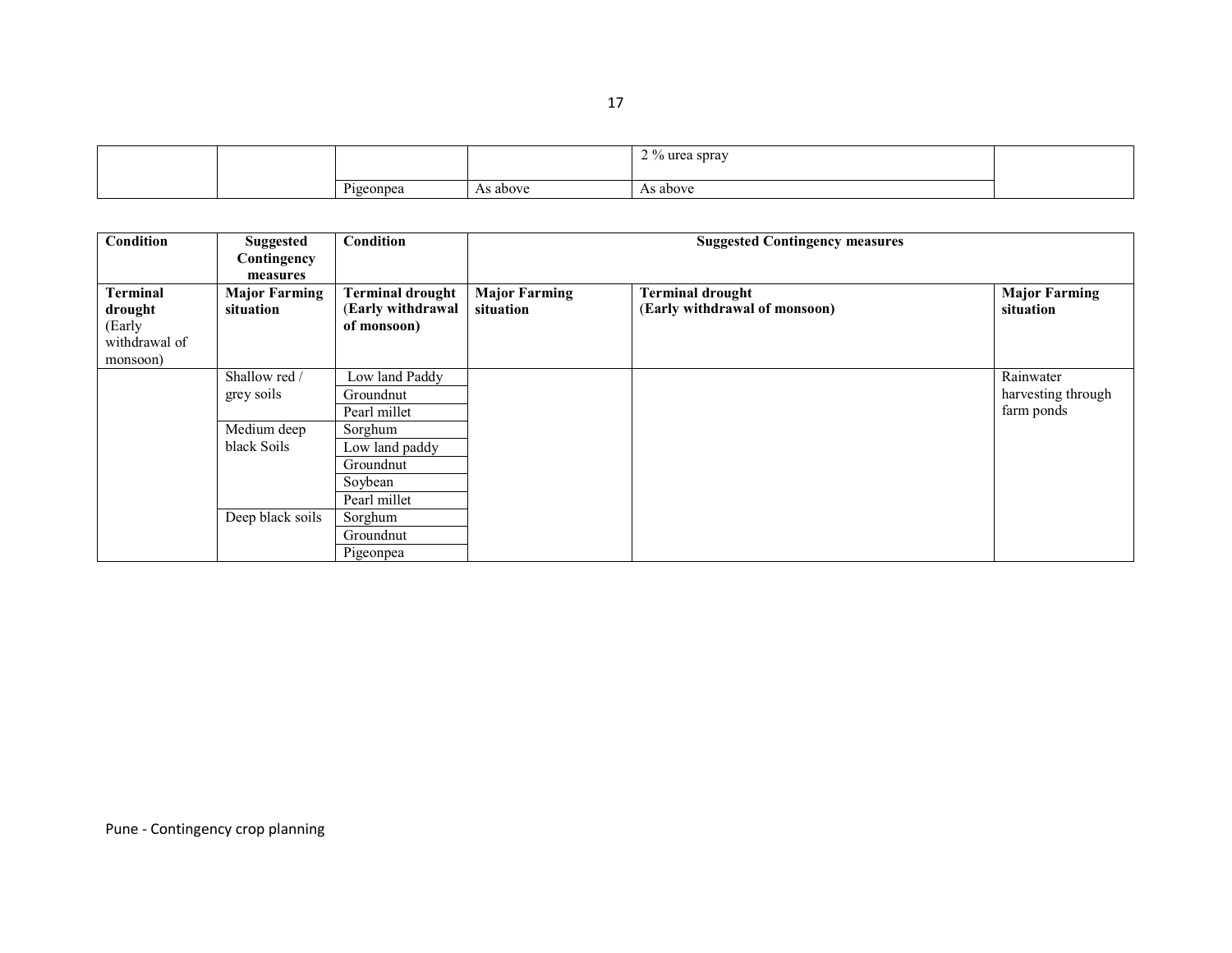#### 2.1.2 Irrigated situation

| Condition       | <b>Major farming</b> | Normal crop/        | <b>Suggested contingency measures</b>      | <b>Remarks</b> on             |                             |
|-----------------|----------------------|---------------------|--------------------------------------------|-------------------------------|-----------------------------|
|                 | situation            | cropping system     | Change in crop/cropping system             | <b>Agronomic measures</b>     | implemantation              |
| Delayed release | Shallow red / grey   | No crop             |                                            |                               | Seed source, MPKV,          |
| of water in     | soils                |                     |                                            |                               | Rahuri, College of          |
| canals due to   | Medium deep          | Sugarcane           | No change                                  | Alternate furrow irrigation   | Agriculture, Pune,          |
| low rainfall    | black Soils          | Soybean             | Pearl millet                               | Life saving irrigation        | Kolhapur, Dhule, NSC,       |
|                 |                      |                     |                                            | Hoeing                        | MSSC, Pvt. Companies        |
|                 |                      |                     |                                            | Weeding                       | distributors, the self help |
|                 |                      | Maize (Rajarshee)   | No change                                  | As above                      | groups be involved          |
|                 |                      | Wheat               | No change or gram (Vijay, Digvijay)        | Irrigation at critical stages |                             |
|                 |                      | (Triambak, Tapovan) |                                            |                               |                             |
|                 |                      | Chickpea            | No change                                  | Life saving irrigation        |                             |
|                 |                      | (Vijay, Digvijay)   |                                            | Hoeing, Weeding               |                             |
|                 |                      | Groundnut           | Sunflower (Bahnu, Phule Raviraj)+pigeonpea | Life saving irrigation        |                             |
|                 |                      |                     | (Vipula) $(2:1)$                           | Hoeing, Weeding               |                             |
|                 |                      | Sunflower           | Pearl millet (Shradda, Saburi, Shanti)+    | As above                      |                             |
|                 |                      |                     | Pigeonpea (Vipula, BDN-708, ICPL-87))(2:1) |                               |                             |
|                 |                      | Onion               | N-2-4-1, Baswavant-780, Phule Samarth      | As above                      |                             |
|                 |                      | Tomato              | Dhanasree, Baghyasree, Phule Raja          | As above                      |                             |
|                 |                      | <b>Brinjal</b>      | Hybrid Krishna                             | As above                      |                             |
|                 |                      | Potato              | Kufri Pokhraj, Kufri Laukar                | As above                      |                             |
|                 |                      | Tuberose            | Phule Rajani                               | As above                      |                             |
|                 |                      | Aster               |                                            | As above                      |                             |
|                 | Deep black soils     | Sugarcane           | No change                                  | Alternate furrow irrigation   |                             |
|                 |                      | Onion               | N-2-4-1, Baswavant-780, Phule Samarth      | Life saving irrigation        |                             |
|                 |                      |                     |                                            | Hoeing, Weeding               |                             |
|                 |                      | Tomato              | Dhanasree, Baghyasree, Phule Raja          | As above                      |                             |
|                 |                      | <b>Brinjal</b>      | Hybrid Krishna                             | As above                      |                             |
|                 |                      | Tuberose            | Phule Rajani                               | As above                      |                             |
|                 |                      | Aster               |                                            | As above                      |                             |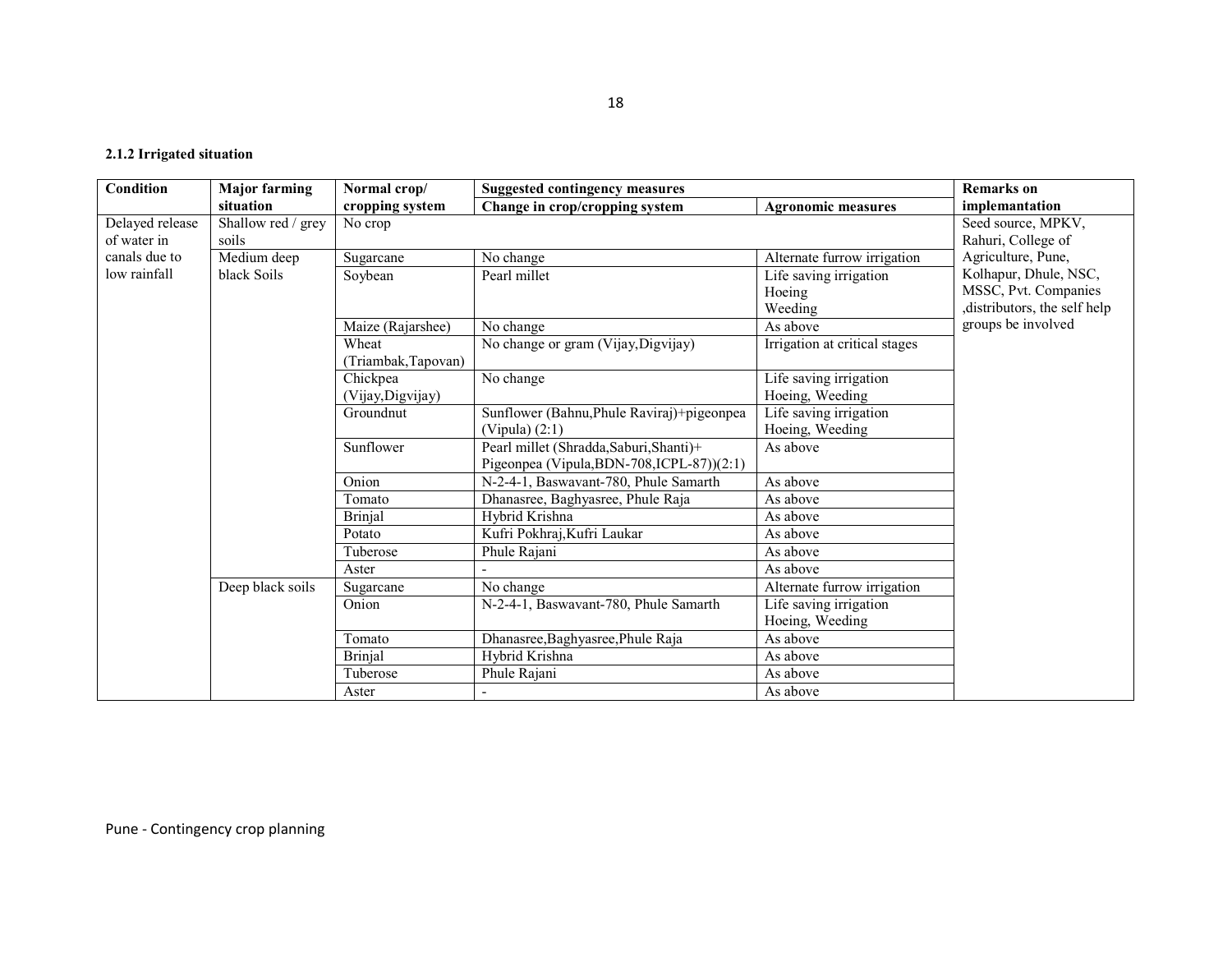| Condition     | <b>Major farming</b> | Normal crop/              | <b>Suggested contingency measures</b>   | <b>Remarks</b> on             |                        |
|---------------|----------------------|---------------------------|-----------------------------------------|-------------------------------|------------------------|
|               | situation            | cropping system           | Change in crop/cropping system          | <b>Agronomic measures</b>     | implemantation         |
| Limited       | Shallow red /        | No crop                   |                                         |                               | Seed source, MPKV,     |
| release of    | grey soils           |                           |                                         |                               | Rahuri, College of     |
| water in      |                      |                           |                                         |                               | Agriculture, Pune,     |
| canals due to | Medium deep          | Sugarcane                 | No change                               | Alternate furrow irrigation   | Kolhapur, Dhule, NSC,  |
| low rainfall  | black Soils          | Soybean                   | Pearl millet                            | Life saving irrigation        | MSSC, Pvt.             |
|               |                      |                           |                                         | Hoeing Weeding                | Companies              |
|               |                      | Maize (Rajarshee)         | No change                               | As above                      | distributors, the self |
|               |                      | Wheat (Triambak, Tapovan) | No change or gram (Vijay, Digvijay)     | Irrigation at critical stages | help groups be         |
|               |                      | Chickpea                  | No change                               | Life saving irrigation        | involved               |
|               |                      | (Vijay, Digvijay)         |                                         | Hoeing, Weeding               |                        |
|               |                      | Groundnut                 | Sunflower (Bahnu, Phule                 | Life saving irrigation        |                        |
|               |                      |                           | Raviraj)+pigeonpea (Vipula) (2:1)       | Hoeing Weeding                |                        |
|               |                      | Sunflower                 | Pearl millet (Shradda, Saburi, Shanti)+ | As above                      |                        |
|               |                      |                           | Pigeonpea (Vipula, BDN-708, ICPL-       |                               |                        |
|               |                      |                           | (87)(2:1)                               |                               |                        |
|               |                      | Onion                     | N-2-4-1, Baswavant-780, Phule           | As above                      |                        |
|               |                      |                           | Samarth                                 |                               |                        |
|               |                      | Tomato                    | Dhanasree, Baghyasree, Phule Raja       | As above                      |                        |
|               |                      | <b>Brinjal</b>            | Hybrid Krishna                          | As above                      |                        |
|               |                      | Potato                    | Kufri Pokhraj, Kufri Laukar             | As above                      |                        |
|               |                      | Tuberose                  | Phule Rajani                            | As above                      |                        |
|               |                      | Aster                     |                                         | As above                      |                        |
|               | Deep black soils     | Sugarcane                 | No change                               | Alternate furrow irrigation   |                        |
|               |                      | Onion                     | N-2-4-1, Baswavant-780, Phule           | Life saving irrigation        |                        |
|               |                      |                           | Samarth                                 | Hoeing                        |                        |
|               |                      |                           |                                         | Weeding                       |                        |
|               |                      | Tomato                    | Dhanasree, Baghyasree, Phule Raja       | As above                      |                        |
|               |                      | <b>Brinjal</b>            | Hybrid Krishna                          | As above                      |                        |
|               |                      | Tuberose                  | Phule Rajani                            | As above                      |                        |
|               |                      | Aster                     |                                         | As above                      |                        |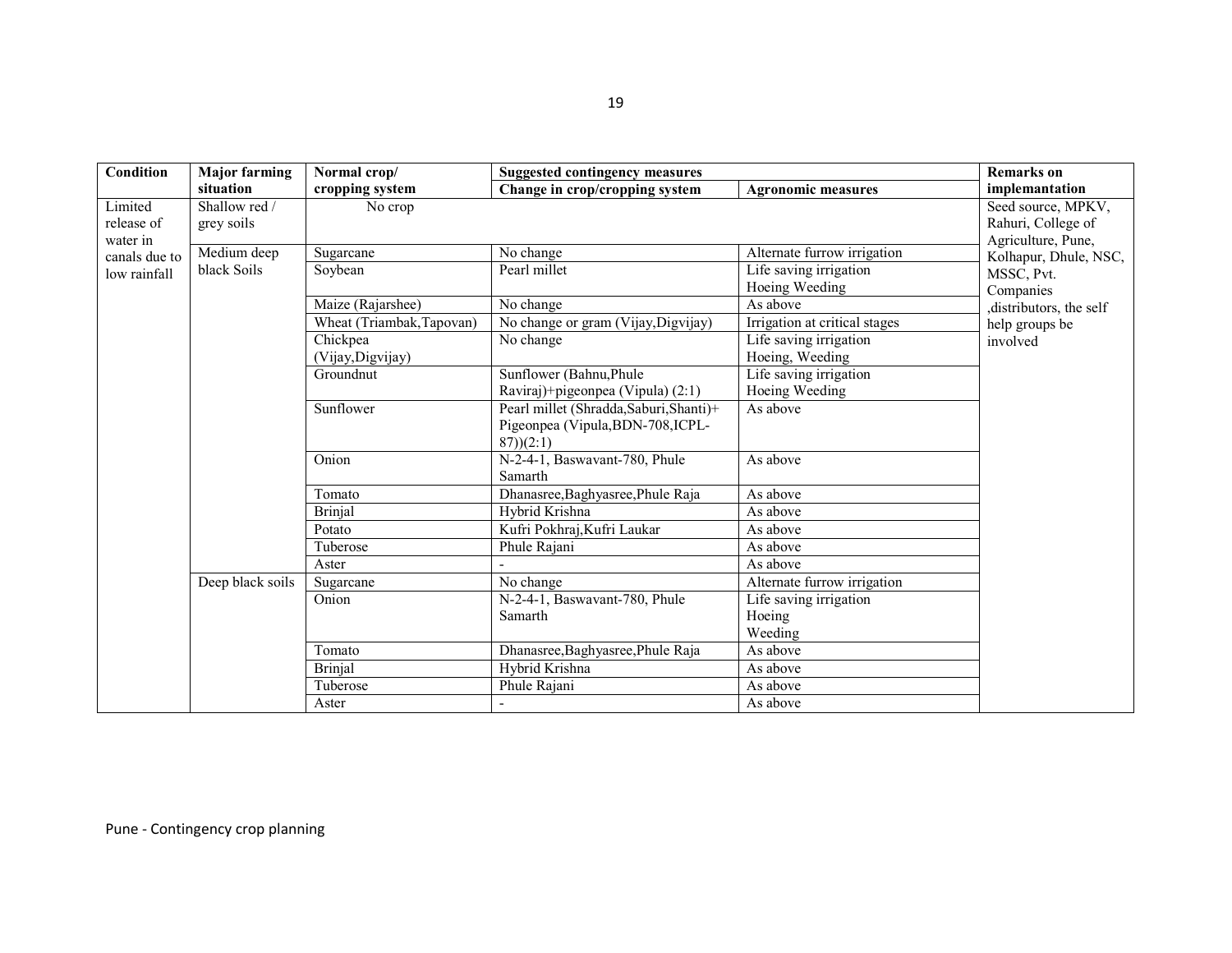| Condition                                 | <b>Major farming</b>     | Normal crop/                  | <b>Suggested contingency measures</b>                                                     |                                           | <b>Remarks</b> on |
|-------------------------------------------|--------------------------|-------------------------------|-------------------------------------------------------------------------------------------|-------------------------------------------|-------------------|
|                                           | situation                | cropping system               | Change in crop/cropping system                                                            | <b>Agronomic measures</b>                 | implemantation    |
| Non release<br>of water in<br>canal under | Shallow red / grey soils | No crop                       |                                                                                           |                                           |                   |
| delayed onset                             | Medium deep black        | Sugarcane                     | No change                                                                                 | Alternate furrow irrigation               |                   |
| of monsoon<br>in catchment                | Soils                    | Soybean                       | Pearl millet                                                                              | Life saving irrigation<br>Hoeing, Weeding |                   |
|                                           |                          | Maize (Rajarshee)             | No change                                                                                 | As above                                  |                   |
|                                           |                          | Wheat<br>(Triambak, Tapovan)  | No change or gram (Vijay, Digvijay)                                                       | Irrigation at critical stages             |                   |
|                                           |                          | Chickpea<br>(Vijay, Digvijay) | No change                                                                                 | Life saving irrigation<br>Hoeing, Weeding |                   |
|                                           |                          | Groundnut                     | Sunflower (Bahnu, Phule                                                                   | Life saving irrigation                    |                   |
|                                           |                          |                               | Raviraj)+pigeonpea (Vipula) (2:1)                                                         | Hoeing, Weeding                           |                   |
|                                           |                          | Sunflower                     | Pearl millet (Shradda, Saburi, Shanti)+<br>Pigeonpea (Vipula, BDN-708, ICPL-<br>(87)(2:1) | As above                                  |                   |
|                                           |                          | Onion                         | N-2-4-1, Baswavant-780, Phule Samarth                                                     | As above                                  |                   |
|                                           |                          | Tomato                        | Dhanasree, Baghyasree, Phule Raja                                                         | As above                                  |                   |
|                                           |                          | <b>Brinjal</b>                | Hybrid Krishna                                                                            | As above                                  |                   |
|                                           |                          | Potato                        | Kufri Pokhraj, Kufri Laukar                                                               | As above                                  |                   |
|                                           |                          | Tuberose                      | Phule Rajani                                                                              | As above                                  |                   |
|                                           |                          | Aster                         |                                                                                           | As above                                  |                   |
|                                           | Deep black soils         | Sugarcane                     | No change                                                                                 | Alternate furrow irrigation               |                   |
|                                           |                          | Onion                         | N-2-4-1, Baswavant-780, Phule Samarth                                                     | Life saving irrigation<br>Hoeing, Weeding |                   |
|                                           |                          | Tomato                        | Dhanasree, Baghyasree, Phule Raja                                                         | As above                                  |                   |
|                                           |                          | <b>Brinjal</b>                | Hybrid Krishna                                                                            | As above                                  |                   |
|                                           |                          | Tuberose                      | Phule Rajani                                                                              | As above                                  |                   |
|                                           |                          | Aster                         |                                                                                           | As above                                  |                   |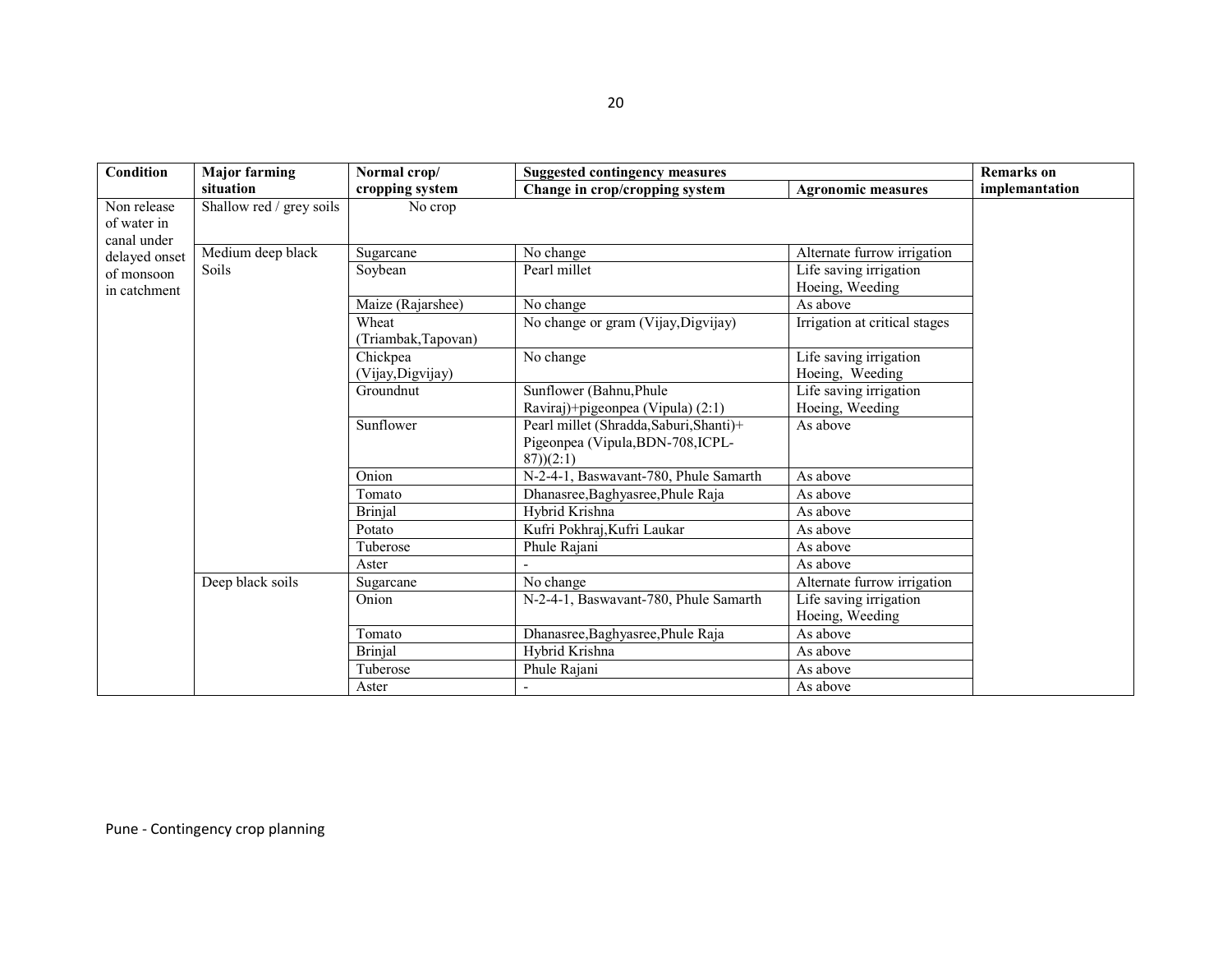| Condition                    | <b>Major farming</b> | Normal crop/                 | <b>Suggested contingency measures</b> |                                           | <b>Remarks</b> on |
|------------------------------|----------------------|------------------------------|---------------------------------------|-------------------------------------------|-------------------|
|                              | situation            | cropping system              | Change in crop/cropping system        | <b>Agronomic measures</b>                 | implementation    |
| Lack of                      | Shallow red / grey   | No crop                      |                                       |                                           |                   |
| inflows into                 | soils                |                              |                                       |                                           |                   |
| tanks due to<br>insufficient | Medium deep black    | Sugarcane                    | No change                             | Alternate furrow irrigation               |                   |
| /delayed onset<br>of monsoon | Soils                | Soybean                      | No change                             | Life saving irrigation<br>Hoeing, Weeding |                   |
|                              |                      | Maize (Rajarshee)            | No change                             | As above                                  |                   |
|                              |                      | Wheat<br>(Triambak, Tapovan) | No change or gram (Vijay, Digvijay)   | Irrigation at critical stages             |                   |
|                              |                      | Chickpea                     | No change                             | Life saving irrigation                    |                   |
|                              |                      | (Vijay, Digvijay)            |                                       | Hoeing, Weeding                           |                   |
|                              |                      | Groundnut                    | Sunflower (Bahnu, Phule               | Life saving irrigation                    |                   |
|                              |                      |                              | Raviraj)+pigeonpea (Vipula) (2:1)     | Hoeing, Weeding                           |                   |
|                              |                      | Onion                        | N-2-4-1, Baswavant-780, Phule Samarth | As above                                  |                   |
|                              |                      | Tomato                       | Dhanasree, Baghyasree, Phule Raja     | As above                                  |                   |
|                              |                      | <b>Brinjal</b>               | Hybrid Krishna                        | As above                                  |                   |
|                              |                      | Potato                       | Kufri Pokhraj, Kufri Laukar           | As above                                  |                   |
|                              |                      | Tuberose                     | Phule Rajani                          | As above                                  |                   |
|                              |                      | Aster                        |                                       | As above                                  |                   |
|                              | Deep black soils     | Sugarcane                    | No change                             | Alternate furrow irrigation               |                   |
|                              |                      | Onion                        | N-2-4-1, Baswavant-780, Phule Samarth | Life saving irrigation                    |                   |
|                              |                      |                              |                                       | Hoeing, Weeding                           |                   |
|                              |                      | Tomato                       | Dhanasree, Baghyasree, Phule Raja     | As above                                  |                   |
|                              |                      | <b>Brinjal</b>               | Hybrid Krishna                        | As above                                  |                   |
|                              |                      | Tuberose                     | Phule Rajani                          | As above                                  |                   |
|                              |                      | Aster                        |                                       | As above                                  |                   |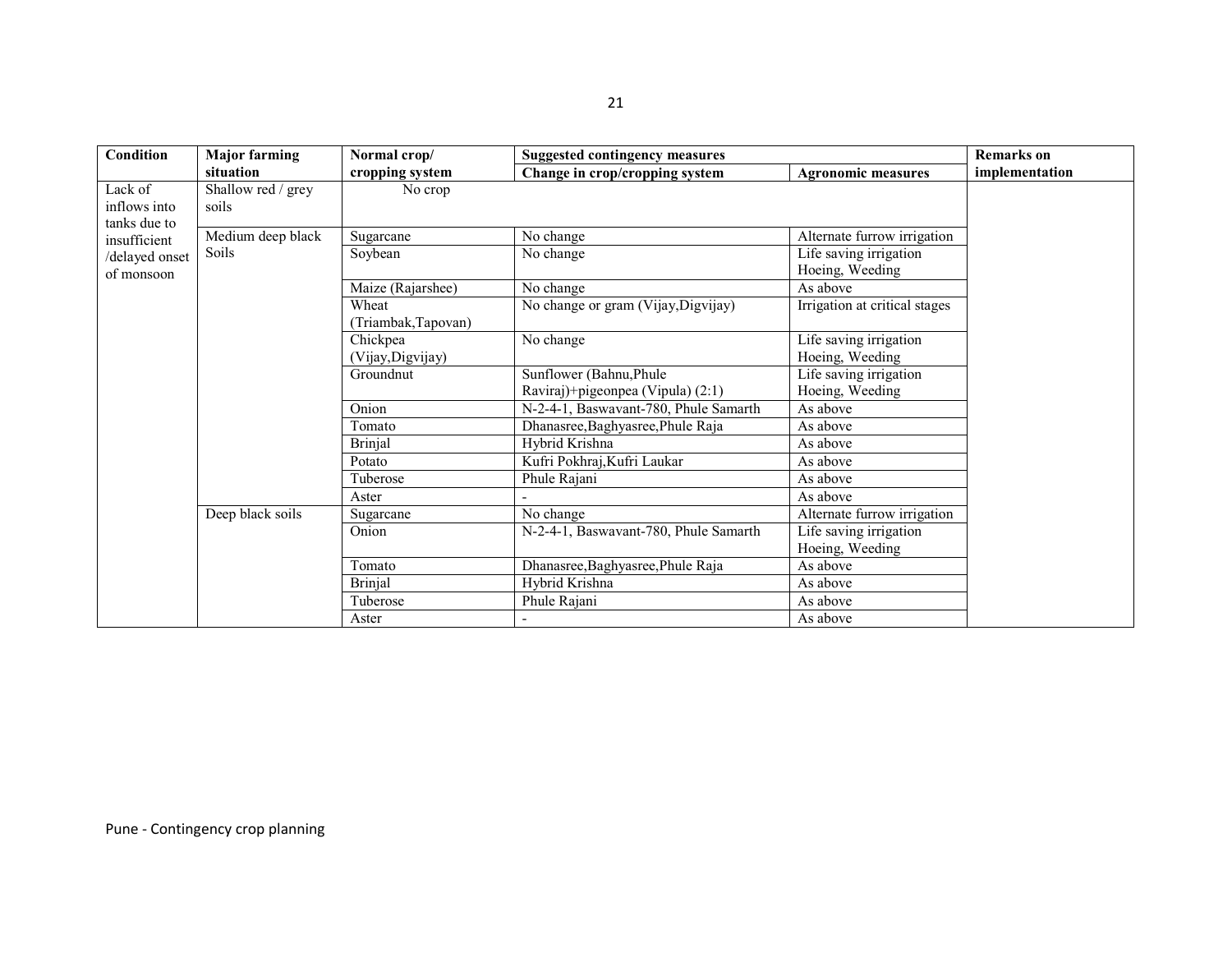| Condition                                      | <b>Crops</b>    | <b>Suggested contingency measure</b>                                                                                                                               |                                                                   |                                      |                                        |  |
|------------------------------------------------|-----------------|--------------------------------------------------------------------------------------------------------------------------------------------------------------------|-------------------------------------------------------------------|--------------------------------------|----------------------------------------|--|
| Continuous                                     |                 | <b>Vegetative stage</b>                                                                                                                                            | <b>Flowering stage</b>                                            | Crop maturity stage                  | Post harvest                           |  |
| high rainfall in<br>a short span<br>leading to | Low land paddy  |                                                                                                                                                                    |                                                                   | Harvest at physiological<br>maturity | Sorting, drying, cleaning<br>marketing |  |
| water logging                                  | Pearl millet    | Drain excess water from<br>field.<br>2 % urea spray                                                                                                                | Drain excess water from field                                     | As above                             | As above                               |  |
|                                                | Groundnut       | As above                                                                                                                                                           | As above                                                          | As above                             | As above                               |  |
|                                                | Pigeon pea      | As above                                                                                                                                                           | As above                                                          | As above                             | As above                               |  |
|                                                | Sunflower       | As above                                                                                                                                                           | As above                                                          | As above                             | As above                               |  |
|                                                | Sugarcane       | As above                                                                                                                                                           | As above                                                          | As above                             | As above                               |  |
|                                                | Onion           | Planting of border row<br>crops viz. Maize, Mustard,<br>Pearl millet.<br>Application of nitrogen<br>25% more than<br>recommended dose to<br>avoid leaching losses. | As above                                                          | As above                             | As above                               |  |
|                                                | Tomato          | As above                                                                                                                                                           | As above                                                          | As above                             | As above                               |  |
|                                                | Cole crop       | As above                                                                                                                                                           | As above                                                          | As above                             | As above                               |  |
|                                                | Leafy vegetable | As above                                                                                                                                                           | As above                                                          | As above                             | As above                               |  |
|                                                | Aster           | Drain excess water from<br>field                                                                                                                                   | As above                                                          | As above                             | As above                               |  |
|                                                | Tuberose        | As above                                                                                                                                                           | As above                                                          | As above                             | As above                               |  |
|                                                | Grape           | Drain excess water from<br>field.<br>micro site improvement                                                                                                        | As above Drain excess water from field.<br>Micro site improvement | As above                             | As above                               |  |
|                                                | Fig             | As above                                                                                                                                                           | As above                                                          | As above                             | As above                               |  |
|                                                | Custard. apple  | As above                                                                                                                                                           | As above                                                          | As above                             | As above                               |  |

#### **2.2 Unusual rains (untimely, unseasonal etc)** (for both rainfed and irrigated situations)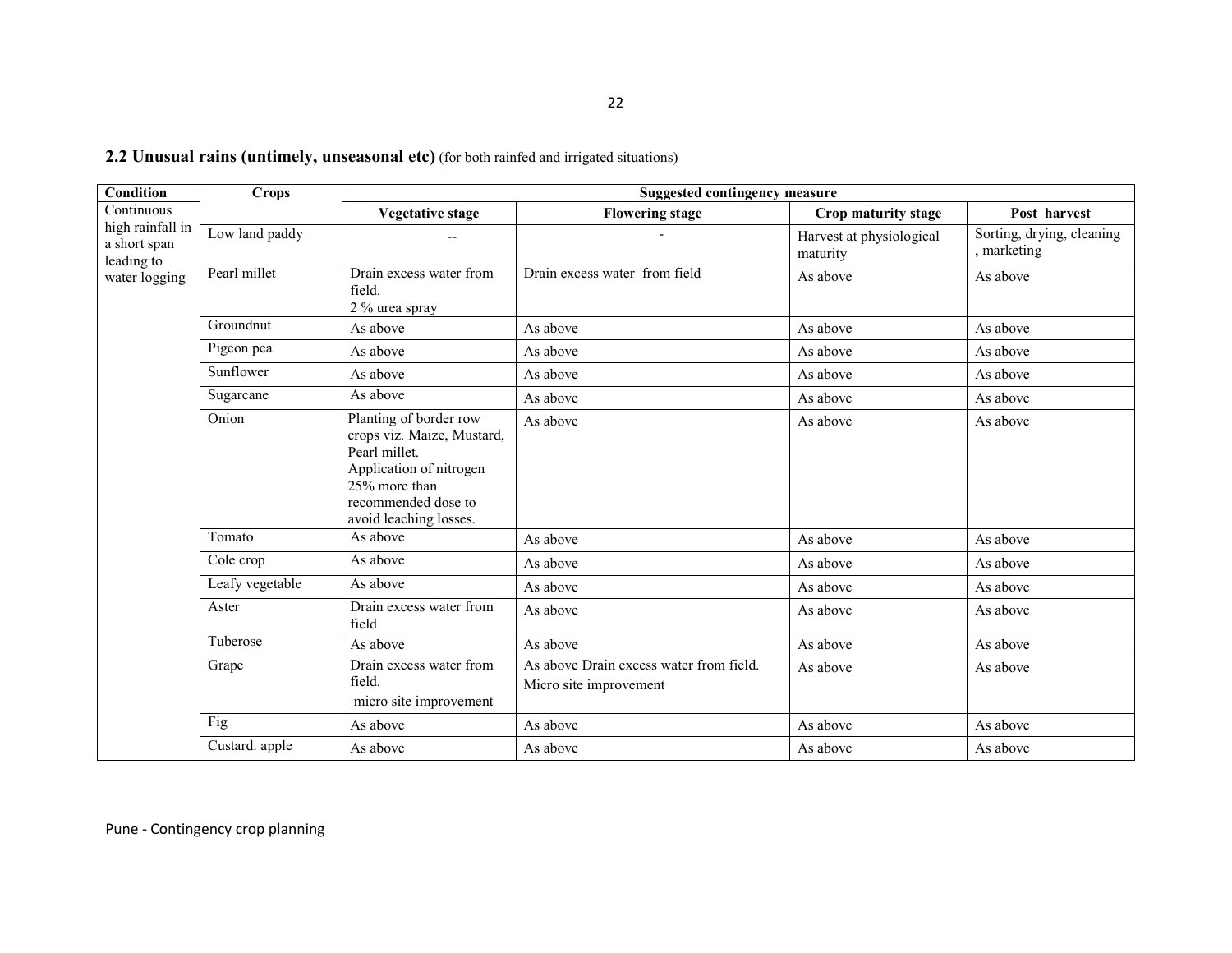2.2 Unusual rains (Untimely, unseasonal, etc) rainfed/irrigated - Condition Heavy rainfall with high speed winds in short span : Not applicable

Out break of pests and diseases due to unseasonal rains

| <b>Condition</b> | <b>Major farming</b>                | Crop/           | <b>Suggested contingency measures</b>                                                                                                                 |                                                                                                     |                                     |                 |  |
|------------------|-------------------------------------|-----------------|-------------------------------------------------------------------------------------------------------------------------------------------------------|-----------------------------------------------------------------------------------------------------|-------------------------------------|-----------------|--|
|                  | situation                           | cropping system | Vegetative stage                                                                                                                                      | <b>Flowering stage</b>                                                                              | Crop<br>maturity                    | Post<br>harvest |  |
|                  | Shallow red / grey<br>soils         | Rice            | Blast & Leaf scald: - Carbendazim 0.1%<br>Army worm - Carbaryl 2.5 kg/ha.,<br>Stem borer: Soil application Phorate 10G<br>$(a)$ 10 kg/ha.             | Sheath rot - Carbendazim<br>0.1%<br>Brown plant hopper- Dust<br>Carbaryl 10% @20 kg/ha.             |                                     |                 |  |
|                  |                                     | Pearl millet    | Downy mildew - Metalaxyl $8\%$ +<br>Mancozeb 64% @ 0.2% Army worm-<br>Dust Methyl parathion 2% @ 20 kg/ha                                             | Downy mildew                                                                                        |                                     |                 |  |
|                  |                                     | Groundnut       | Tikka-Mancozeb @ 2.5 g/l<br>Leaf roller- Carbaryl 50 WP $(a)$ 2 Kg/500<br>lit water/ha.                                                               | Tikka - Mancozeb $(a)$ 2.5 g/l<br>Leaf roller- Carbaryl 50 WP @<br>2 Kg/500 lit water/ha.           |                                     |                 |  |
|                  | Medium deep and<br>deep black soils | Pigeon-pea      | Wilt: T. viride 2.5 Kg/ha.                                                                                                                            | Wilt: T. viride 2.5 Kg/ha.                                                                          | Pod borer-<br>Endosulphan 2 ml/ lit |                 |  |
|                  |                                     | Sunflower       | Downy mildew- Metalaxyl 8 % +<br>Mancozeb 64% @ 0.2%<br>Hairy caterpiller & Leaf eating caterpillar:<br>Spray Endosulphan @ 700ml/500lit<br>water/ha. | Downy mildew- Metalaxyl 0.1                                                                         |                                     |                 |  |
|                  |                                     | Sugarcane       | White grub - Drenching Chloropyriphos<br>$@$ 2.5ml/l Internode borer - Application<br>of 3-4 Trichocards/ha.                                          | White grub - renching<br>Chloropyriphos @ 2.5ml/l                                                   |                                     |                 |  |
|                  |                                     | Grape           | Downy mildew - Metalaxyl 8 % +<br>Mancozeb 64% @ 0.2%<br>Anthracnose - Carbendazim 0.1 %<br>Flea beetle: Malathion 50%<br>500ml/500ml/ha.             | Downy mildew - Metalaxyl 0.1 Thrips - Methyl<br>%, Anthracnose - Carbendazim dimeton 25%<br>$0.1\%$ | 400ml/500ml/ha.                     |                 |  |
|                  |                                     | Onion           | Blight - Dithane M-45 $@$ 0.25%, Thrips -<br>Methyl dimeton 25% 400ml/500ml/ha.                                                                       | Blight - Dithane M-45 $@$<br>0.25%, Thrips - Methyl<br>dimeton 25% 400ml/500ml/ha.                  |                                     |                 |  |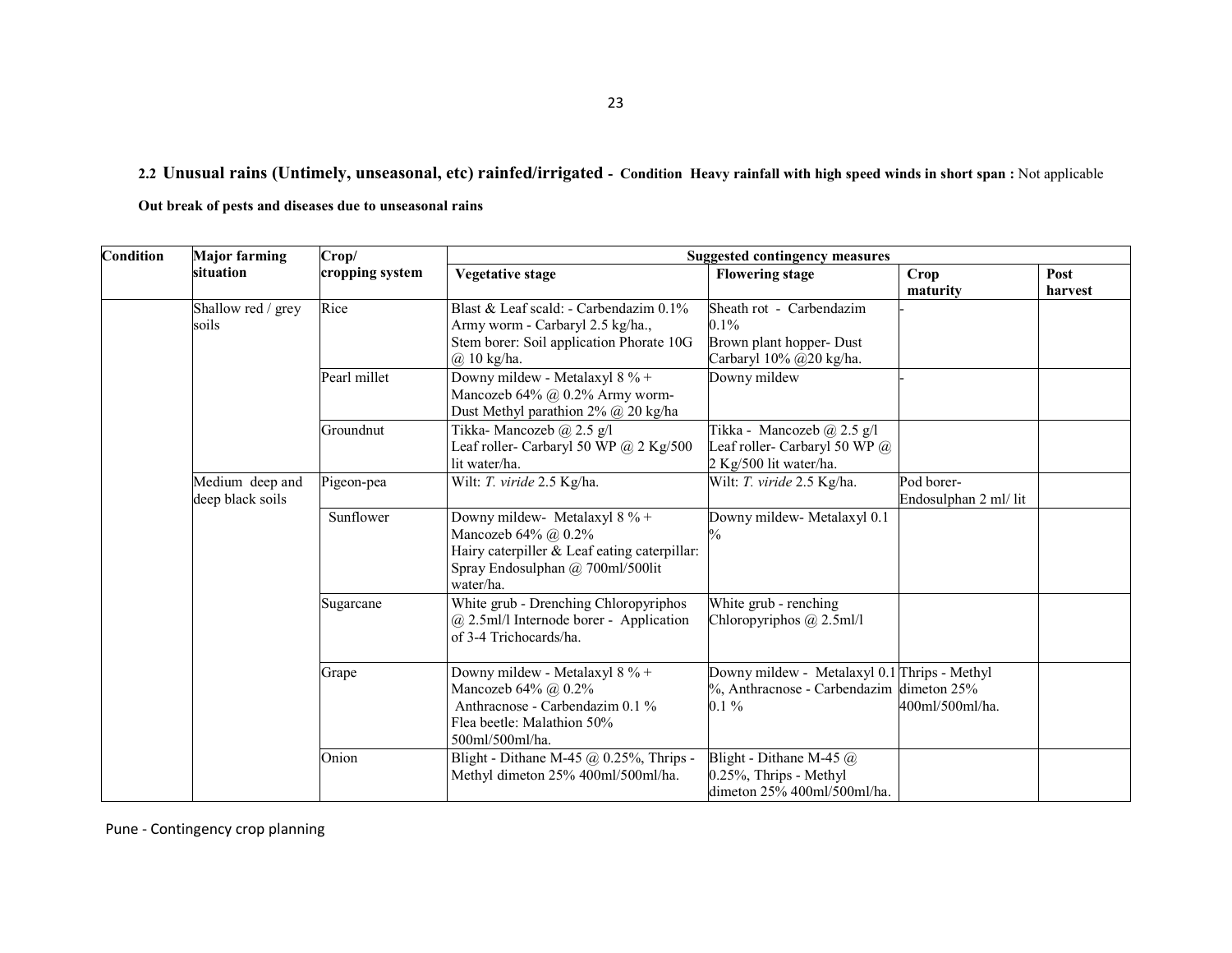| Tomato          | Early blight - Dithane M-45 $\omega$ 0.25%,<br>Late blight - Metalaxyl $\omega$ , 0.25% | Buck eye spot -<br>Metalaxyl 8 % |
|-----------------|-----------------------------------------------------------------------------------------|----------------------------------|
| Cole crop       | Downy mildew - of Metalaxyl $8\%$ +                                                     |                                  |
|                 | Mancozeb $64\%$ $\omega$ 0.2% Dimond black<br>moth - Quionl phos $\omega$ 2ml./l.       |                                  |
| Leafy vegetable | Blight - Dithane M-45 $@$ 0.25%                                                         |                                  |
| Aster           | Blight - Dithane M-45 $\omega$ 0.25%                                                    |                                  |
| Tuberose        | Blight - Dithane M-45 $\omega$ 0.25%, Stem rot                                          |                                  |
|                 | - Drenching Captan 0.3%, Thrips-Methyl                                                  |                                  |
|                 | dimeton $25\%$ 1 ml $/$ l.                                                              |                                  |

# 2.3 Unusual rains (Untimely, unseasonal, etc) rain fed / irrigated

| Condition                                                   | <b>Suggested contingency measures</b>                                                                                                                                                                                                                                                                                                                                                                            |                                                                                                                                                                                                                                                                                                                                                                                                                                                                            |                                                                                                                                                                                                                                                                                                                                                                                                              |                                                                                                                                                                                                                                                                                                        |  |
|-------------------------------------------------------------|------------------------------------------------------------------------------------------------------------------------------------------------------------------------------------------------------------------------------------------------------------------------------------------------------------------------------------------------------------------------------------------------------------------|----------------------------------------------------------------------------------------------------------------------------------------------------------------------------------------------------------------------------------------------------------------------------------------------------------------------------------------------------------------------------------------------------------------------------------------------------------------------------|--------------------------------------------------------------------------------------------------------------------------------------------------------------------------------------------------------------------------------------------------------------------------------------------------------------------------------------------------------------------------------------------------------------|--------------------------------------------------------------------------------------------------------------------------------------------------------------------------------------------------------------------------------------------------------------------------------------------------------|--|
| Flood: Transient water<br>logging / $partial$<br>inundation | Seedling/nursery stage                                                                                                                                                                                                                                                                                                                                                                                           | <b>Vegetative stage</b>                                                                                                                                                                                                                                                                                                                                                                                                                                                    | <b>Reproductive stage</b>                                                                                                                                                                                                                                                                                                                                                                                    | At harvest                                                                                                                                                                                                                                                                                             |  |
| 1. Sorghum/cereals                                          | high<br>due<br>.Resowing<br>to<br>mortality.<br>Extend<br>the<br>of<br>period<br>transplanting<br>Open trench<br>increase<br><sub>or</sub><br>aeration of<br>nursery area by<br>drainage<br>increasing<br><sub>or</sub><br>infiltration rate<br>Plant control measures to be<br>taken up in onside ration of<br>outbreak of pest/disease<br>Fore warning<br>Use of polythene sheet on<br>nursery to avoid damage | $\bullet$ Forewarning<br>to<br>farmers<br>regarding abnormal situation to<br>get prepared for abnormality.<br>• Open trench to drain out the<br>excess water from field.<br>• Increase infiltration rate of the<br>cropped area to<br>increase<br>aeration, intake or<br>root<br>system of plants.<br>$\bullet$ Adopt<br>plant<br>protection<br>measures in regards out break<br>of pest/disease.<br>availability<br>$\bullet$ Input<br>against<br>pest/disease out breaks | • Forewarning to farmers<br>regarding ensuing situation<br>• Harvest the produce if it is ready<br>for harvesting<br>• Proper drying and storage of<br>produce.<br>$\bullet$ Send<br>the<br>quality<br>good<br>produce to the market for<br>sale.<br>• Open trench to drain out<br>excess water from field.<br>• Increase infiltration rate<br>of<br>field $\&$ increase the aeration of<br>field to improve | • For warning should be<br>given of situation.<br>• Harvest the produce dry<br>it properly and<br>store<br>good place.<br>• If possible, send it to the<br>market for sale,<br>• Adopt plant protection<br>measures.<br>$\bullet$ Arrange for<br>help to<br>farmers through<br>State /central schemes. |  |
| 2. Rice/Sugarcane                                           | As above                                                                                                                                                                                                                                                                                                                                                                                                         | As above                                                                                                                                                                                                                                                                                                                                                                                                                                                                   | As above                                                                                                                                                                                                                                                                                                                                                                                                     | As above                                                                                                                                                                                                                                                                                               |  |
| 3. Groundnut                                                | As above                                                                                                                                                                                                                                                                                                                                                                                                         | As above                                                                                                                                                                                                                                                                                                                                                                                                                                                                   | As above                                                                                                                                                                                                                                                                                                                                                                                                     | As above                                                                                                                                                                                                                                                                                               |  |
| 4. Pulses                                                   | As above                                                                                                                                                                                                                                                                                                                                                                                                         | As above                                                                                                                                                                                                                                                                                                                                                                                                                                                                   | As above                                                                                                                                                                                                                                                                                                                                                                                                     | As above                                                                                                                                                                                                                                                                                               |  |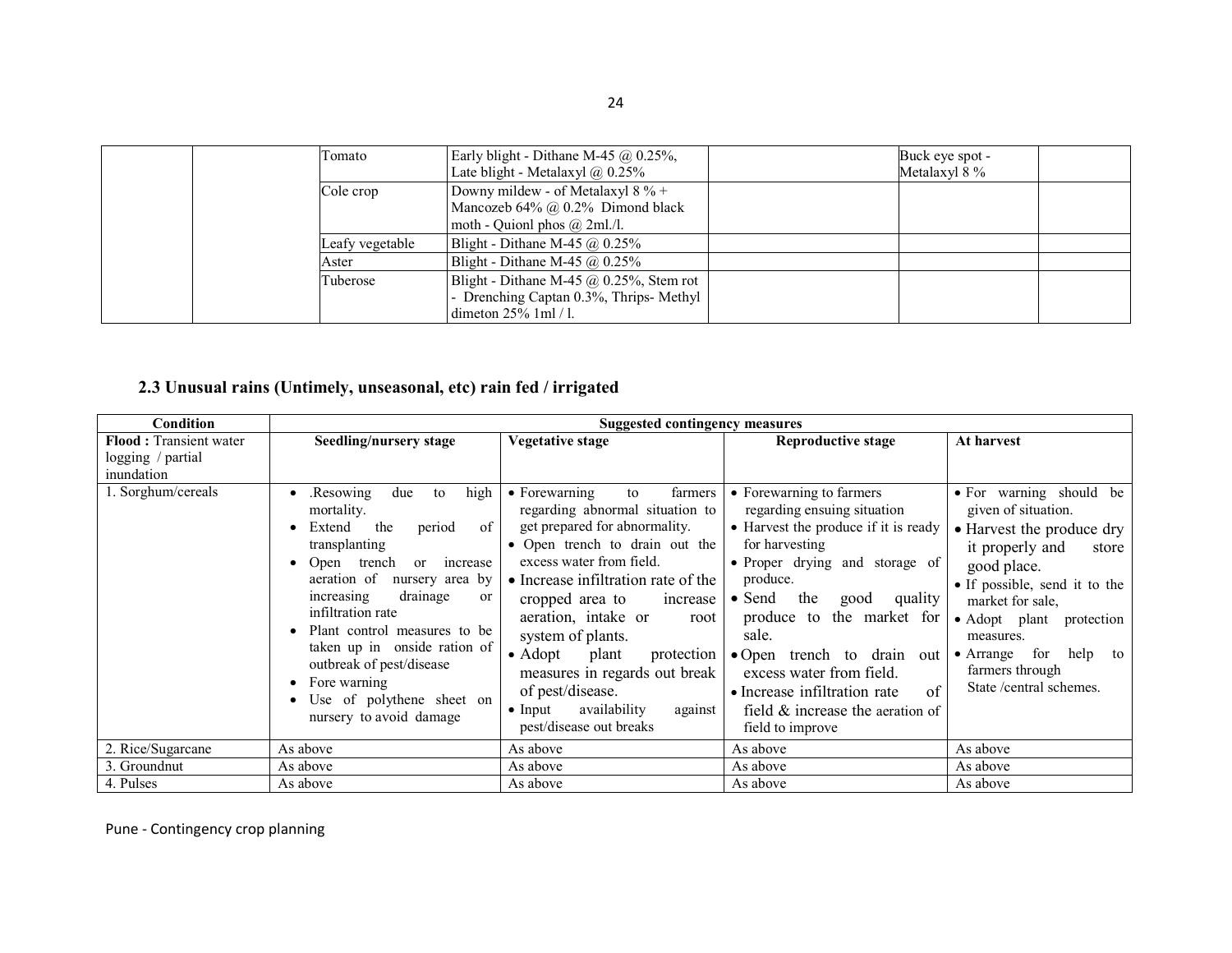| 5. Oilseeds          | As above | As above | As above | As above |
|----------------------|----------|----------|----------|----------|
| <b>Horticultural</b> |          |          |          |          |
| 1. Vegetable leafy   | As above | As above | As above | As above |
| 2. Fruit vegetables  | As above | As above | As above | As above |
| 3. Tuber vegetable   | As above | As above | As above | As above |
| 4. Flower crops      | As above | As above | As above | As above |
| 5. Cole crops        | As above | As above | As above | As above |
| Horticultural        | As above | As above | As above | As above |

# 2.4 Unusual rains (Untimely, unseasonal, etc) rain fed/irrigated

| Condition                                                     | Suggested contingency measures |                  |                    |            |
|---------------------------------------------------------------|--------------------------------|------------------|--------------------|------------|
| <b>Flood:</b> Continuous                                      | Seedling/nursery stage         | Vegetative stage | Reproductive stage | At harvest |
| submergence for more                                          |                                |                  |                    |            |
| than two days                                                 |                                |                  |                    |            |
| Not applicable                                                |                                |                  |                    |            |
| <b>Condition Flood:</b> Sea water intrusion<br>Not applicable |                                |                  |                    |            |

#### 2.4 Extreme events

| <b>Condition</b><br>Heat wave | Not applicable |
|-------------------------------|----------------|
| ondition'<br>: Cold wave      | Not applicable |
| Condition<br>: Hail storm     | Not applicable |
| Condition: Cyclone            | Not applicable |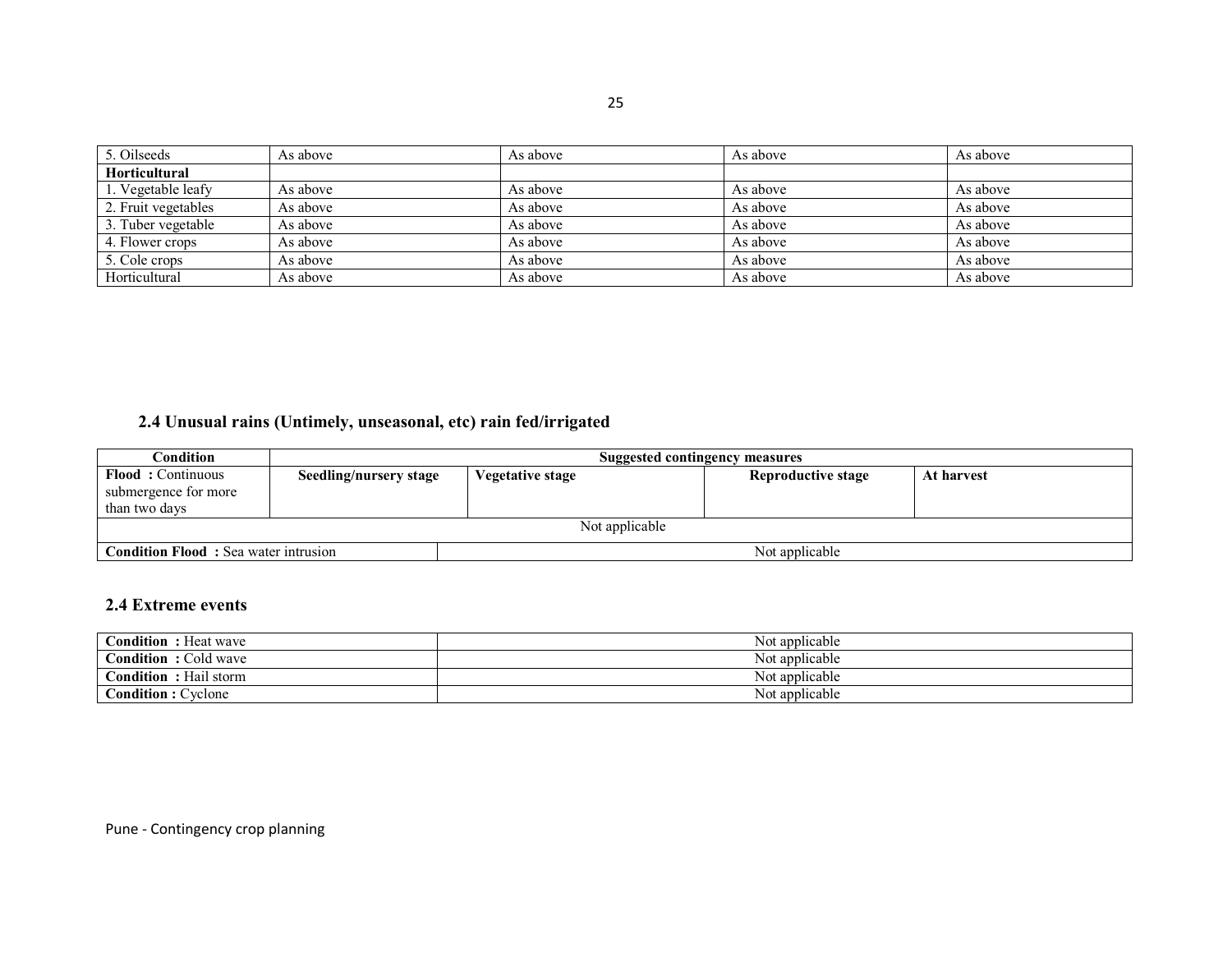#### 2.5Contingent strategies for Livestock, Poultry & Fisheries

### 2.5.1 Livestock

|                                    | <b>Suggested contingency measures</b>                                                                                                                                      |                                                                                                                                                                                                                                                                                                                                                                                                                                                                                                                                     |                                                                                                                                                                                                                                                       |
|------------------------------------|----------------------------------------------------------------------------------------------------------------------------------------------------------------------------|-------------------------------------------------------------------------------------------------------------------------------------------------------------------------------------------------------------------------------------------------------------------------------------------------------------------------------------------------------------------------------------------------------------------------------------------------------------------------------------------------------------------------------------|-------------------------------------------------------------------------------------------------------------------------------------------------------------------------------------------------------------------------------------------------------|
|                                    | Before the event <sup>s</sup>                                                                                                                                              | During the event                                                                                                                                                                                                                                                                                                                                                                                                                                                                                                                    | After the event                                                                                                                                                                                                                                       |
| <b>Drought</b>                     |                                                                                                                                                                            |                                                                                                                                                                                                                                                                                                                                                                                                                                                                                                                                     |                                                                                                                                                                                                                                                       |
| Feed and<br>fodder<br>availability | Sowing of cereals (Sorghum/Bajra) and leguminous crops<br>(Lucerne, Berseem, Horse gram, Cowpea) during North-East<br>monsoon under dry land system for fodder production. | Harvest and use biomass of dried up crops (Sorghum,<br>Paddy, wheat, Pearl millet, Groundnut, Maize,<br>Soyabean, Chick pea ettc., ) material as fodder                                                                                                                                                                                                                                                                                                                                                                             | Encourage<br>progressive<br>farmers to grow multi cut<br>fodder<br>of<br>crops                                                                                                                                                                        |
|                                    | Collection of soya meal waste and groundnut cake for use as<br>feed supplement during drought                                                                              | Use of unconventional and locally available cheap feed<br>ingredients especially groundnut cake and haulms as                                                                                                                                                                                                                                                                                                                                                                                                                       | sorghum/bajra/maize(UP<br>chari, MP chari, HC-136,                                                                                                                                                                                                    |
|                                    | Motivating the sugarcane farmers to convert green sugarcane<br>tops in to silage by the end of February                                                                    | protein supplement for feeding of livestock during<br>drought                                                                                                                                                                                                                                                                                                                                                                                                                                                                       | HD-2, GAINT BAJRA, L-<br>74, K-677, Ananad/African<br>Tall, Kisan composite, Moti,                                                                                                                                                                    |
|                                    | Preserving the green maize fodder as silage                                                                                                                                | Harvest all the top fodder available (Subabul,<br>Glyricidia, Pipol, Prosopis etc) and feed the LS during                                                                                                                                                                                                                                                                                                                                                                                                                           | Manjari, B1-7 on their own                                                                                                                                                                                                                            |
|                                    | Establishment of fodder bank at village level with available dry<br>fodder (paddy/wheat straw, Sorghum/Bajra stover, groundnut<br>haulms, sugarcane tops)                  | drought<br>Concentrate ingredients such as Grains, brans,<br>chunnies & oilseed cakes, low grade grains etc. unfit<br>for human consumption should be procured from Govt.<br>Godowns for feeding as supplement for<br>high<br>productive animals during drought<br>Promotion of Horse gram as contingent crop and<br>harvesting it at vegetative stage as fodder<br>All the hay should be enriched with 2% Urea molasses<br>solution or 1% common salt solution and fed to LS.<br>Continuous supplementation of minerals to prevent | lands with input subsidy<br>Supply of quality seeds of<br>COFS 29, Stylo and fodder<br>slips of Marvel, Yaswant,<br>Jaywant, Napier,<br>guinea<br>grass well before monsoon<br>Flushing the stock to recoup<br>Replenish the feed and<br>fodder banks |
|                                    | Development of silvopastoral models with Leucaena, Glyricidia,<br>Prosopis as fodder trees and Marvel, Madras Anjan, Stylo,<br>Desmanthus, etc., as under storey grass     |                                                                                                                                                                                                                                                                                                                                                                                                                                                                                                                                     |                                                                                                                                                                                                                                                       |
|                                    | Encourage fodder production with Sorghum – stylo-Sorghum<br>on rotation basis and also to cultivate short-term fodder crops                                                |                                                                                                                                                                                                                                                                                                                                                                                                                                                                                                                                     |                                                                                                                                                                                                                                                       |
|                                    | like sunhemp<br>Promote Azola cultivation at backyard                                                                                                                      |                                                                                                                                                                                                                                                                                                                                                                                                                                                                                                                                     |                                                                                                                                                                                                                                                       |
|                                    | Formation of village Disaster Management Committee                                                                                                                         |                                                                                                                                                                                                                                                                                                                                                                                                                                                                                                                                     |                                                                                                                                                                                                                                                       |
|                                    | Capacity building and preparedness of the stakeholders and<br>official staff for the drought/floods                                                                        | infertility.<br>Encourage mixing available kitchen waste with dry                                                                                                                                                                                                                                                                                                                                                                                                                                                                   |                                                                                                                                                                                                                                                       |
|                                    |                                                                                                                                                                            | fodder while feeding to the milch animals                                                                                                                                                                                                                                                                                                                                                                                                                                                                                           |                                                                                                                                                                                                                                                       |
|                                    |                                                                                                                                                                            | Arrangements should be made for mobilization of<br>small ruminants across the districts where no drought<br>exits                                                                                                                                                                                                                                                                                                                                                                                                                   |                                                                                                                                                                                                                                                       |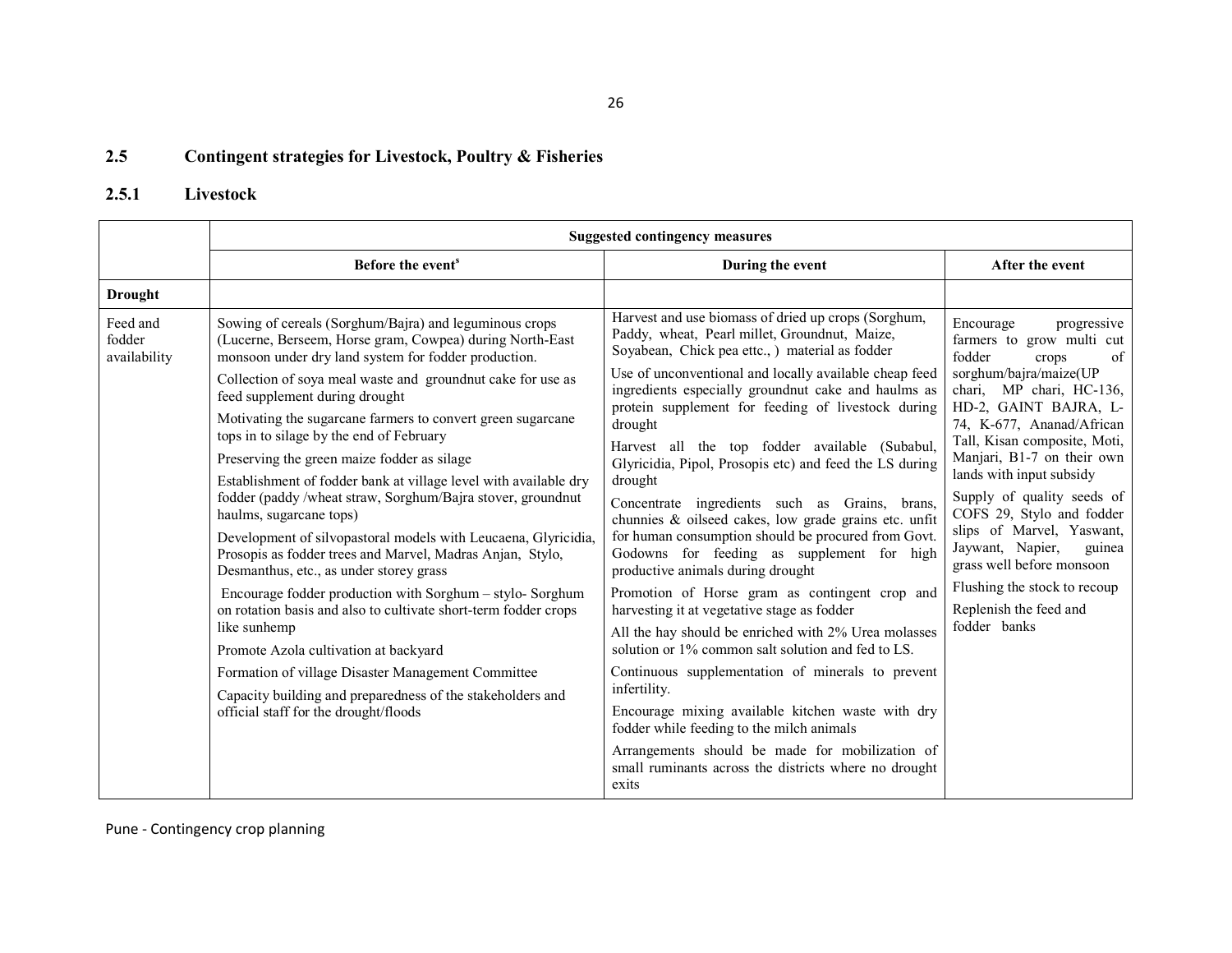|                                     |                                                                                                                                                                                                                                                                                                                                                                                                                                                                                                                          | Unproductive livestock should to be culled during<br>severe drought<br>Create transportation and marketing facilities for the<br>unproductive animals (10000-20000<br>culled and<br>animals)<br>Subsidized loans (5-10 crores) should be provided to<br>the livestock keepers                                                                                                                                                                                                                                                  |                                                                                                                                                                                                                                                                                                                                |
|-------------------------------------|--------------------------------------------------------------------------------------------------------------------------------------------------------------------------------------------------------------------------------------------------------------------------------------------------------------------------------------------------------------------------------------------------------------------------------------------------------------------------------------------------------------------------|--------------------------------------------------------------------------------------------------------------------------------------------------------------------------------------------------------------------------------------------------------------------------------------------------------------------------------------------------------------------------------------------------------------------------------------------------------------------------------------------------------------------------------|--------------------------------------------------------------------------------------------------------------------------------------------------------------------------------------------------------------------------------------------------------------------------------------------------------------------------------|
| Drinking water                      | Adopt various water conservation methods at village level to<br>improve the ground water level for adequate water supply.<br>Identification of water resources<br>Desilting of ponds<br>Rain water harvesting and create water bodies/watering points<br>(when water is scarce use only as drinking water for animals)<br>Construction of drinking water tanks in herding places/village<br>junctions/relief camp locations<br>Community drinking water trough can be arranged in shandies<br>/community grazing areas   | Adequate supply of drinking water.<br>Restrict wallowing<br>of<br>in<br>animals<br>water<br>bodies/resources<br>Add alum in stagnated water bodies                                                                                                                                                                                                                                                                                                                                                                             | Watershed<br>management<br>practices shall be promoted<br>to conserve the rainwater.<br>Bleach $(0.1\%)$<br>drinking<br>water / water sources<br>Provide clean drinking water                                                                                                                                                  |
| Health and<br>disease<br>management | Procure and stock emergency medicines and<br>vaccines for<br>important endemic diseases of the area<br>All the stock must be immunized for endemic diseases of the<br>area<br>Surveillance and disease monitoring network to be established<br>at Joint Director (Animal Husbandry) office in the district<br>Adequate refreshment training on draught management to be<br>given to VAS, Jr.VAS, LI with regard to health & management<br>measures<br>Procure and stock multivitamins & area specific mineral<br>mixture | Carryout deworming to all animals entering into relief<br>camps<br>Identification and quarantine of sick animals<br>Constitution of Rapid Action Veterinary Force<br>Performing ring vaccination (8 km radius) in case of<br>any outbreak<br>Restricting movement of livestock in case of any<br>epidemic<br>Tick control measures be undertaken to prevent tick<br>borne diseases in animals<br>Rescue of sick and injured animals and their treatment<br>Organize with community, daily lifting of dung from<br>relief camps | Keep close surveillance on<br>disease outbreak.<br>Undertake the vaccination<br>depending on need<br>Keep the animal houses<br>clean and spray disinfectants<br>Farmers should be advised<br>to breed their milch animals<br>during July-September so<br>that the peak milk<br>production does not coincide<br>with mid summer |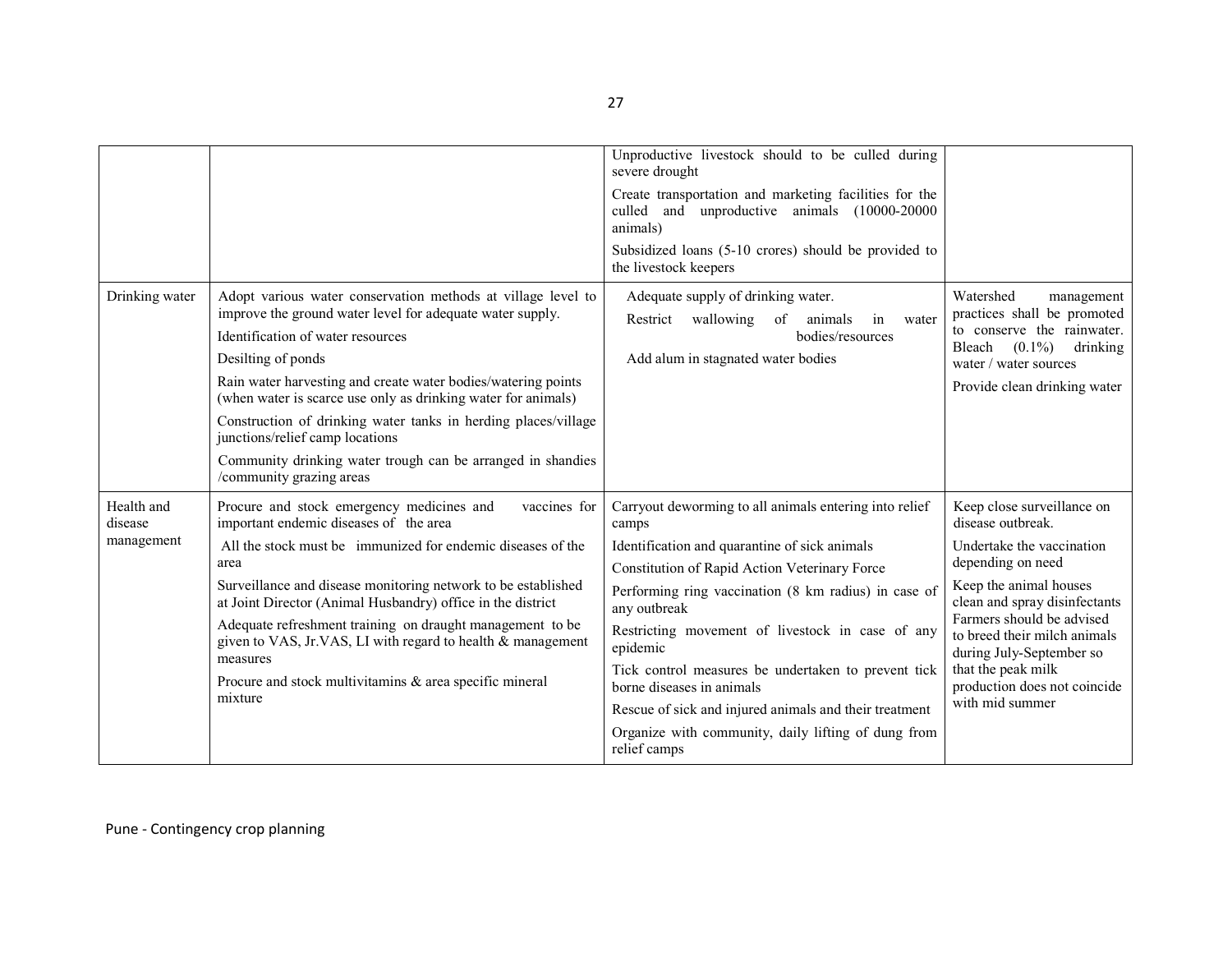Floods NACyclone NAHeat & Cold wave NAInsurance Encouraging insurance of livestock Listing out the details of the dead animals Submission for insurance claim and availing insurance benefit Purchase of new productive animals

#### 2.5.2 Poultry

|                               | <b>Suggested contingency measures</b>                                 |                                                                                           |                                                                        |  |  |
|-------------------------------|-----------------------------------------------------------------------|-------------------------------------------------------------------------------------------|------------------------------------------------------------------------|--|--|
|                               | Before the event <sup>a</sup>                                         | During the event                                                                          | After the event                                                        |  |  |
| <b>Drought</b>                |                                                                       |                                                                                           |                                                                        |  |  |
| Shortage of feed ingredients  | Storing of house hold grain like<br>maize, broken rice etc, in to use | Supplementation only for productive birds<br>with house hold grain                        | Supplementation to all survived birds                                  |  |  |
|                               | as feed in case of severe drought                                     | Supplementation of shell grit (calcium) for<br>laying birds                               |                                                                        |  |  |
|                               |                                                                       | Culling of weak birds                                                                     |                                                                        |  |  |
| Drinking water                |                                                                       | Use water sanitizers or offer cool hygienic<br>drinking water                             |                                                                        |  |  |
| Health and disease management | Culling of sick birds.                                                | Mixing of Vit. A, D, E, K and B-complex<br>including vit C in drinking water (5ml in one) | Hygienic and sanitation of poultry house                               |  |  |
|                               | Deworming and<br>vaccination<br>against RD and IBD                    | litre water)                                                                              | Disposal of dead birds by burning / burying<br>with lime powder in pit |  |  |

Pune - Contingency crop planning

28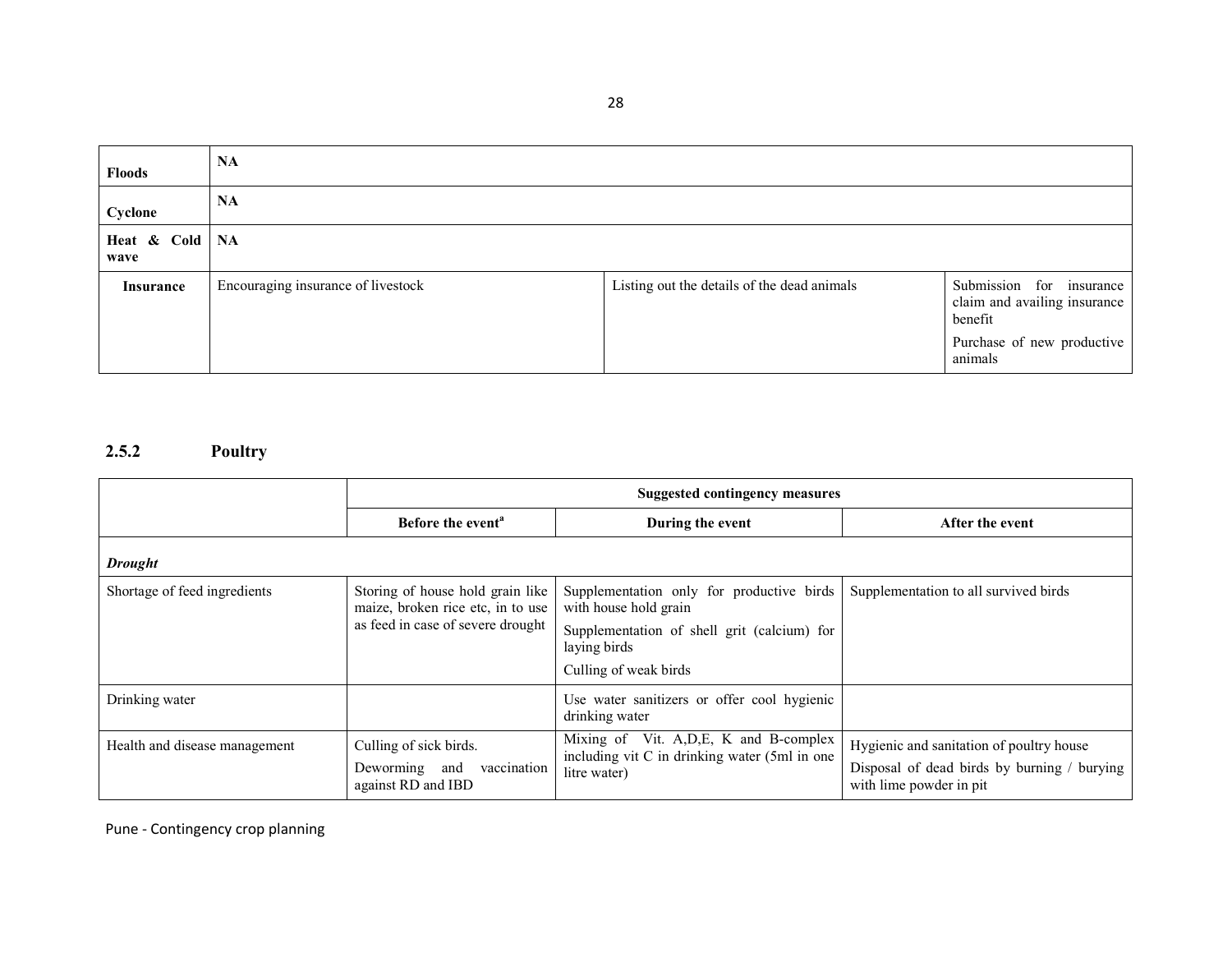| <b>Floods</b>         | <b>NA</b> |
|-----------------------|-----------|
| Cyclone               | NA        |
| Heat wave & Cold wave | <b>NA</b> |

# 2.5.3 Fisheries/ Aquaculture

| Condition                                                         | <b>Suggested contingency measures</b>                                                                                                                                                                                                                                                                                                                                                                                                                                                                          |                                                                                                                                                                                                                                                                 |                                                                                                                                                                                                                                                                                                                                            |
|-------------------------------------------------------------------|----------------------------------------------------------------------------------------------------------------------------------------------------------------------------------------------------------------------------------------------------------------------------------------------------------------------------------------------------------------------------------------------------------------------------------------------------------------------------------------------------------------|-----------------------------------------------------------------------------------------------------------------------------------------------------------------------------------------------------------------------------------------------------------------|--------------------------------------------------------------------------------------------------------------------------------------------------------------------------------------------------------------------------------------------------------------------------------------------------------------------------------------------|
|                                                                   | Before the event <sup>a</sup>                                                                                                                                                                                                                                                                                                                                                                                                                                                                                  | During the event                                                                                                                                                                                                                                                | After the event                                                                                                                                                                                                                                                                                                                            |
|                                                                   | 1) Drought :A. Capture- Marine /Inland                                                                                                                                                                                                                                                                                                                                                                                                                                                                         |                                                                                                                                                                                                                                                                 |                                                                                                                                                                                                                                                                                                                                            |
| (i) Shallow water<br>depth due to<br>insufficient<br>rains/inflow | Proper planning of water storage<br>Conservation & development of water resources by<br>2.<br>construction of reservoirs & dams.<br>Avoid seepage losses by lining the canals.<br>3.<br>Adopt rain water harvest techniques.<br>4.<br>Farmer's organizations, water users $\&$ private sectors<br>5.<br>should be involved in construction, operation $\&$<br>maintenance of irrigation system.<br>To make people aware about conservation of water.<br>6.<br>Critical analysis of long range a Forecast data. | Maintenance of dams $\&$ reservoirs to avoid leakage $\&$<br>to control theft of water.<br>Proper use of water resources on priority base.<br>Add water in shallow water pond.<br>4. Use stored water.<br>5. Use surface water flow.<br>6. Utilize canal water. | Regular desiltation of<br>reservoirs & dams.<br>Govt. should make laws<br>on water conservation.<br>To develop demand<br>3.<br>oriented system.<br>Need based monitoring<br>$\overline{4}$ .<br>through research plan.<br>Intensive forestation<br>5.<br>program.<br>Strengthening of water<br>6.<br>reservoirs.<br>Rain water harvesting. |
| (ii) Changes in<br>water quality                                  | Storage of water disinfectant such as chlorine, alum<br>etc. at district level.<br>2. Prohibit dumping of solid, liquid and waste in water<br>sources.                                                                                                                                                                                                                                                                                                                                                         | Provision of water filtration system for the ponds to<br>overcome the water contamination-<br>2. Use disinfectants and therapeutic drugs.<br>3. Adoption of bio-remedial measures                                                                               | Removal of runoff from<br>$\mathbf{b}$ v<br>land<br>proper<br>means<br>before decomposition.<br>Supply of water filtration                                                                                                                                                                                                                 |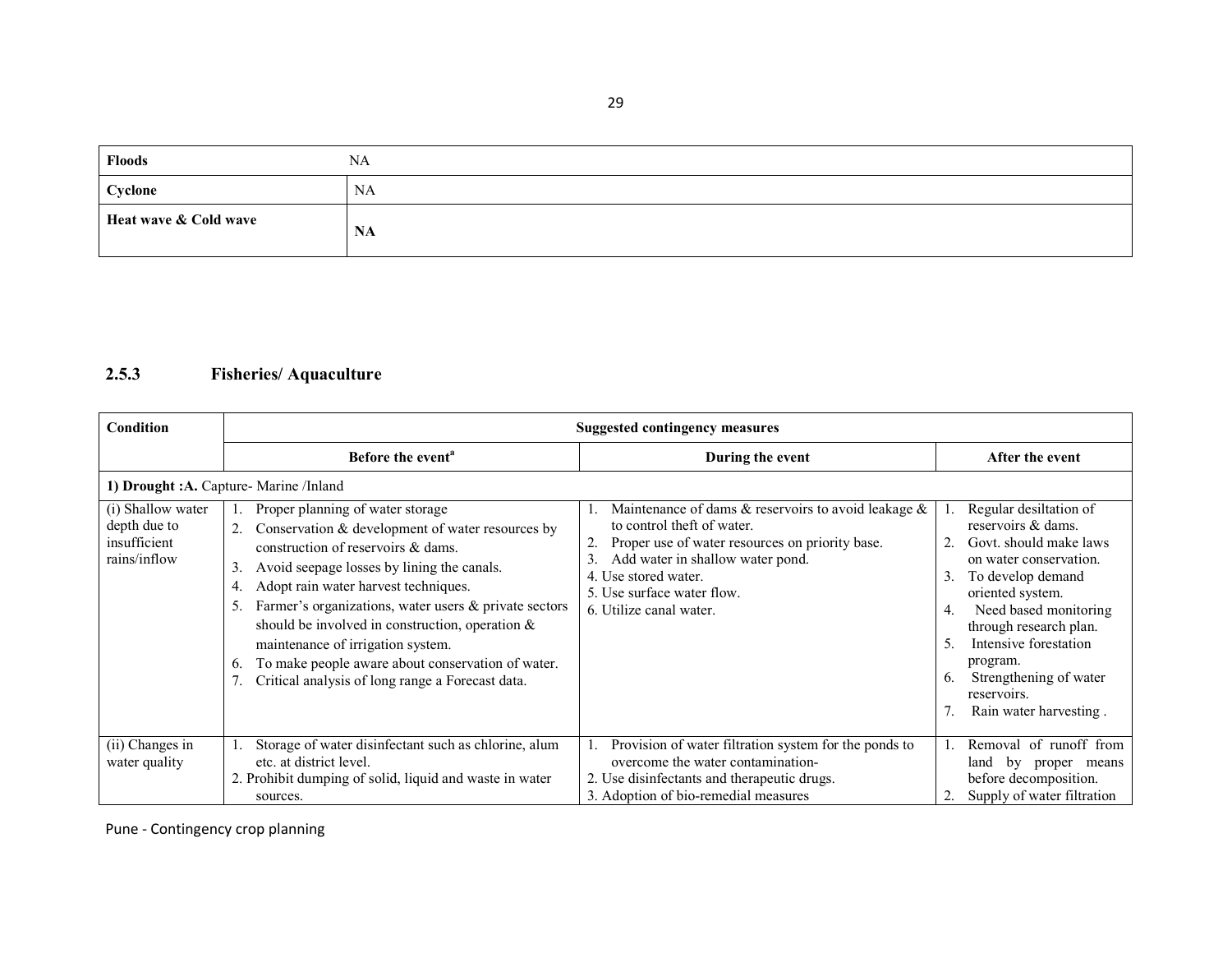|                                                                                                                                                                                                                                                                                                                                                                                                                          | system even after the                                                                                                                                                                                                                                                                                                                                                                                                                                                                                                                                                                                                                                 |
|--------------------------------------------------------------------------------------------------------------------------------------------------------------------------------------------------------------------------------------------------------------------------------------------------------------------------------------------------------------------------------------------------------------------------|-------------------------------------------------------------------------------------------------------------------------------------------------------------------------------------------------------------------------------------------------------------------------------------------------------------------------------------------------------------------------------------------------------------------------------------------------------------------------------------------------------------------------------------------------------------------------------------------------------------------------------------------------------|
|                                                                                                                                                                                                                                                                                                                                                                                                                          |                                                                                                                                                                                                                                                                                                                                                                                                                                                                                                                                                                                                                                                       |
|                                                                                                                                                                                                                                                                                                                                                                                                                          | event $&$ creating<br>awareness in farmers.                                                                                                                                                                                                                                                                                                                                                                                                                                                                                                                                                                                                           |
|                                                                                                                                                                                                                                                                                                                                                                                                                          |                                                                                                                                                                                                                                                                                                                                                                                                                                                                                                                                                                                                                                                       |
| 1. Available resources will be identified and need to be<br>kept ready for each district on the basis of forecasting<br>areas.<br>of insufficient rain.<br>2.<br>2. To avoid loss due to seepage, infiltration & leakage<br>3.<br>by using bentonite, ash, polythene liners etc.<br>4.<br>3. Maintain the level of water by pumping water into<br>pond.<br>5.<br>4. Critical analysis of long range Forecast data.<br>6. | Water resources of the areas will be exploited with<br>Available resources need<br>planning of proper transport facilities in affected<br>to be listed with adequate<br>transport arrangement.<br>Desiltation<br>Maintain the level of water to the required depth.<br>2.<br>of<br>pond<br>Add stored water in shallow water depth.<br>bottom.<br>Harvesting of fishes as early as possible to avoid<br>Maintenance of tanks &<br>3.<br>ponds<br>Use surface water flow.<br>4. Intensive<br>forestation<br>a<br>Utilize canal water.<br>program.<br>5. Construction<br>of<br>water<br>reservoirs.<br>6. Adoption<br>of<br>rain<br>harvesting methods. |
| Minimize evaporation losses.<br>1.<br>2.<br>Dilution of water if salt load is high.<br>Harvesting of marketable fish.<br>3.<br>3.<br>Prohibit dumping of waste material in water sources.<br>4.                                                                                                                                                                                                                          | Trapping the water<br>Dilution of water or exchange water to avoid salt<br>-1<br>resources<br>Harvesting the marketable fish to reduce the density.<br>Need based research data<br>Use disinfectants and therapeutic drugs.<br>should be generated on<br>4. Adoption of bio-remedial measures<br>water quality.<br>Dumping of solid, liquid<br>3.<br>and waste should be<br>stopped through<br>enactment of legislation.                                                                                                                                                                                                                              |
|                                                                                                                                                                                                                                                                                                                                                                                                                          |                                                                                                                                                                                                                                                                                                                                                                                                                                                                                                                                                                                                                                                       |
|                                                                                                                                                                                                                                                                                                                                                                                                                          |                                                                                                                                                                                                                                                                                                                                                                                                                                                                                                                                                                                                                                                       |
| Fishermen will be given forewarning regarding heavy<br>1.<br>rains and advised not to go for fishing in<br>rivers/reservoirs.<br>2.<br>Areas need to be identified in each district prone for<br>2.<br>flood.<br>Maintenance of water drainages in proper way to<br>3.<br>3.                                                                                                                                             | Fishermen will be advised on use of Life saving<br>1.<br>Rehabilitation of people.<br>jackets and life boats. The life saving<br>Identify the causes of<br>appliances/machinery shall be kept ready for rescue<br>flood affected area & take<br>necessary preventive<br>Sufficient stock of food, medicine etc. should be<br>measures.<br>Arrangement for rescue<br>Human evacuation from the area.<br>and casualty care.                                                                                                                                                                                                                             |
| ponds / change in<br>paid due to loss of                                                                                                                                                                                                                                                                                                                                                                                 | mortality.<br>builds up.<br>2) Floods: A. Capture-Marine/ Inland<br>operation.<br>available.<br>avoid blockage.<br>$\overline{4}$ .<br>Coordination of assistance.                                                                                                                                                                                                                                                                                                                                                                                                                                                                                    |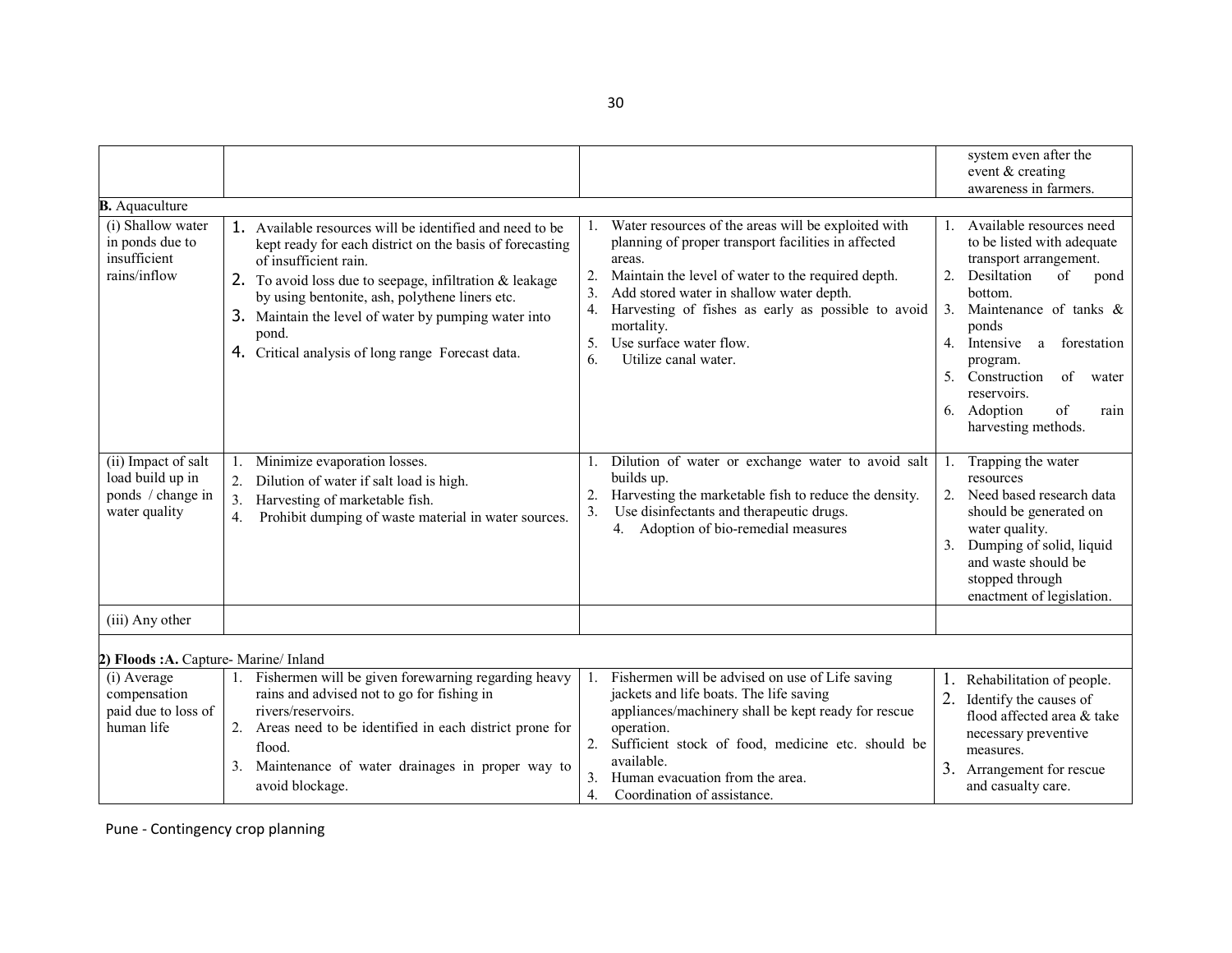|                                       | Proper forecasting information should be available.<br>4.<br>5.<br>Preparation of flood control action plan.<br>Warning dissemination and precautionary response.<br>6.<br>Insurance for the life of people/fishermen.<br>7. | Damage and need assessment.<br>5.<br>Immediate management of relief supplies.<br>6.                                                                                                          | 4. Arrangement for burial<br>control room.<br>5.<br>Restoration of essential<br>services, security and<br>protection of property.<br>6. Support to rehabilitation,<br>logistics, training and<br>awareness build up &<br>testing and updating the<br>plan.<br>7 <sub>1</sub><br>Insurance and<br>compensation claim. |
|---------------------------------------|------------------------------------------------------------------------------------------------------------------------------------------------------------------------------------------------------------------------------|----------------------------------------------------------------------------------------------------------------------------------------------------------------------------------------------|----------------------------------------------------------------------------------------------------------------------------------------------------------------------------------------------------------------------------------------------------------------------------------------------------------------------|
| $(ii)$ No. of boats /<br>nets/damaged | 1. The prior information on safe keeping of boats and<br>nets will be provided to the fishermen.<br>2. Annual repair of boats/nets and gears.<br>3. Insurance of boats/nets/gears.                                           | 1. Fishermen will be advised to stop fishing during the<br>floods and heavy rainfall.<br>2. Continuous monitoring on water level is required.<br>3. Immediate management of relief supplies. | . Education and training for<br>the repair of boats/nets<br>and gears.<br>2. Loss assessment $\&$<br>insurance claim.                                                                                                                                                                                                |
| (iii) No.of houses<br>damaged         | 1. Forewarning regarding heavy rainfall, sudden<br>downpour and floods will be spread in the fishermen<br>villages on the banks of rivers.<br>2. Shift the people to safer places.                                           | 1. Temporary shelter to the affected families will be<br>provided.<br>2. Arrangement of temporary shelters for homeless<br>people.<br>3. Immediate management of relief supplies.            | 1. The housing facilities on<br>higher elevation shall be<br>provided to affected<br>families.<br>2. Provide compensation<br>from Govt. to build/repair<br>houses.<br>3. Loss assessment $&$<br>insurance claim.                                                                                                     |
| (iv) Loss of stock                    | 1. Harvesting the existing fish stock<br>2. Keep boats, nets/gears ready for emergency use.<br>3. Develop flood control management plans.<br>4. Stock material insurance.                                                    | 1. Search/locate the tock/input.<br>2. Mobilize local people for protection.<br>3. Hire stock/inputs from distant areas/company/<br>farmers who are not affected by flood                    | 1. Provided subsidy on<br>seeds by Govt.<br>2. Implementation of<br>Insurance policy.<br>3. Locate backup stocks and<br>verify its usability time.<br>4. Follow flood control<br>management plan.                                                                                                                    |
| (v) Changes in                        | 1. Storage of water disinfectant such as chlorine, alum<br>etc. at district level.                                                                                                                                           | 1. Provision of water filtration system for the ponds to<br>overcome the water contamination-                                                                                                | 1. Removal of runoff from<br>land by proper means                                                                                                                                                                                                                                                                    |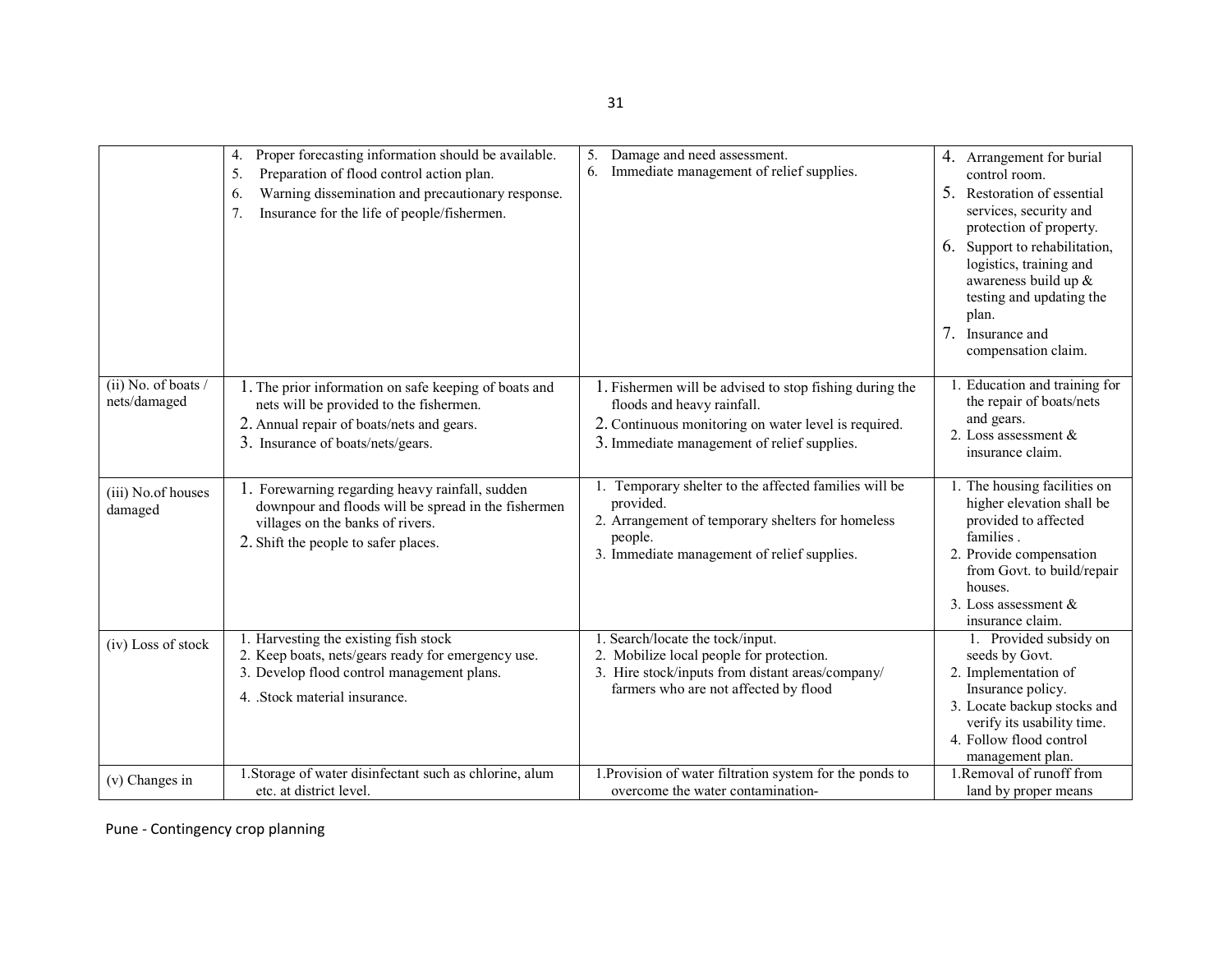| water quality               | 2. Store chemicals, disinfectants and therapeutic drugs.<br>3. Develop flood control management plan.                                                                                                                              | 2. Do not use contaminated water<br>3. Use appropriate amount of disinfectants, chemicals<br>and therapeutic drugs.<br>4. Immediate support of Govt./industrial organizations<br>for maintaining the purity and quality of water<br>bodies.                                                                                                                                                                    | before decomposition.<br>2. Supply of water filtration<br>system even after the<br>event & creating<br>awareness in farmers.<br>3. Need based research data<br>should be generated to<br>maintain water quality,<br>4. Dumping of solid, liquid<br>and waste should be<br>stopped through<br>enactment of legislation.<br>5. Regular water monitoring<br>and bio-monitoring of<br>water bodies for<br>formulation of<br>management plan                                                           |
|-----------------------------|------------------------------------------------------------------------------------------------------------------------------------------------------------------------------------------------------------------------------------|----------------------------------------------------------------------------------------------------------------------------------------------------------------------------------------------------------------------------------------------------------------------------------------------------------------------------------------------------------------------------------------------------------------|---------------------------------------------------------------------------------------------------------------------------------------------------------------------------------------------------------------------------------------------------------------------------------------------------------------------------------------------------------------------------------------------------------------------------------------------------------------------------------------------------|
| (vi) Health and<br>diseases | 1. Water filtration system & control measures for<br>diseases should be available.<br>2. Advance planning and preparedness.<br>3. Store chemicals, disinfectants and therapeutic drugs.<br>4. Stock sufficient stores of medicines | 1. Periodical checking particularly with respective fish<br>mortality should be done during flood & dead fishes<br>disposed properly.<br>2. Prompt action or immediate removal of disease<br>causing agents/ dead fish, followed by sterile or<br>landfill disposal.<br>3. Use appropriate amount of disinfectants, chemicals<br>and therapeutic drugs.<br>4. Emergency aeration or splashing in water bodies. | 1. Setting health & disease<br>management training<br>centre at district level for<br>fisherman community by<br>Govt. or with the help of<br>NGO.<br>2. Laboratory diagnosis of<br>diseased fish, generation<br>of data about type or kind<br>of disease spread.<br>3. Eradicating the disease<br>where possible.<br>4. Follow up surveillance<br>and monitoring after<br>disease outbreak.<br>5. Need based research data<br>should be generated.<br>6. Loss assessment $\&$<br>insurance claim. |
| B. Aquaculture              |                                                                                                                                                                                                                                    |                                                                                                                                                                                                                                                                                                                                                                                                                |                                                                                                                                                                                                                                                                                                                                                                                                                                                                                                   |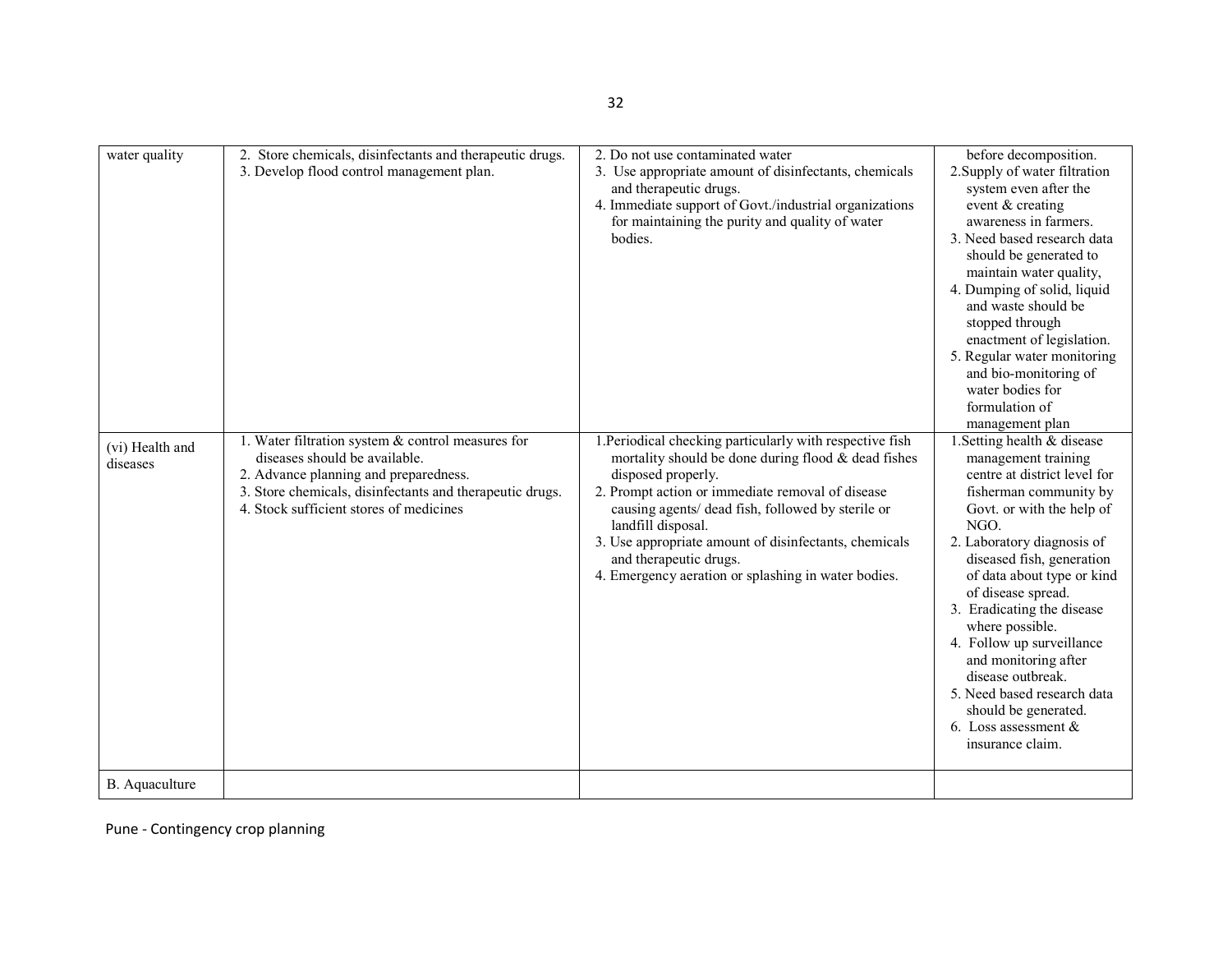| (i) Inundation<br>with flood water                             | 1. In the flood prone areas proper draining<br>system from ponds need to be developed and<br>planned in flood situation before forecasting<br>of flood.<br>Site should be away from flood prone area.<br>Proper channels to be provided to pass surplus water $\&$<br>to avoid breakage to the bunds.<br>4. Proper facility construction for ponds and its stock<br>safety.<br>5. Development of flood control management plan.<br>6. Stock insurance.<br>7. Preventive measures against entry of alien/wild<br>organisms through flood water. | On the basis of forecasting information to farmers for<br>sale of marketable fish.<br>2. On the basis of forecasting, information to farmers<br>for sale of marketable fish with sufficient transport<br>facility through various media.<br>3. Proper drainage should be adopted so that inundation<br>with flood water should be minimized. Excess water<br>should be drained from pond by providing screen<br>outlets or using pumps.<br>Arrangement for evacuation.<br>4.<br>5.<br>Arrangement for rescue and casualty care.<br>Immediate management of relief supplies.<br>6. | . Planning even after the event<br>should be made for proper<br>drainage and creating<br>awareness and trainings in<br>flood situations.<br>. Pinning even after the event<br>should be made for proper<br>drainage $&$ creating awareness<br>& training in flood situation.<br>3) Support to rehabilitation,<br>logistics, training and<br>awareness build up &<br>testing and updating the<br>plan<br>4) Strengthening of water<br>bodies/ponds.<br>5) Loss assessment $\&$<br>insurance claim.                                                                                  |
|----------------------------------------------------------------|------------------------------------------------------------------------------------------------------------------------------------------------------------------------------------------------------------------------------------------------------------------------------------------------------------------------------------------------------------------------------------------------------------------------------------------------------------------------------------------------------------------------------------------------|-----------------------------------------------------------------------------------------------------------------------------------------------------------------------------------------------------------------------------------------------------------------------------------------------------------------------------------------------------------------------------------------------------------------------------------------------------------------------------------------------------------------------------------------------------------------------------------|------------------------------------------------------------------------------------------------------------------------------------------------------------------------------------------------------------------------------------------------------------------------------------------------------------------------------------------------------------------------------------------------------------------------------------------------------------------------------------------------------------------------------------------------------------------------------------|
| (ii) Water<br>contamination and<br>changes in water<br>quality | 1. Availability of water purifier i.e., chlorine, alum etc<br>at district level.<br>2. Store chemicals, disinfectants and therapeutic drugs<br>3. Develop flood control management plan                                                                                                                                                                                                                                                                                                                                                        | 1. Supply of water purifier for the ponds<br>2. Supply of water filtration system for ponds to<br>overcome the contamination.<br>Use of KMno4 for bath of fish as prophylactics<br>3. Use appropriate amount of disinfectants, chemicals<br>and therapeutic drugs.<br>4. Maintaining the purity and quality of water bodies.<br>5. Need based bioremediation.                                                                                                                                                                                                                     | 1. Supply of water purifier<br>even after the event and<br>creating awareness in farmers.<br>2. Supply of water filtration<br>system even after the event $\&$<br>crating awareness in farmers.<br>3. Lime treatment for<br>oxidation<br>4. To maintain water quality,<br>need based research data<br>should be generated<br>5. Dumping of solid, liquid<br>and waste should be<br>stopped through<br>enactment of legislation.<br>6. Immediate remedy and<br>cleaning of water bodies.<br>7. Regular water monitoring<br>and bio-monitoring of water<br>bodies for formulation of |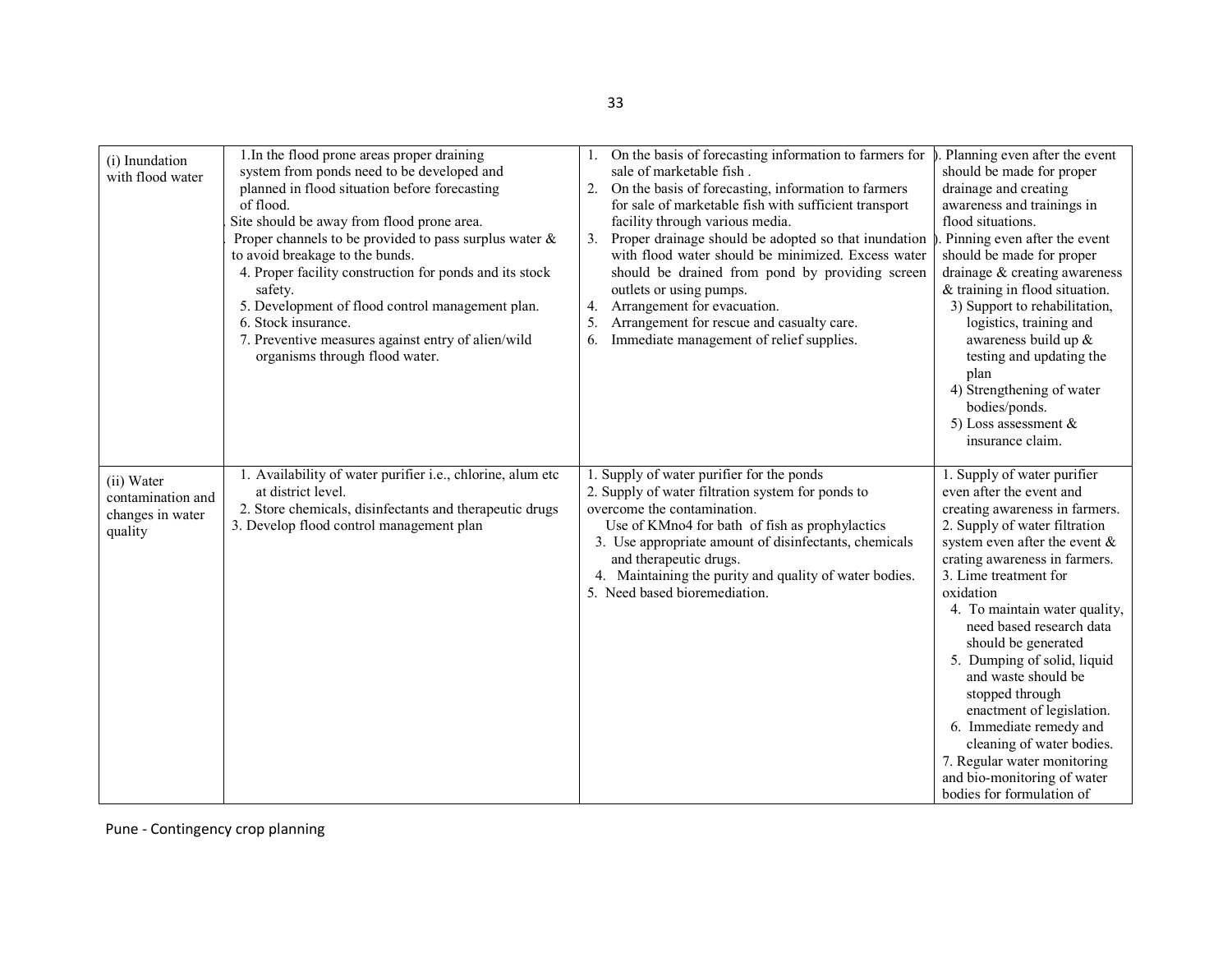|                                                             |                                                                                                                                                                                                                                                                                                                                                                                                            |                                                                                                                                                                                                                                                                                                                                                                                                                   | management plan.                                                                                                                                                                                                                                                                                                                                                                                                                                  |
|-------------------------------------------------------------|------------------------------------------------------------------------------------------------------------------------------------------------------------------------------------------------------------------------------------------------------------------------------------------------------------------------------------------------------------------------------------------------------------|-------------------------------------------------------------------------------------------------------------------------------------------------------------------------------------------------------------------------------------------------------------------------------------------------------------------------------------------------------------------------------------------------------------------|---------------------------------------------------------------------------------------------------------------------------------------------------------------------------------------------------------------------------------------------------------------------------------------------------------------------------------------------------------------------------------------------------------------------------------------------------|
| (iii) Health and<br>diseases                                | Storage of water purifiers and control measures for<br>diseases should be available.<br>Adequate stock of medicine should be available at<br>2<br>each district level.<br>Antibiotics fortified feeding as prophylactics<br>Β.<br>Advance planning and preparedness.<br>4.<br>Store chemicals, disinfectants and therapeutic drugs.<br>5                                                                   | 1. Periodical checking particularly with respective fish<br>mortality should be done during flood.<br>2. Disinfectants formalin treatments as prophylactics<br>3. Identification of type of disease outbreak, immediate<br>removal of disease causing agents/ dead fish.<br>4. Use appropriate amount of disinfectants, chemicals<br>and therapeutic drugs.<br>5. Emergency aeration or splashing in water bodies | 1. Setting health and disease<br>management training centre at<br>district level for fishermen and<br>government officials.<br>2. Lime treatment for<br>oxidation<br>3. Laboratory diagnosis of<br>diseased fish, generation of<br>data about type or kind of<br>disease spread.<br>4. Eradicating the disease.<br>5. Follow up surveillance and<br>monitoring.<br>6. Proper disposal of dead fish.<br>7. Loss assessment $\&$<br>insurance claim |
| (iv) Loss of stock<br>and inputs (feed,<br>chemicals etc)   | 1. Harvestable sized fishes shall be marketed before the<br>event to avoid losses. The inputs like feed and<br>chemical etc. shall be stored at safe places.<br>2. Flood situation going to exist then move the feed,<br>chemicals & other accessories to safer places.<br>3. Keep the stock/input at safe place for emergency<br>purpose.<br>4. Stock material insurance.                                 | 1. The pond embankments will be fenced with netting to<br>avoid fish losses. The store rooms for inputs like feed,<br>chemicals etc. shall be created.<br>2. Available fish stock should be recovered. Stock of<br>inputs must be stored in well protected area.<br>3. Purchase/hire valuable stock/inputs from distant areas<br>not affected by flood.                                                           | 1. The fish farmers shall be<br>provided with fish seed and<br>feed at concessional rates.<br>2. Feeds, chemicals etc<br>required for the culture<br>operation should be<br>purchased.<br>3. Strengthening of stocks.<br>4. Assessment of total loss.<br>5. Insurance claims                                                                                                                                                                      |
| (v) Infrastructure<br>damage (pumps,<br>aerators, huts etc) | 1. Prior information regarding removal of Pumps and<br>aerators shall be given to the fish farmers.<br>2. Flood situation going to exist then move the pumps,<br>aerators & other accessories to safer places.<br>3. Educate and provide training for the repair of<br>infrastructure.<br>4. Follow flood control management plan.<br>5. Store raw materials for repairing of pumps aerators,<br>huts etc. | 1. Pumps, aerator and generators shall be removed from<br>the pond before the event.<br>2. Use manual techniques for aeration or make<br>substitute arrangement for the same.<br>3. Notify utilities of the critical demand.<br>4. Coordination of assistance.<br>5. Immediate management of relief supplies.                                                                                                     | 1. Suitable Compensation for<br>the damaged machinery<br>shall be given to the fish<br>farmers.<br>2. Install the equipments<br>during flood.<br>3. Damaged infrastructure<br>enumeration and need<br>assessment.                                                                                                                                                                                                                                 |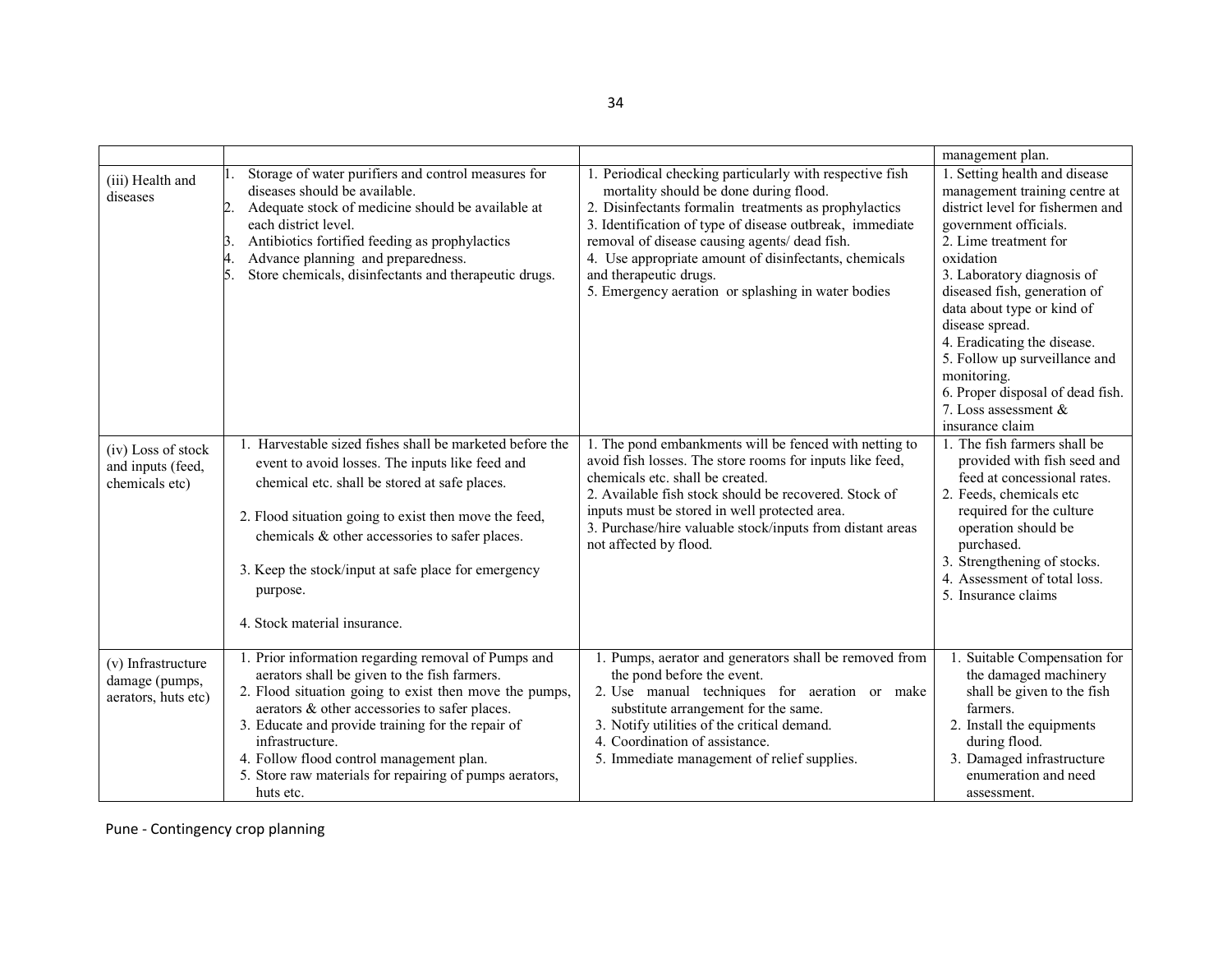|                                                                                | 6. Infrastructure insurance.                                                                                                                                                                  |                                                                                                                                                                                                                                        | 4. Locate backup equipment<br>and verify its operation.<br>5. Repair of damaged<br>infrastructure.<br>6. Loss assessment $\&$<br>insurance claim.                                                 |  |  |
|--------------------------------------------------------------------------------|-----------------------------------------------------------------------------------------------------------------------------------------------------------------------------------------------|----------------------------------------------------------------------------------------------------------------------------------------------------------------------------------------------------------------------------------------|---------------------------------------------------------------------------------------------------------------------------------------------------------------------------------------------------|--|--|
| 3. Cyclone / Tsunami: A. Capture - Marine                                      |                                                                                                                                                                                               |                                                                                                                                                                                                                                        |                                                                                                                                                                                                   |  |  |
| (i) Average<br>compensation<br>paid due to loss of<br>fisher men lives         |                                                                                                                                                                                               |                                                                                                                                                                                                                                        |                                                                                                                                                                                                   |  |  |
| $(ii)$ Avg. no. of<br>boats / nets/<br>damaged                                 |                                                                                                                                                                                               |                                                                                                                                                                                                                                        |                                                                                                                                                                                                   |  |  |
| (iii) Avg. no. of<br>houses damaged                                            |                                                                                                                                                                                               |                                                                                                                                                                                                                                        |                                                                                                                                                                                                   |  |  |
| Inland                                                                         |                                                                                                                                                                                               |                                                                                                                                                                                                                                        |                                                                                                                                                                                                   |  |  |
| B. Aquaculture                                                                 |                                                                                                                                                                                               |                                                                                                                                                                                                                                        |                                                                                                                                                                                                   |  |  |
| $(i)$ Overflow /<br>flooding of ponds                                          | 1. If intensity of cyclone with heavy rain fall exists then<br>harvest existing fish stock.<br>2. Dike should be stable in all weather condition $\&$ not<br>liable to collapse during flood. | 1. On the basis of forecasting information to farmers for<br>sale of marketable fish with sufficient transport<br>facility through various media. Proper drainage<br>should be adopted.<br>2. Enhancement of dykes height by sand bags | Planning even after the<br>event should be made for<br>drainage<br>proper<br>&<br>creating<br>$\&$<br>awareness<br>training in storm situation.                                                   |  |  |
| (ii) Changes in<br>water quality<br>(fresh water /<br>brackish water<br>ratio) | Supply of water for correcting the changes in fresh<br>water & brackish water.<br>2. Maintain salinity by addition of fresh water up to 20-<br>25 ppt.                                        | Supply of water for correcting the changes in fresh<br>1.<br>water & brackish water.<br>2. Use euryhaline species                                                                                                                      | Water<br>storage<br>facility<br>1.<br>needs to be developed to<br>overcome the problem of<br>in fresh<br>changes<br>$\alpha$<br>brackish water ratio.<br>2. use Euryhaline species for<br>culture |  |  |
| (iii) Health and<br>diseases                                                   | 1. Water filtration system & control measures for<br>disease should be available.<br>2. Adequate stock of medicine should be available at<br>each district level.                             | Periodically checking particularly in respective of<br>fish mortality & water parameter during flood.<br>2. Disinfectants treatments                                                                                                   | 1.<br>Settling health & disease<br>training<br>management<br>centre at district level for<br>fishermen<br>$\&$<br>Govt.                                                                           |  |  |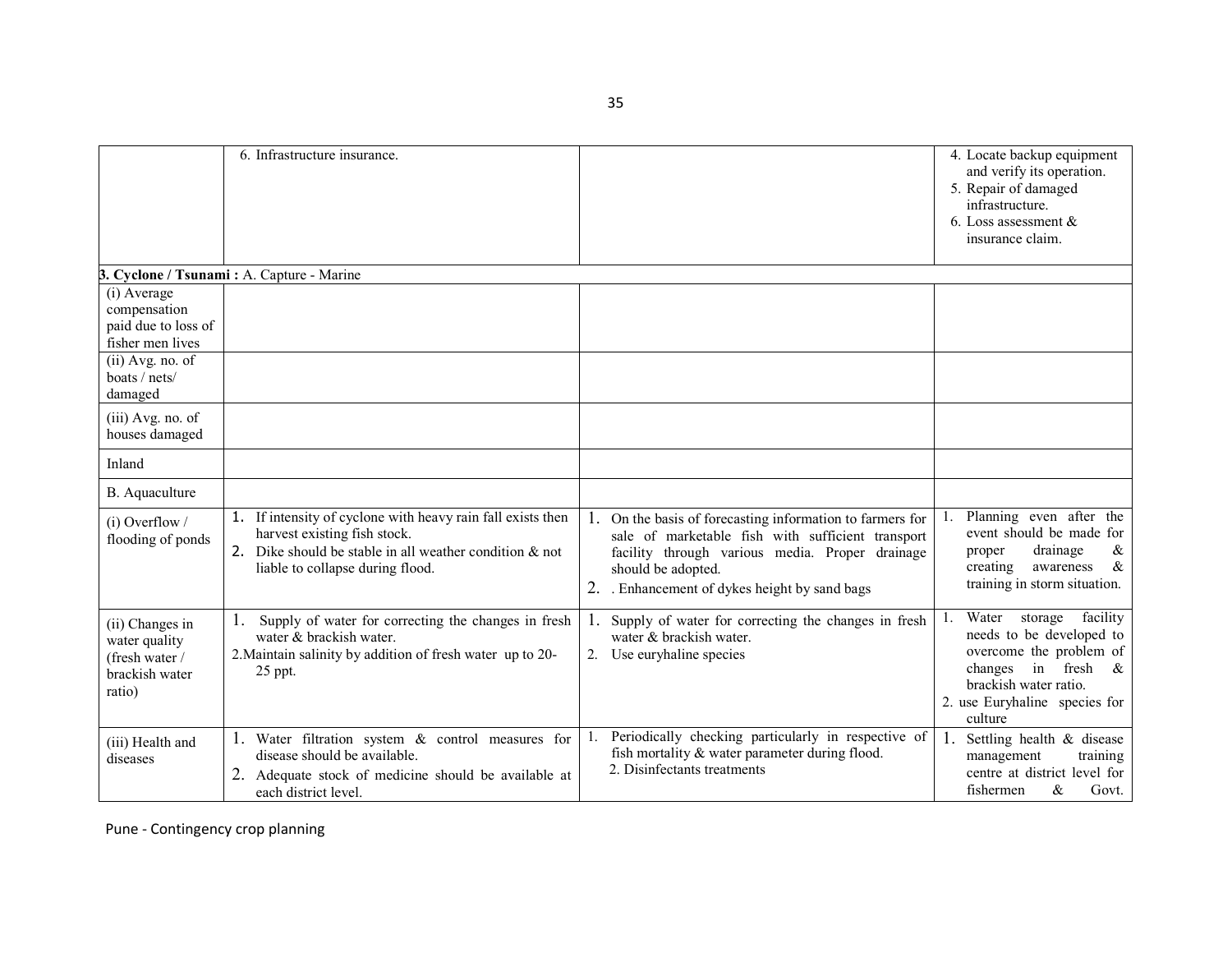|                                                                          | 3. Liming and formalin treatment                                                                                                                                                                                                                                                                                                                                                                                                                                                                                               |                                                                                                                                                                                                                                                                                                                                                                                                                                                                                                                                                                                                                                                | official.                                                                                                                                                                                                                                                                                                                                                           |
|--------------------------------------------------------------------------|--------------------------------------------------------------------------------------------------------------------------------------------------------------------------------------------------------------------------------------------------------------------------------------------------------------------------------------------------------------------------------------------------------------------------------------------------------------------------------------------------------------------------------|------------------------------------------------------------------------------------------------------------------------------------------------------------------------------------------------------------------------------------------------------------------------------------------------------------------------------------------------------------------------------------------------------------------------------------------------------------------------------------------------------------------------------------------------------------------------------------------------------------------------------------------------|---------------------------------------------------------------------------------------------------------------------------------------------------------------------------------------------------------------------------------------------------------------------------------------------------------------------------------------------------------------------|
| (iv) Loss of stock<br>and inputs (feed,<br>chemicals etc)                | 1. Cyclone with heavy rain fall situation going to exist<br>then move the feed, chemicals & other accessories to<br>safer places.<br>2. Stock cover under insurance                                                                                                                                                                                                                                                                                                                                                            | 1. Available fish stock should be recovered.                                                                                                                                                                                                                                                                                                                                                                                                                                                                                                                                                                                                   | chemicals<br>Feeds.<br>1.<br>etc<br>required for the culture<br>should<br>operation<br>be<br>purchased.<br>2.<br>Seed and feed to be<br>supplied through Deptt of<br>fisheries,                                                                                                                                                                                     |
| (v) Infrastructure<br>damage (pumps,<br>aerators, shelters/<br>huts etc) | Cyclone with heavy rain fall situation going to exist<br>1)<br>then shifted the pumps, aerators $\&$ other accessories<br>to safer places.                                                                                                                                                                                                                                                                                                                                                                                     | Use manual techniques for aeration or make<br>1)<br>substitute arrangement for the same.                                                                                                                                                                                                                                                                                                                                                                                                                                                                                                                                                       | Compensation on losses &<br>damage of pumps,<br>aerators, shelters/huts given<br>through RKVY, NCDC,<br>NREGSui                                                                                                                                                                                                                                                     |
| (vi) Any other                                                           |                                                                                                                                                                                                                                                                                                                                                                                                                                                                                                                                |                                                                                                                                                                                                                                                                                                                                                                                                                                                                                                                                                                                                                                                |                                                                                                                                                                                                                                                                                                                                                                     |
| 4. Heat wave and<br>cold wave                                            |                                                                                                                                                                                                                                                                                                                                                                                                                                                                                                                                |                                                                                                                                                                                                                                                                                                                                                                                                                                                                                                                                                                                                                                                |                                                                                                                                                                                                                                                                                                                                                                     |
| A <sub>1</sub><br>Capture: Marine/In<br>land                             |                                                                                                                                                                                                                                                                                                                                                                                                                                                                                                                                |                                                                                                                                                                                                                                                                                                                                                                                                                                                                                                                                                                                                                                                |                                                                                                                                                                                                                                                                                                                                                                     |
| B. Aquaculture                                                           |                                                                                                                                                                                                                                                                                                                                                                                                                                                                                                                                |                                                                                                                                                                                                                                                                                                                                                                                                                                                                                                                                                                                                                                                |                                                                                                                                                                                                                                                                                                                                                                     |
| (i) Changes in<br>pond environment<br>(water quality)                    | 1)If intensity of heat wave high, add water from other<br>source.<br>2) Harvest existing fish stock.<br>3) Adequate facility should be ready for heat wave $\&$<br>system for changing water temperature during cold<br>wave.<br>4) Listen to local weather forecasts and stay aware of<br>upcoming temperature changes.<br>5) Arrange the aerators.<br>6) Ensure sufficient water quantity in water bodies.<br>7) Formulate strategic fishing management for the heat<br>/cold waves.<br>8) Tree plantation around fish ponds | 1) Adequate facility should be ready for heat wave $\&$<br>system for changing water temperature during cold<br>wave.<br>2) Monitor fishing sites frequently to ensure that they are<br>not affected by heat or cold waves.<br>3) Use dark materials to cover the water bodies during<br>excessive heat waves.<br>4) Stay hydrated by drinking plenty of fluids during<br>fishing/field work.<br>5) Adopt proper care and management during the fishing<br>period of cold/heat wave like keeping stock of<br>drinking water and extra cloths.<br>6) Educating the farmers through electronic or print media<br>7) Maintain Water level in pond | ) Adequate facility should be<br>ready for heat wave &<br>system for changing water<br>temperature during cold<br>wave.<br>2) Intensive afforestation<br>program for reducing heat<br>waves.<br>3) Collect basic weather data<br>and incidence of extreme<br>and physical data of water<br>bodies, water chemistry<br>and seasonal changes,<br>plankton profile and |